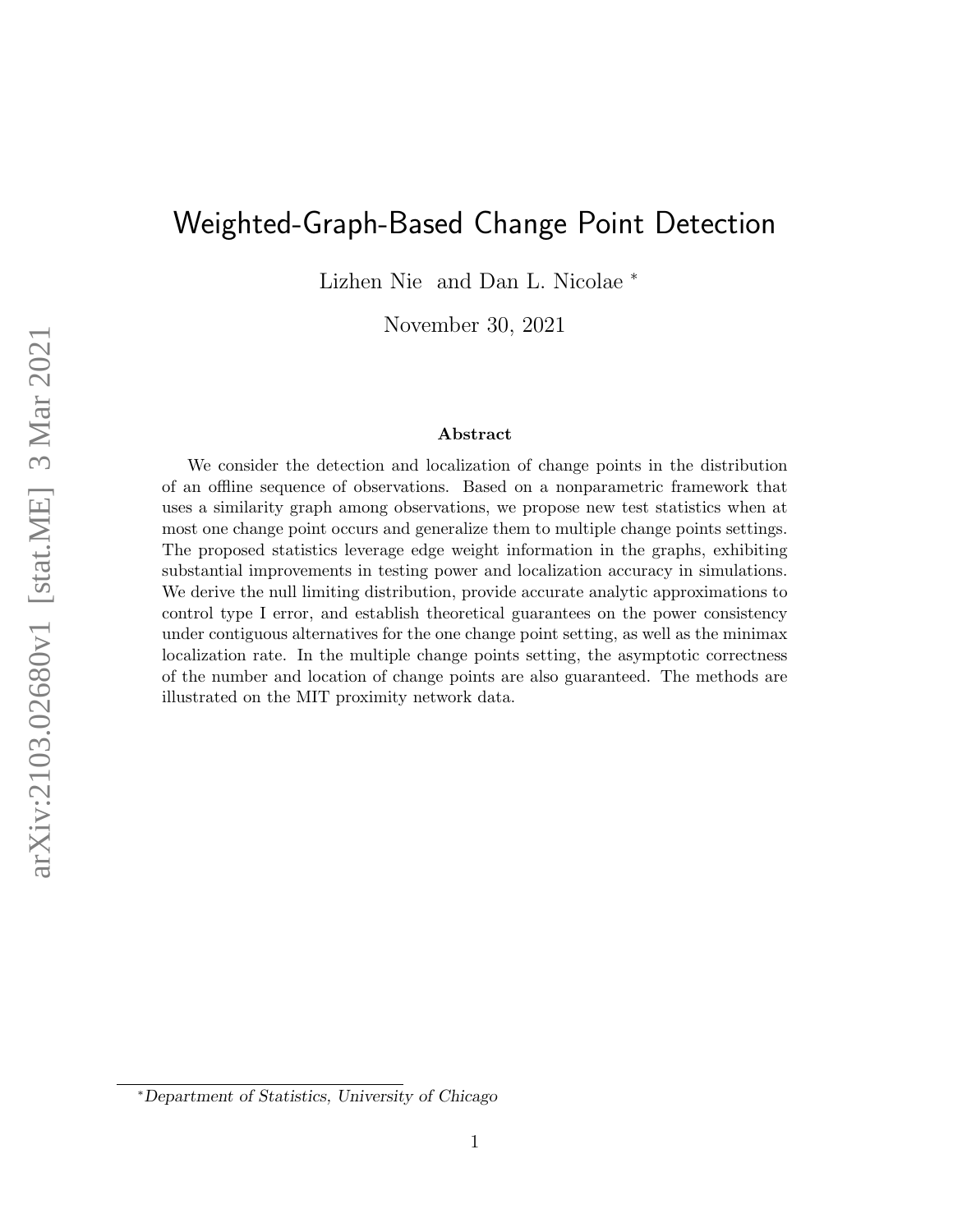## 1 Introduction

The task of change point detection (CPD) is to identify possible changes in the distribution of a time-ordered sequence. Classical change point detection methods assume parametric models or are focused on univariate settings. Novel approaches are needed due to the increasing richness of high-dimensional and non-Euclidean data in various scientific applications. For instance, identifying changes in genetic networks involves graphical encoding of data [\(Li et al.,](#page-27-0) [2011;](#page-27-0) [Lu et al.,](#page-27-1) [2011\)](#page-27-1). In financial modeling, segmentation of historical data involves multidimensional correlated assets [\(Talih and Hengartner,](#page-28-0) [2005\)](#page-28-0).

The change point problem is usually decomposed into two stages: detection (testing for whether the distribution changes); and localization (estimation of the location of change point(s) when detected). Thus, an ideal change point method should have (1) high power for detection, and (2) high accuracy in localization.

Recently, several nonparametric change point methods have been proposed. They can be classified into three main categories: kernel-based [\(Arlot et al.,](#page-25-0) [2019;](#page-25-0) [Celisse et al.,](#page-25-1) [2018;](#page-25-1) [Chang et al.,](#page-25-2) [2019;](#page-25-2) [Desobry et al.,](#page-26-0) [2005;](#page-26-0) [Garreau et al.,](#page-26-1) [2018;](#page-26-1) [Harchaoui et al.,](#page-26-2) [2009,](#page-26-2)[?;](#page-27-2) [Huang et al.,](#page-27-3) [2014;](#page-27-3) [Li et al.,](#page-27-4) [2015\)](#page-27-4), Euclidean-distance-based [\(Matteson and James,](#page-28-1) [2014\)](#page-28-1), and graph-based [\(Chen,](#page-25-3) [2019;](#page-25-3) [Chen et al.,](#page-25-4) [2019,](#page-25-4) [2018;](#page-25-5) [Chen and Friedman,](#page-25-6) [2017;](#page-25-6) [Chen et al.,](#page-25-7) [2015;](#page-25-7) [Chu and Chen,](#page-26-3) [2018;](#page-26-3) [Chu et al.,](#page-26-4) [2019;](#page-26-4) [Liu and Chen,](#page-27-5) [2020;](#page-27-5) [Song and](#page-28-2) [Chen,](#page-28-2) [2020\)](#page-28-2). Kernel-based methods are applicable to any type of data, but existing ones either do not offer false positive controls [\(Arlot et al.,](#page-25-0) [2019;](#page-25-0) [Celisse et al.,](#page-25-1) [2018;](#page-25-1) [Desobry](#page-26-0) [et al.,](#page-26-0) [2005;](#page-26-0) [Garreau et al.,](#page-26-1) [2018\)](#page-26-1), or do not provide guarantees on localization accuracy [\(Chang et al.,](#page-25-2) [2019;](#page-25-2) [Desobry et al.,](#page-26-0) [2005;](#page-26-0) [Harchaoui et al.,](#page-26-2) [2009,](#page-26-2)[?;](#page-27-2) [Huang et al.,](#page-27-3) [2014;](#page-27-3) [Li et al.,](#page-27-4) [2015\)](#page-27-4). Euclidean-distance-based methods [\(Matteson and James,](#page-28-1) [2014\)](#page-28-1) provide localization consistency, but they are not applicable to non-Euclidean data. Graph-based methods [Chen et al.](#page-25-7) [\(2015\)](#page-25-7) are built on a binary similarity graph among observations. They are applicable to any type of data and yield analytic formulas for controlling type I error. However, they do not provide theoretical guarantees on testing power or localization consistency, and using binary graphs leads to information loss.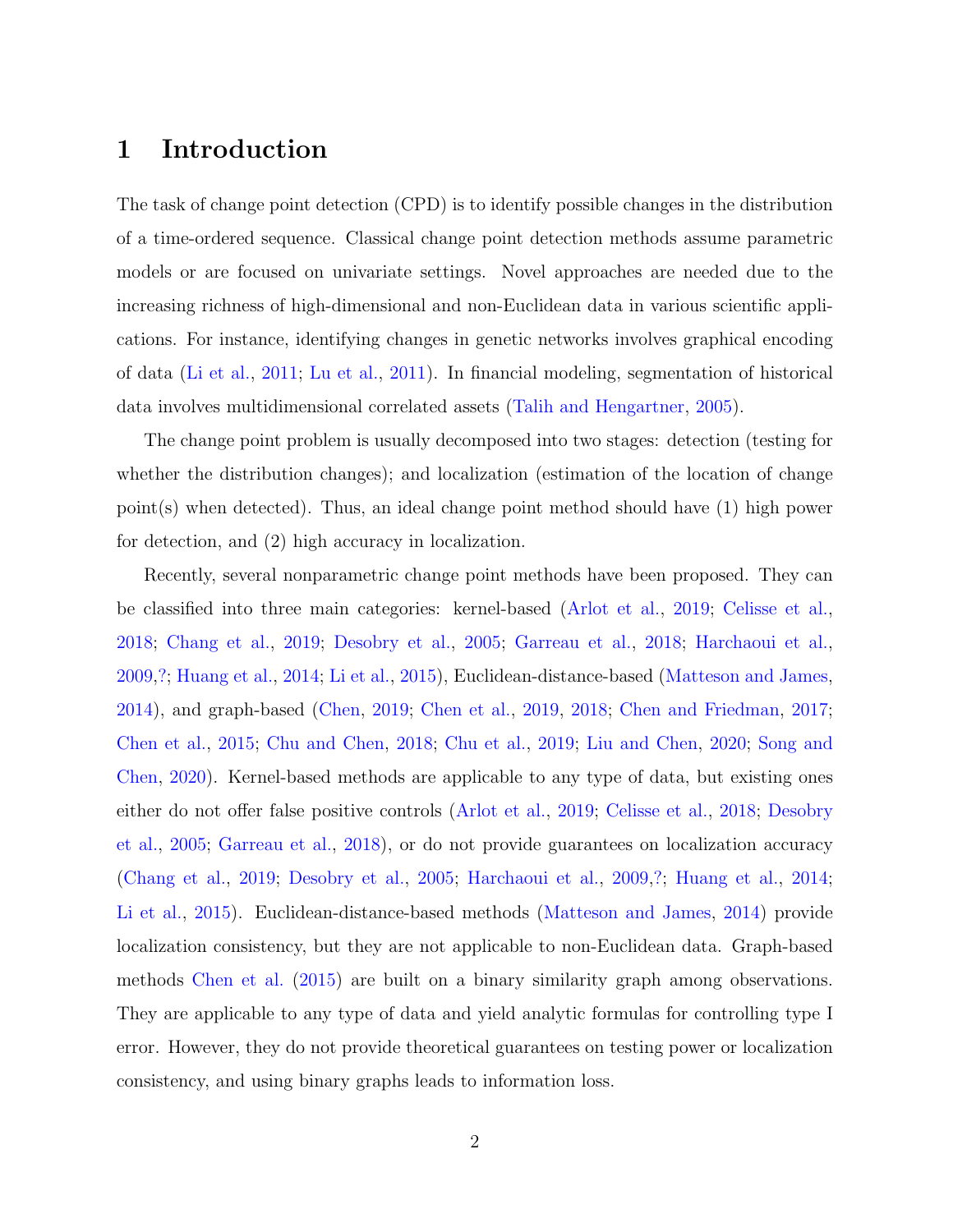Our work is based on the graph-based change point detection framework but utilizes the weight information in the graph. We consider both settings where at most one change point (AMOC) exists or multiple change points are possible. Starting with the AMOC setting, we propose new statistics and give explicit formulas for type I error control. Further, we show that the proposed tests are consistent under local alternatives and the estimated change point has the minimax localization rate. A generalized algorithm for multiple change points setting is also proposed, and is guaranteed to identify both the correct number and locations of change points. Our framework unifies the kernel-based, Euclidean-distancebased and graph-based CPD methods, leading to a general CUSUM-type [Page](#page-28-3) [\(1954\)](#page-28-3) decomposition of the proposed statistics which holds for any distance and any data under mild assumptions, and providing a better understanding of properties of the proposed statistics.

This paper is structured as follows: Section [2](#page-2-0) introduces problem setting and background, Section [3](#page-5-0) proposes new statistics and discusses its connection to previous methods, Section [4](#page-11-0) presents the asymptotic theoretical results, Section [5](#page-18-0) shows simulation results, Section [6](#page-23-0) shows results on a real data example, Section [7](#page-24-0) gives discussion and conclusions.

## <span id="page-2-0"></span>2 Preliminary Setups

### 2.1 Problem Setting

Suppose we observe an independent, time-ordered sequence  $\{y_i\}_{i=1}^n$ . Depending on the number of change points, we consider two settings in increasing complexity.

At most one change point (AMOC) In the simplest setting, there exists at most one change point. Suppose  $F_0 \neq F_1$  are probability distributions on the space  $y_i$ 's take values. We are concerned with the following problems:

1. (Detection) Testing the null hypothesis

$$
H_0: y_i \sim F_0, i=1,2,\cdots,n
$$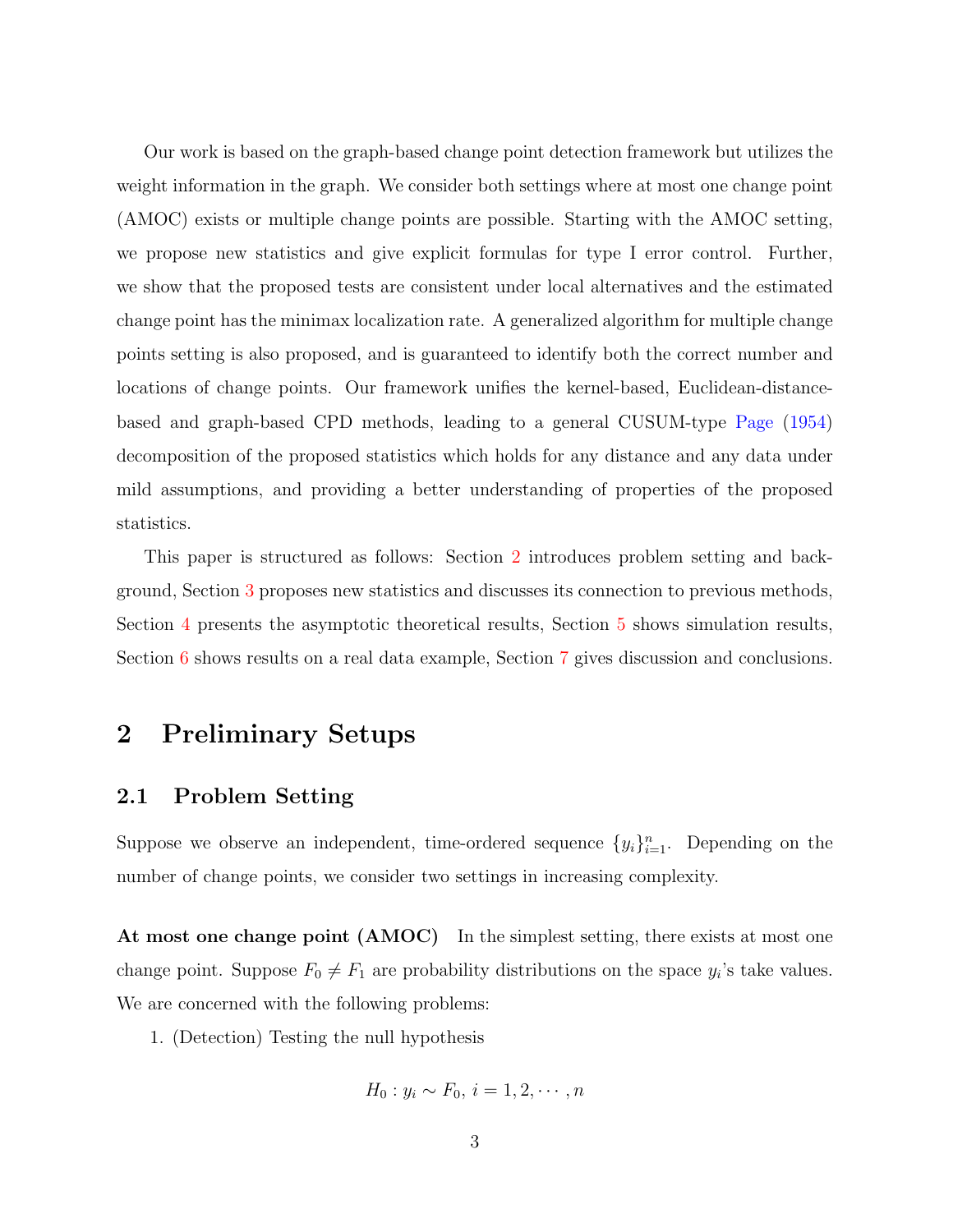against the single change-point alternative

$$
H_A: \exists \rho^* \in (0,1)
$$
 s.t. 
$$
\begin{cases} y_1, \cdots, y_{\tau^*} \sim F_0 \\ y_{\tau^*+1}, \cdots, y_n \sim F_1, \end{cases}
$$

where  $\tau^* = \lceil n \rho^* \rceil$ . Here  $\lceil x \rceil$  denotes the least integer no less than x.

2. (Localization) When rejecting  $H_0$ , obtain an estimator  $\hat{\tau}$  of the true change point location.

**Multiple change points** In this setting, there is a fixed but unknown number  $K$  of change points that partition the whole sequence into  $K + 1$  phases. The change points are  $\mathcal{D} = \{\tau_1^*, \tau_2^*, \cdots, \tau_K^*\}$  where  $0 < \rho_1^* < \rho_2^* < \cdots < \rho_K^* < 1, \tau_k^* = \lceil n \rho_k^* \rceil$ . Suppose

$$
y_{\tau_k^*+1}, y_{\tau_k^*+2}, \cdots, y_{\tau_{k+1}^*} \sim F_k
$$

where  $F_k \neq F_{k+1}$  for all  $k = 0, 1, \dots, K$ ,  $\tau_0^* := 0$  and  $\tau_{K+1}^* := n$ . When there are no change points,  $K = 0$ ,  $\mathcal{D} = \emptyset$ . Our task is to estimate K as well as  $\mathcal{D}$ .

### 2.2 Graph-based Methods

The cornerstone of this paper is the graph-based CPD framework [\(Chen et al.,](#page-25-5) [2018;](#page-25-5) [Chen](#page-25-6) [and Friedman,](#page-25-6) [2017;](#page-25-6) [Chen et al.,](#page-25-7) [2015;](#page-25-7) [Chu et al.,](#page-26-4) [2019\)](#page-26-4). This section introduces important ideas and quantities behind them.

Graph-based CPD methods focus on the AMOC setting. They are based on binary similarity graphs where nodes represent observations and edges similarity. A binary similarity graph is usually constructed from a weighted one via a minimum spanning tree (MST) [\(Friedman and Rafsky,](#page-26-5) [1979\)](#page-26-5), minimum distance pairing [\(Rosenbaum,](#page-28-4) [2005\)](#page-28-4) or nearest neighbor [\(Henze,](#page-27-6) [1988\)](#page-27-6). For each t, denote the count of edges among  $\{y_i\}_{i=1}^t$  (phase I) by  $C_{B_1(t)}$  and that among  $\{y_i\}_{i=t+1}^n$  (phase II) by  $C_{B_2(t)}$ . Utilizing  $C_{B_1(t)}$  and  $C_{B_2(t)}$ , various scan statistics have been proposed, which are found to be combinations of two statistics:

$$
Z_w(t) = \text{Strd}\left(\frac{n-t-1}{n-2}C_{B_1(t)} + \frac{t-1}{n-2}C_{B_2(t)}\right),\tag{1}
$$

$$
Z_{\text{diff}}(t) = \text{Strd}\left(C_{B_1(t)} - C_{B_2(t)}\right),\tag{2}
$$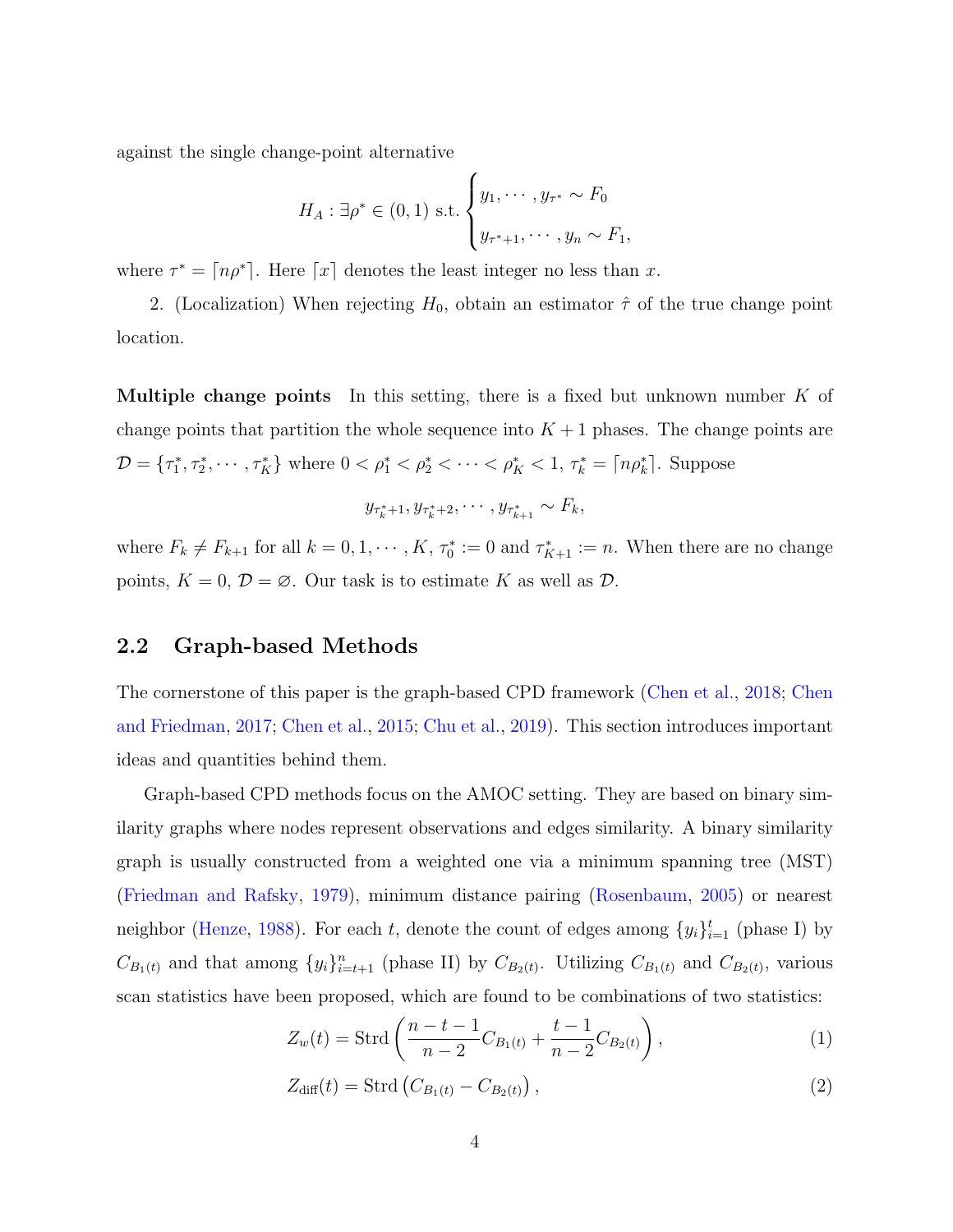where Strd denotes a standardized statistic such that it has the same variance and mean across  $t$ . For example, the generalized edge-count two-sample test statistic  $G$  in [Chen and](#page-25-6) [Friedman](#page-25-6) [\(2017\)](#page-25-6) can be written as

$$
G := \max_{t} G(t)
$$
 where  $G(t) := (Z_w(t))^2 + (Z_{\text{diff}}(t))^2$ ,

and the max-type edge-count test statistic  $M$  from [Chu et al.](#page-26-4) [\(2019\)](#page-26-4) is defined as

$$
M := \max_{t} M(t) \quad \text{where} \quad M(t) := \max (Z_w(t), |Z_{\text{diff}}(t)|).
$$

A change point is detected when  $G$  (or  $M$ ) exceeds a given threshold, and its estimated location is defined as  $\hat{\tau} = \arg \max_t G(t)$  (or  $\hat{\tau} = \arg \max_t M(t)$ ).

Further, [Chu et al.](#page-26-4) [\(2019\)](#page-26-4) found that  $Z_w(t)$  works well for detecting mean changes, and  $Z_{\text{diff}}(t)$  for detecting scale changes. Some intuition: for mean change, observations from the same distribution are similar to each other, and thus edges are more likely to form among them. In this case the true change point  $\tau^*$  is the time t which maximizes the number of edges within  $\{y_i\}_{i=1}^t$ ,  $C_{B_1(t)}$ , and within  $\{y_i\}_{i=t+1}^n$ ,  $C_{B_2(t)}$ . The weights in  $Z_w(t)$  balance the influence from the unequal sample size of  $\{y_i\}_{i=1}^t$  and  $\{y_i\}_{i=t+1}^n$ . For scale changes, edges are more likely to form among observations from the distribution with smaller dispersion. There the true change point  $\tau^*$  is the time t maximizing the difference between number of edges within  $\{y_i\}_{i=1}^t$  and that within  $\{y_i\}_{i=t+1}^n$ , i.e.,  $|C_{B_1(t)} - C_{B_2(t)}|$ , which is  $|Z_{\text{diff}}(t)|$ .

#### 2.3 Notations

We denote  $[n] = \{1, 2, \dots, n\}, A(t) = \{(i, j) \in [n]^2 : i \le t, j > t\}, B_1(t) = \{(i, j) \in [n]^2 : i \le t, j > t\}$  $i \leq t, j \leq t, i \neq j$  and  $B_2(t) = \{(i, j) \in [n]^2 : i > t, j > t, i \neq j\}$ . Similarly, we denote  $A^{l,r}(t) = \{(i,j) \in [n]^2 : l \leq i \leq t, t < j \leq r\}, B_1^{l,r}$  $\mathcal{L}_1^{l,r}(t) = \{(i,j) \in [n]^2 : l \leq i \leq t, l \leq j \leq t\}$  $t, i \neq j$  and  $B_2^{l,r}$  $L_2^{l,r}(t) = \{(i,j) \in [n]^2 : t < i \le r, t < j \le r, i \ne j\}$ . For any set  $D \subseteq [n]^2$ , we denote  $d_D = \sum_{(i,j)\in D} d(y_i, y_j)$  and  $\bar{d}_D = \sum_{(i,j)\in D} d(y_i, y_j)/|D|$  where  $|D|$  is the cardinality of D. We write  $\bar{y} = \frac{1}{n}$  $\frac{1}{n}\sum_{i=1}^n y_i$ . For any function f, we write  $\bar{f}(y)_{t-} = \frac{1}{t}$  $\frac{1}{t} \sum_{i=1}^t f(y_i),$  $\bar{f}(y)_{t+} = \frac{1}{n-1}$  $\frac{1}{n-t} \sum_{i=t+1}^{n} f(y_i)$ . Denote  $V(f(y), \|\cdot\|)_{t-} = \frac{1}{t-1}$  $\frac{1}{t-1} \sum_{i=1}^t ||f(y_i) - \bar{f}(y)_{t-}||^2$  and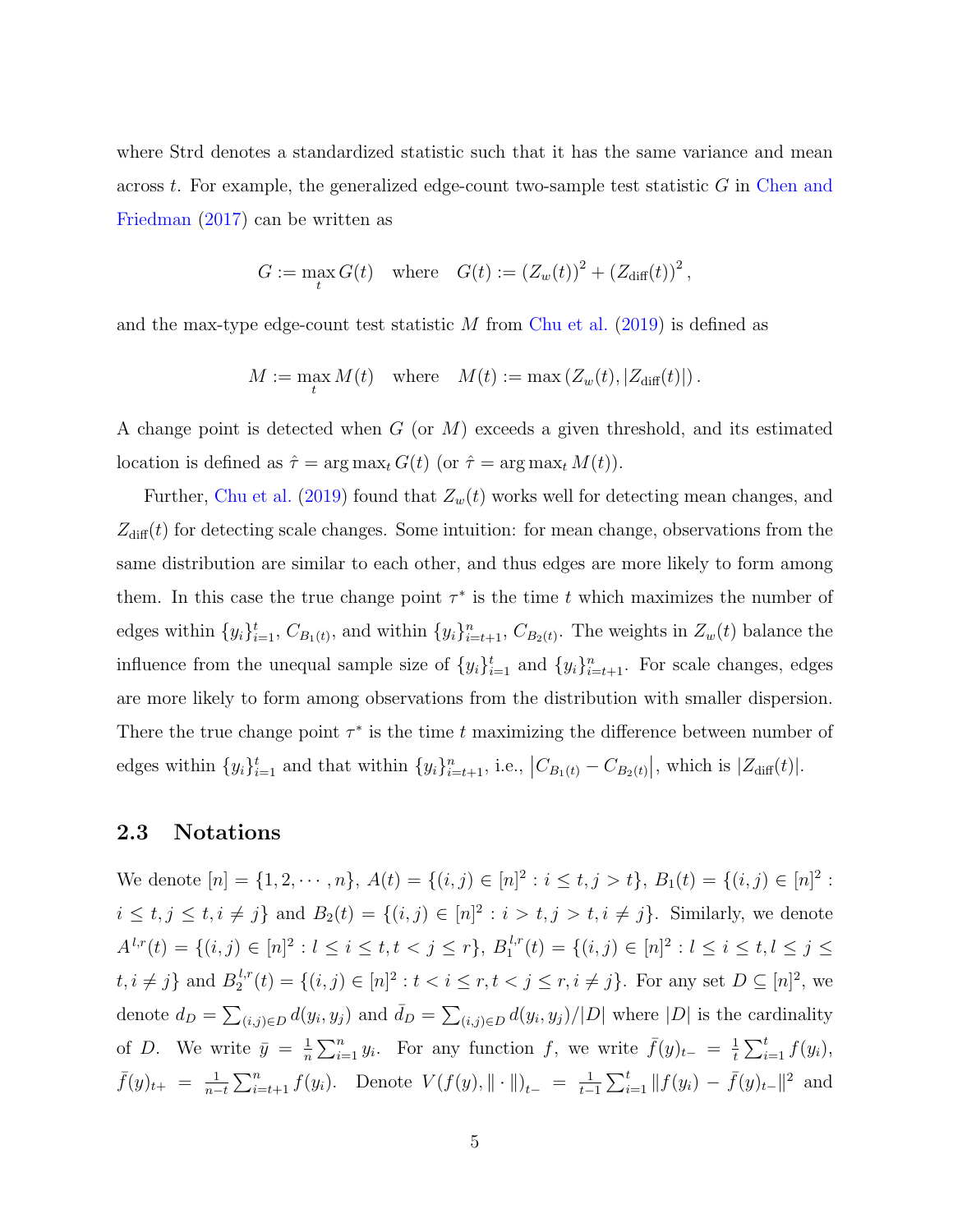$V(f(y), \|\cdot\|)_{t+} = \frac{1}{n-t}$  $\frac{1}{n-t-1}\sum_{i=t+1}^n ||f(y_i) - \bar{f}(y)_{t+}||^2$ , which can be viewed as the estimated dispersion of  $f(y)$  in phase I or II measured in  $\|\cdot\|$ . We denote  $\stackrel{w}{\rightarrow}$  as weak convergence,  $\mathcal{O}_p$ stochastic as boundedness, and  $o_p$  as convergence in probability. Denote  $W^0$  as Brownian bridge.

## <span id="page-5-0"></span>3 Proposed statistics

Using unweighted graphs ultimately leads to information loss, motivating the development of weighted-graph-based change point detection methods. Suppose we have an weighted undirected graph on  $\{y_i\}_{i=1}^n$  where an edge between  $y_i$  and  $y_j$  comes with a weight  $d(y_i, y_j)$ and d is a given distance. For each t, the  $n(n-1)/2$  pairs of weights can be split into three parts:  $d_{B_1(t)}$  which corresponds to sum of distances within  $\{y_i\}_{i=1}^t$ ,  $d_{B_2(t)}$  which corresponds to sum of distances within  $\{y_i\}_{i=t+1}^n$ , and  $d_{A(t)}$  which corresponds to sum of distances between  $\{y_i\}_{i=1}^t$  and  $\{y_i\}_{i=t+1}^n$ . A weighted-graph-based test statistic is of the form

<span id="page-5-1"></span>
$$
\max_{t} \left( \text{Strd} \left( w_0(t) d_{A(t)} + w_1(t) d_{B_1(t)} + w_2(t) d_{B_2(t)} \right) \right) \tag{3}
$$

where different weights  $w_0(t)$ ,  $w_1(t)$ ,  $w_2(t)$  lead to different statistics. Optimal weights depend on the distribution of data under  $H_A$ , and we propose new statistics motivated by  $Z_w(t)$  and  $Z_{diff}(t)$  and extend them to the multiple change points setting. Furthermore, in Section [3.3,](#page-8-0) we draw a connection between the proposed statistics and the existing nonparametric change point detection methdos, allowing us to decompose the proposed statistics into a CUSUM form and to better understand their properties.

### <span id="page-5-2"></span>3.1 At Most One Change Point

We will introduce new statistics based on [\(3\)](#page-5-1) where selection of  $w_0(t)$ ,  $w_1(t)$ ,  $w_2(t)$  are motivated by  $Z_w$  and  $Z_{\text{diff}}$ .

Note that maximizing  $Z_w(t)$  is equivalent to maximizing within-phase similarity, which is also equivalent to minimizing within-phase distance, i.e.,  $d_{B_1(t)}$  and  $d_{B_2(t)}$ . In addition, the between-phase distance, i.e.,  $d_{A(t)}$ , should be maximized. This suggests choosing  $w_0(t)$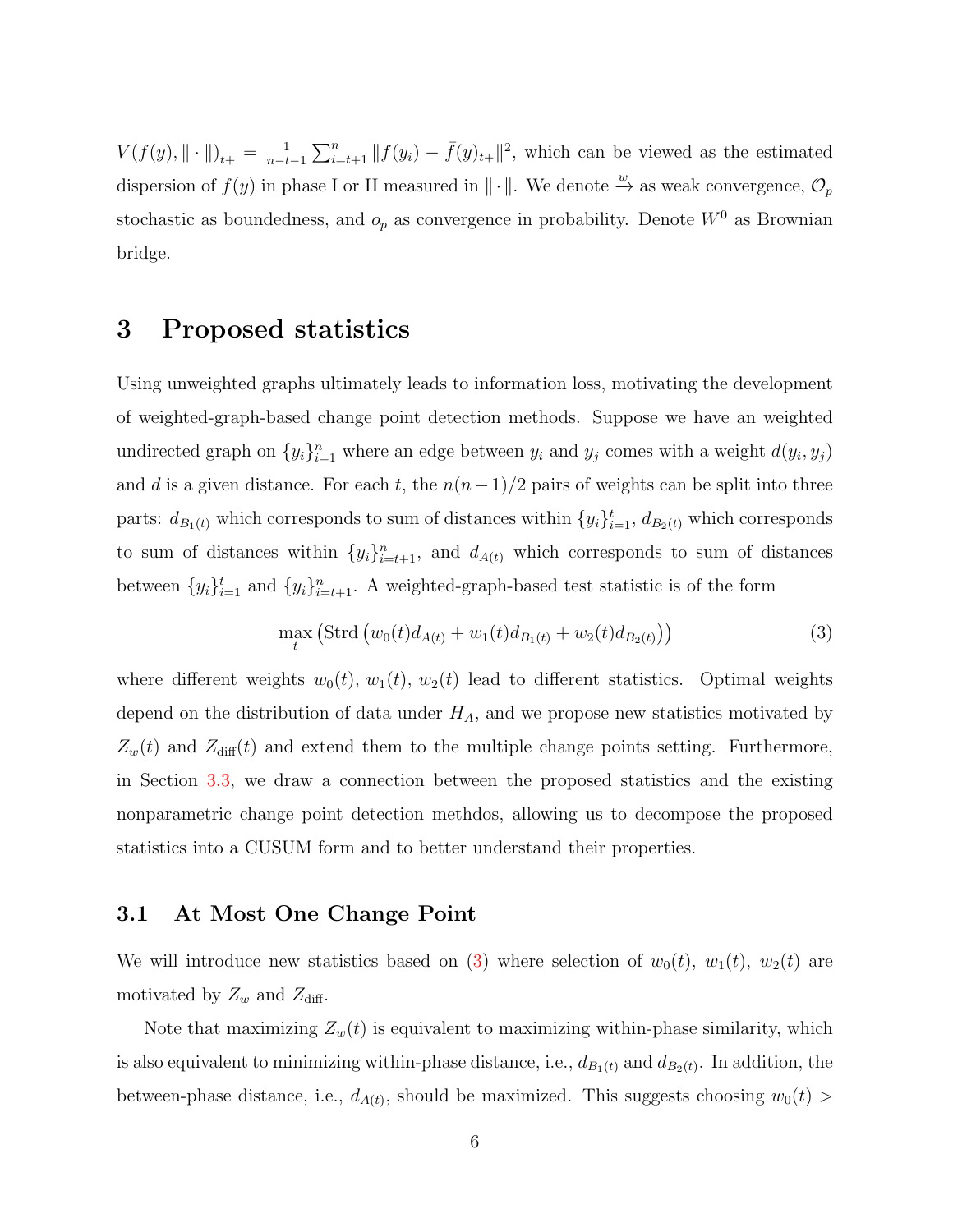$0, w_1(t) < 0, w_2(t) < 0$  in [\(3\)](#page-5-1). Under  $H_0$ , we expect  $\bar{d}_{A(t)} \approx \bar{d}_{B_1(t)} \approx \bar{d}_{B_2(t)}$ , leading to the following statistic:

$$
T_1(t) := \bar{d}_{A(t)} - \frac{1}{2}\bar{d}_{B_1(t)} - \frac{1}{2}\bar{d}_{B_2(t)}.
$$

 $T_1$  has mean zero under  $H_0$ ; stabilizing the variance across t leads to the following test statistic

$$
S_1 := \max_{n_0 \le t \le n_1} \frac{t(n-t)}{n} T_1(t),\tag{4}
$$

where  $n_0, n_1$  are pre-specified constraints for  $\tau^*$  s.t.  $n_0 = \lceil n \rho_0 \rceil, n_1 = \lceil n \rho_1 \rceil$  and  $0 < \rho_0 <$  $\rho^* < \rho_1 < 1.$ 

The intuition behind  $Z_{\text{diff}}(t)$  is to maximize difference in within-phase similarities, which is equivalent to maximizing  $d_{B_1(t)} - d_{B_2(t)}$ . It suggests choosing  $w_1(t) > 0, w_2(t) < 0, w_0(t) =$ 0 in [\(3\)](#page-5-1). Under  $H_0$ , we expect that  $\bar{d}_{B_1(t)} \approx \bar{d}_{B_2(t)}$  suggesting a test based on

$$
T_2(t) = \left| \bar{d}_{B_1(t)} - \bar{d}_{B_2(t)} \right|.
$$

Standardization leads to

<span id="page-6-0"></span>
$$
S_2 := \max_{n_0 \le t \le n_1} \frac{1}{2\hat{s}_n} \sqrt{\frac{t(n-t)}{n}} T_2(t),\tag{5}
$$

where the scaling factor  $\hat{s}_n^2 = \frac{1}{n}$  $\frac{1}{n}\sum_{i=1}^{n}(\bar{d}_{i})^{2}-(\bar{d})^{2},\bar{d}_{i}=\frac{1}{n}$  $\frac{1}{n}\sum_j d(y_i, y_j), \bar{d} = \frac{1}{n^2}$  $\frac{1}{n^2} \sum_{i,j=1}^n d(y_i, y_j).$ Roughly speaking,  $\hat{s}_n^2$  measures the variance in  $\bar{d}_i$ , and we refer the reader to the example below and Section [3.3](#page-8-0) for more details.

 $S_1$  and  $S_2$  are scan statistics taking the maximum of a standardized score function across all possible change points. Rejection thresholds for  $S_1$  and  $S_2$  depend on the distance measure and the unknown null distribution of the data. The thresholds can be estimated using empirical samples as discussed in Section [4.1.1,](#page-13-0) where we also give analytic formulas for controlling type I error. When the test statistic is significant, the estimated change point  $\hat{\tau}$  is defined as the time t where the maximum is taken.

The example below gives intuition on the mathematical decomposition underlying  $S_1$ and  $S_2$ .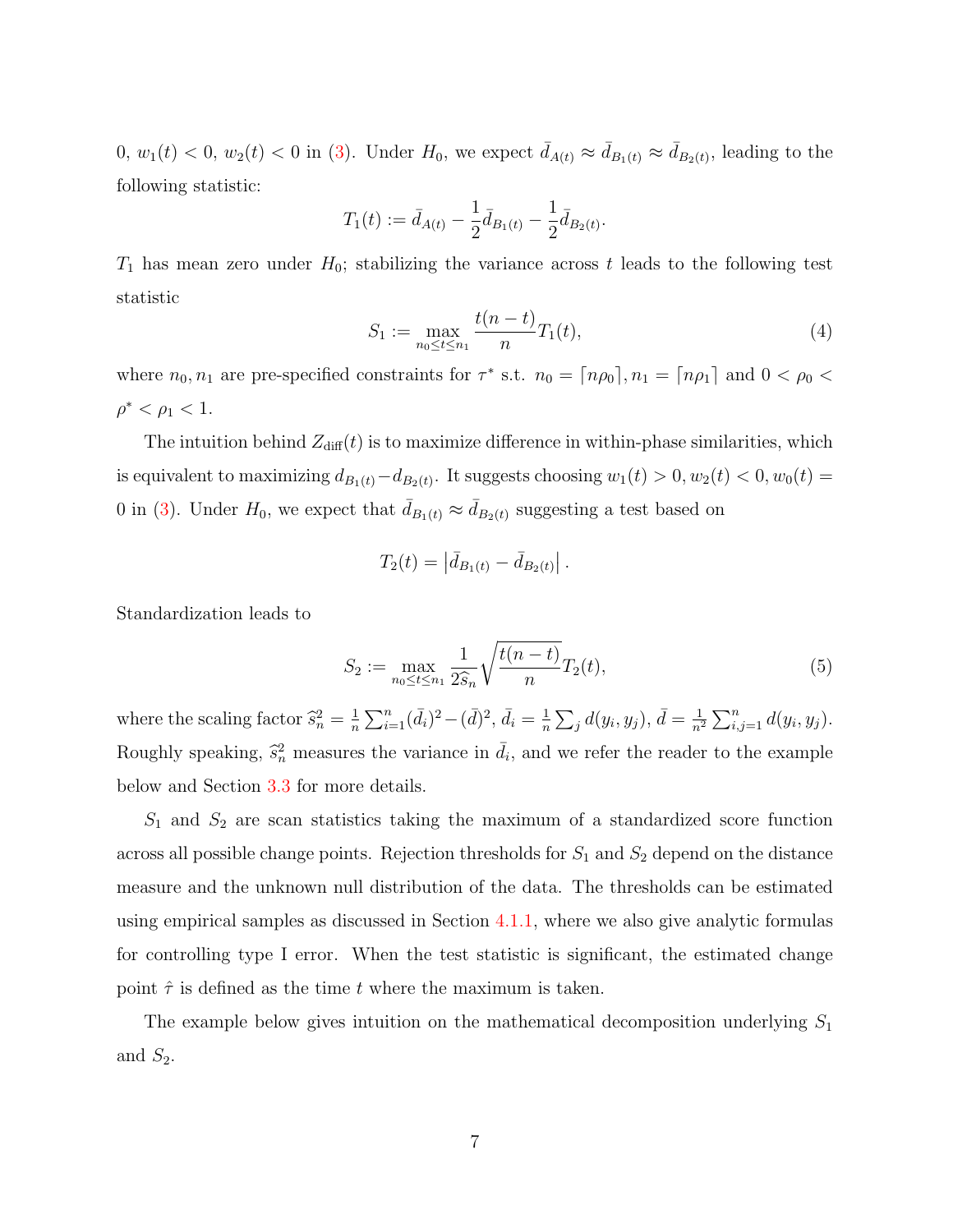An Illustrating Example Let  $\{y_i\}_{i=1}^n$  be univariate normal,  $F_0 = N(0, \sigma^2)$ , and  $d(y_i, y_j) =$  $(y_i - y_j)^2$ . Then,

<span id="page-7-0"></span>
$$
T_1(t) = (\bar{y}_{t-} - \bar{y}_{t+})^2 + \mathcal{O}_p(n^{-1}),
$$
\n(6)

where the first term corresponds to the z-statistic in likelihood ratio test for testing mean differences. It is also the CUSUM statistic for testing changes in  $\mathbb{E}y_i$ . Under the null,

$$
nT_1(t) \xrightarrow{w} \sigma^2 \left[ \rho(1-\rho) \right]^{-1} \left( \chi_1^2 - 1 \right),
$$

when  $t(n-t)/n^2 \rightarrow \rho(1-\rho)$ . Similarly,

<span id="page-7-1"></span>
$$
T_2(t) = 2\left|V(y, |\cdot|)_{t-} - V(y, |\cdot|)_{t+}\right| \tag{7}
$$

measures the difference in estimated variance before and after t. It is the CUSUM of squares statistic for testing variance changes [\(Lee et al.,](#page-27-7) [2003\)](#page-27-7). Under the null,

$$
n^{1/2} \left( \bar{d}_{B_1}(t) - \bar{d}_{B_2}(t) \right) \xrightarrow{w} 2\sigma^2 [\rho (1 - \rho)]^{-1/2} N(0, 2).
$$

Thus, the scaling factor  $\sqrt{t(n-t)/n} \approx \sqrt{n\rho(1-\rho)}$  in Equation [\(5\)](#page-6-0) cancels the effect of varying variances. And in this case we have  $\hat{s}_n^2 = \frac{1}{n}$  $\frac{1}{n}\sum_{i=1}^{n}(y_i-\bar{y})^4-\left[\frac{1}{n}\right]$  $\frac{1}{n}\sum_{i=1}^{n}(y_i-\bar{y})^2]^2.$ Thus  $\widehat{s}_n$  converges in probability to  $\sqrt{}$  $\overline{2}\sigma^2$ .

In this example, Equation [\(6\)](#page-7-0) and Equation [\(7\)](#page-7-1) match the empirical conclusion from [Chu et al.](#page-26-4) [\(2019\)](#page-26-4) that  $Z_w$  (corresponding to  $T_1$ ) is useful for detecting location changes while  $Z_{\text{diff}}$  (corresponding to  $T_2$ ) is useful for detecting scale changes. In Section [3.3](#page-8-0) we will see a similar CUSUM decomposition for any type of data and distance.

### 3.2 Multiple Change Points

In this section we show a bisection based procedure which generalizes the proposed statistics  $S_1$  and  $S_2$  to the multiple change point setting. Similar to the AMOC setting, we assume that  $0 < \rho_0 \leq \frac{\rho_{k+1}^* - \rho_k^*}{\rho_{k+2}^* - \rho_k^*} \leq \rho_1 < 1$  for any  $k = 1, 2, \dots, K-2$ . Based on this assumption, we define  $S_1^{l,r}$  $T_1^{l,r}, T_1^{l,r}$  $S_1^{l,r}(t)$ ,  $S_2^{l,r}$  $i^{l,r}_{2}, T_2^{l,r}$  $S_2^{l,r}(t), \hat{s}_n^{l,r}$  as counterparts to  $S_1, T_1, S_2, T_2, \hat{s}_n$  on the subsequence  $\{y_l, \dots, y_r\}$ : denote  $l' = l + \lceil (r - l)\rho_0 \rceil, r' = l + \lceil (r - l)\rho_1 \rceil$ , then

$$
S_1^{l,r} := \max_{l' \le t \le r'} \frac{(t-l)(r-t)}{r-l} T_1^{l,r}(t), \quad \text{where} \quad T_1^{l,r}(t) := \bar{d}_{A^{l,r}(t)} - \frac{1}{2} \bar{d}_{B_1^{l,r}(t)} - \frac{1}{2} \bar{d}_{B_2^{l,r}(t)}, \tag{8}
$$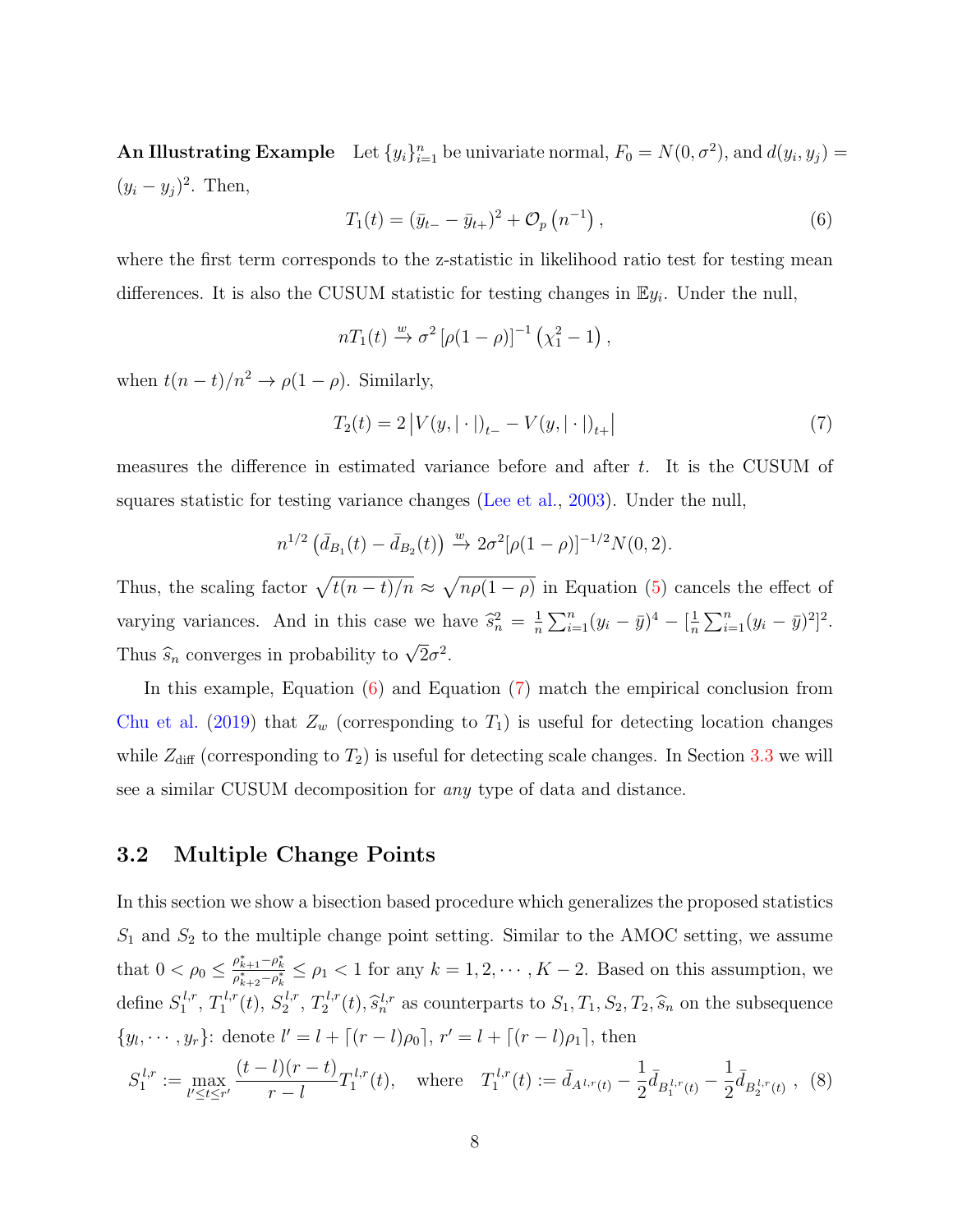and

$$
S_2^{l,r} := \max_{l' \le t \le r'} \frac{1}{2\hat{s}_n^{l,r}} \sqrt{\frac{(t-l)(r-t)}{r-l}} T_2^{l,r}(t),\tag{9}
$$

where

$$
T_2^{l,r}(t) := \left| \bar{d}_{B_1^{l,r}(t)} - \bar{d}_{B_2^{l,r}(t)} \right|,
$$
  

$$
[\hat{s}_n^{l,r}]^2 = \frac{1}{r-l} \sum_{i=l}^r \left( \frac{1}{r-l} \sum_{j=l}^r d(y_i, y_j) \right)^2 - \left( \frac{1}{(r-l)^2} \sum_{i,j=l}^r d(y_i, y_j) \right)^2.
$$

Then at each bisection iteration, for the current subsequence  $\{y_1, \dots, y_r\}$ , if we detect a change in distribution, we segment it at  $k$  where

<span id="page-8-2"></span><span id="page-8-1"></span>
$$
k = \arg \max_{l' \le t \le r'} \frac{(t - l)(r - t)}{r - l} T_1^{l,r}(t) \quad \text{for } S_1, \text{or}
$$
 (10)

$$
k = \arg\max_{l' \le t \le r'} \frac{1}{2\hat{s}_n^{l,r}} \sqrt{\frac{t(n-t)}{n}} T_2^{l,r}(t) \quad \text{for } S_2,\tag{11}
$$

where  $l' = l + \lceil \rho_0(r - l) \rceil$ ,  $r' = l + \lceil \rho_1(r - l) \rceil$ . The whole bisection procedure is summarized in Algorithm [1.](#page-9-0) Notice we do not allow segments with less than  $n_{\min}$  observations, which is set a priori in order to stabilize the performance.

## <span id="page-8-0"></span>3.3 Connections to Other Change Point Methods

We demonstrate here that our statistics are also related to various existing nonparametric CPD methods. Further, we will derive a similar CUSUM representation as in Equation [\(6\)](#page-7-0) and [\(7\)](#page-7-1) for any distance and any type of data.

First, the Euclidean-distance-based method [\(Matteson and James,](#page-28-1) [2014\)](#page-28-1) is a special case of  $S_1$  where d is the square distance. And [Celisse et al.](#page-25-1) [\(2018\)](#page-25-1); [Sejdinovic et al.](#page-28-5) [\(2013\)](#page-28-5) show that kernel-based and distance-based methods are essentially equivalent. In one direction, we can always define a kernel from a distance as long as it satisfies some mild conditions:

<span id="page-8-3"></span>Lemma 3.1 (Lemma 12 in [Sejdinovic et al.](#page-28-5) [\(2013\)](#page-28-5)). Define

$$
k^{(y_0)}(y_i, y_j) = \frac{1}{2} \left[ d(y_i, y_0) + d(y_j, y_0) - d(y_i, y_j) \right]
$$
\n(12)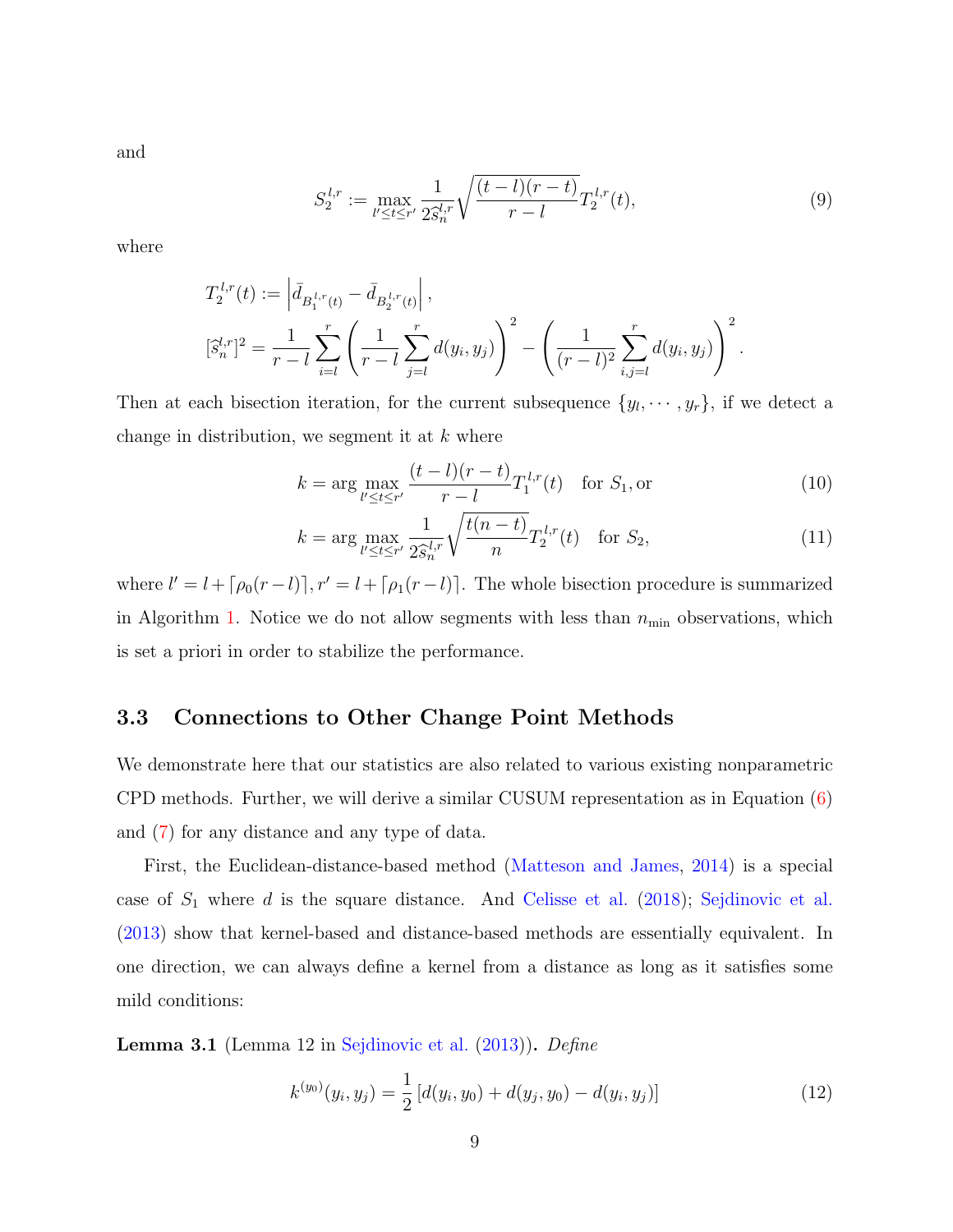<span id="page-9-0"></span>Algorithm 1 Weighted-Graph-Based CPD for multiple change points

**Input:** Significance level  $\alpha$ , minimum length  $n_{\min}$ . **Output:** Set of detected change points  $\hat{\mathcal{D}} = BS(1, n)$ . function  $BS(l, r)$ Calculate the realization s of random variable  $S := S_1^{l,r}$  $S_1^{l,r}$  or  $S := S_2^{l,r}$  $\frac{l}{2}$ . Estimate the new change point  $k$  by Equation [\(10\)](#page-8-1) or [\(11\)](#page-8-2). if  $\mathbb{P}(S \ge s) \le \alpha$  (using formulas in Section [4.1.1\)](#page-12-0) and  $k - l, r - k \ge n_{\min}$ , then Update  $\hat{\mathcal{D}} \leftarrow \hat{\mathcal{D}} \cup \{k\}.$ Call  $BS(l, k)$ . Call  $BS(k+1,r)$ . end if return  $\hat{\mathcal{D}}$ end function

as the distance-induced kernel induced by  $d(\cdot, \cdot)$  and centered at  $y_0$ . Then  $k^{(y_0)}$  is a valid kernel if and only if d is a semi-metric of negative type, i.e., if and only if d satisfies:

(1)  $d(y_i, y_j) = 0$  if and only if  $y_i = y_j$ .  $(2) \ \forall y_i, y_j \in \mathcal{X}, d(y_i, y_j) = d(y_j, y_i).$  $(3)$   $\sum_{i,j=1}^{n} c_i c_j d(y_i, y_j) \leq 0, \forall n \geq 2, y_1, \dots, y_n \in \mathcal{X}, c_1, \dots, c_n \in \mathbb{R}, \sum_i c_i = 0.$ 

**Remark 3.1.** The notion of semi-metric of negative type encompasses a large collection of metric spaces, including  $L_p$  spaces for  $0 < p \le 2$ . We refer the reader to Theorem 3.6 of [Meckes](#page-28-6) [\(2013\)](#page-28-6) for a list of examples of metrics spaces of negative type.

In the other direction, Proposition 14 in [Sejdinovic et al.](#page-28-5) [\(2013\)](#page-28-5) shows we can always define a distance from a kernel. Together with Lemma [3.1,](#page-8-3) it implies that kernel-based and distance-based methods are essentially equivalent.

Using Lemma [3.1,](#page-8-3) we find  $T_1(t)$  equals the empirical maximum mean discrepancy [Gret](#page-26-6)[ton et al.](#page-26-6)  $(2012)$  which was proposed for two sample testing. In this sense,  $S_1$  shares similar intuition as [Celisse et al.](#page-25-1) [\(2018\)](#page-25-1); [Sinn et al.](#page-28-7) [\(2012\)](#page-28-7). Comparing with existing kernel methods, the proposed statistics are simple to compute, and have theoretical guarantees for both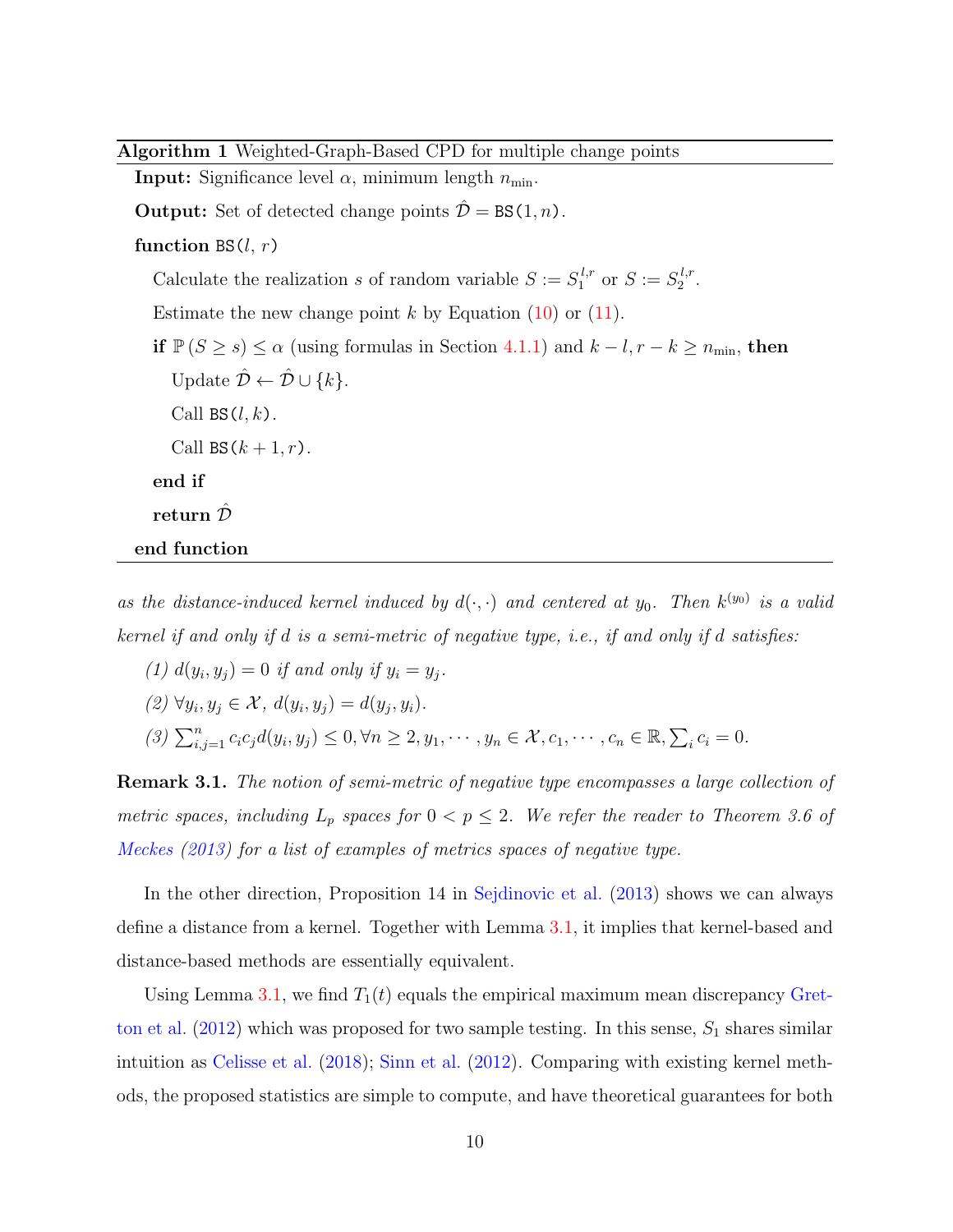detection and localization. For example, [Celisse et al.](#page-25-1) [\(2018\)](#page-25-1); [Sinn et al.](#page-28-7) [\(2012\)](#page-28-7) do not offer false positive controls. Statistic in [Harchaoui et al.](#page-26-2) [\(2009\)](#page-26-2) is more complicated to compute and do not provide guarantees on localization. [Li et al.](#page-27-4) [\(2015\)](#page-27-4) develop M-statistics which are computationally cheaper but require the availability of reference data.

Establishing the equivalence with kernel methods also allows us to use concepts in kernels to derive familiar CUSUM representations for a general  $d$ . For any  $y_0$ , we define a centered kernel:

<span id="page-10-4"></span>
$$
\widetilde{k}(y_i, y_j) = k^{(y_0)}(y_i, y_j) - \mathbb{E}_{y_l \sim F_0} k^{(y_0)}(y_i, y_l) - \mathbb{E}_{y_l \sim F_0} k^{(y_0)}(y_l, y_j) + \mathbb{E}_{y_l, y_m \sim F_0} k^{(y_0)}(y_l, y_m).
$$
\n(13)

It is easy to show  $\widetilde{k}$  does not depend on  $y_0$  (see Appendix Proposition [1\)](#page-30-0). For  $\widetilde{k}$ , we may write it in terms of eigenfunctions  $\psi_l$  with respect to the probability measure  $F_0$ :

$$
\widetilde{k}(y, y') = \sum_{l=1}^{\infty} \lambda_l \psi_l(y) \psi_l(y'), \quad \text{where}
$$
\n
$$
\int \widetilde{k}(y, y') \psi_l(y) dF_0(y) = \lambda_l \psi_l(y'), \quad \int \psi_l(y) \psi_l(y) dF_0(y) = \delta_{l,l'}.
$$
\n(14)

Denote the feature map  $\phi$  as

<span id="page-10-3"></span><span id="page-10-2"></span>
$$
\phi(y) = (\lambda_1^{1/2} \psi_1(y), \lambda_2^{1/2} \psi_2(y), \cdots)^{\top} \in \mathcal{H},
$$
\n(15)

and  $\langle \phi(y), \phi(y') \rangle_{\mathcal{H}} := \sum_{l=1}^{\infty} \phi_l(y) \phi_l(y') = \widetilde{k}(y, y').$ 

We investigate next the proposed statistics  $S_1, S_2$ . Utilizing previous results, we have

<span id="page-10-0"></span>
$$
T_1(t) = \left\| \bar{\phi}(y)_{t-} - \bar{\phi}(y)_{t+} \right\|_{\mathcal{H}}^2 + \mathcal{O}_p\left(n^{-1}\right),\tag{16}
$$

where  $\|\cdot\|_{\mathcal{H}} := \langle \cdot, \cdot \rangle_{\mathcal{H}}^{1/2}$  is the norm in H. Intuitively  $T_1(t)$  measures the difference between the average feature map between  $\{y_i\}_{i=1}^t$  and  $\{y_i\}_{i=t+1}^n$ . For univariate data and Euclidean distance, this reduces to the example in Section [3.1.](#page-5-2) Notice that expression [\(16\)](#page-10-0) has a fa-miliar form as the CUSUM statistic [\(Page,](#page-28-3) [1954\)](#page-28-3). Indeed, if we directly observe  $\{\phi(y_i)\}_{i=1}^n$ ,  $S_1$  equals the CUSUM statistic for Hilbert space valued data [Tewes](#page-29-0) [\(2017\)](#page-29-0). Similarly, we find

<span id="page-10-1"></span>
$$
T_2(t) = 2\left|V(\phi(y), \|\cdot\|_{\mathcal{H}})_{t-} - V(\phi(y), \|\cdot\|_{\mathcal{H}})_{t+}\right|,
$$
\n(17)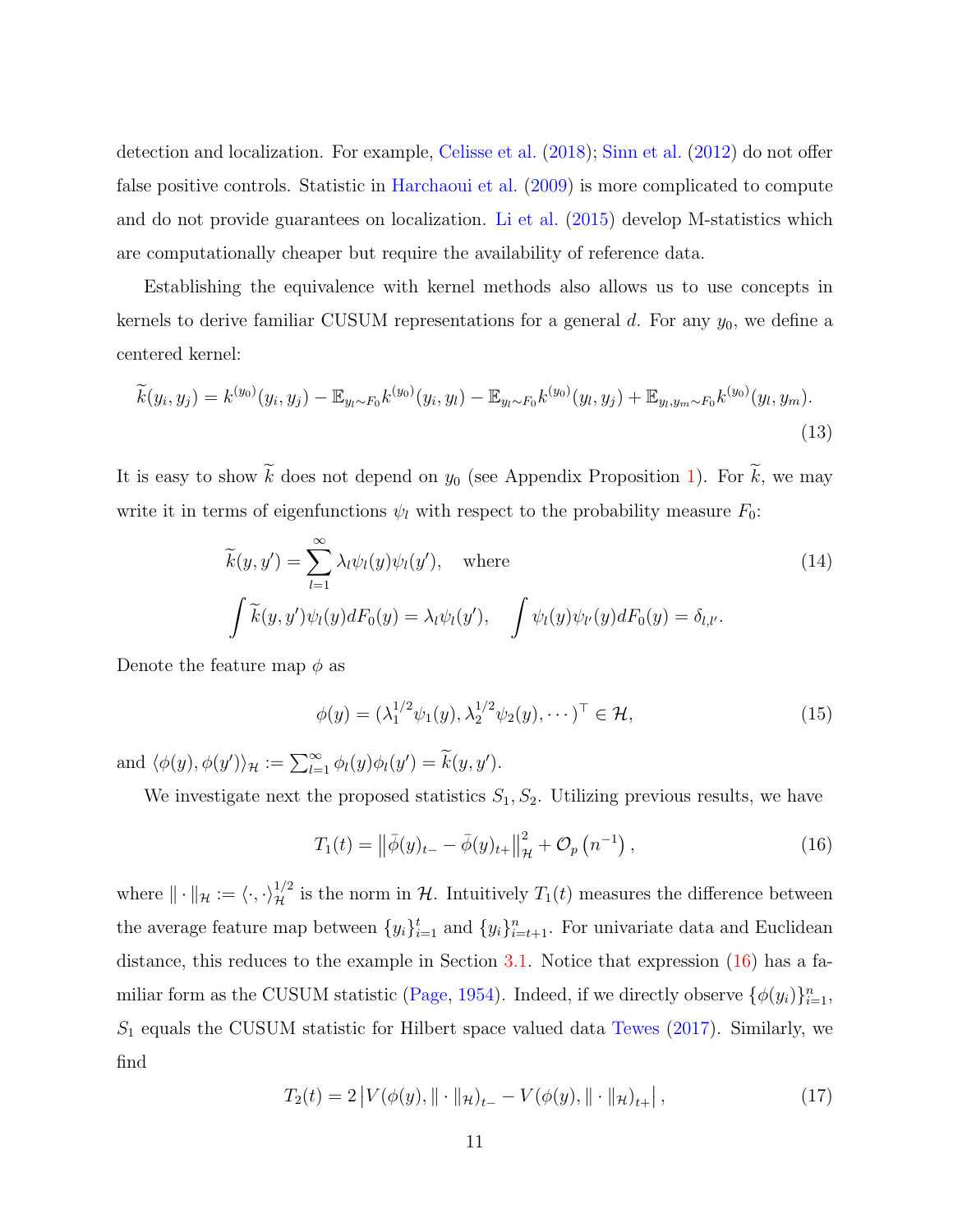Intuitively, if  $\mathbb{E}\phi(y_i)$  does not change (here  $\mathbb{E}\phi(y_i)$  is the mean feature map defined such that  $\langle \mathbb{E}\phi(y), \phi(y_j) \rangle_{\mathcal{H}} = \mathbb{E}_y k(y, y_j)$ ,  $T_2(t)$  measures the difference between the magnitude of noise  $\epsilon_i = \phi(y_i) - \mathbb{E}\phi(y_i)$  in terms of  $\|\cdot\|_{\mathcal{H}}$ . Again, expression [\(17\)](#page-10-1) exhibits the form of CUSUM statistics and can be seen as a generalization of the statistic in [Lee et al.](#page-27-7) [\(2003\)](#page-27-7), which is proposed for detecting changes in variance in time series models. Notice  $\hat{s}_n^2 = 1/n \sum_{i=1}^n [\|\hat{\epsilon}_i\|_{\mathcal{H}}^2 - \sum_{i=1}^n \|\hat{\epsilon}_i\|_{\mathcal{H}}^2/n]^2$  is the empirical estimator for the variance of  $\|\epsilon\|_{\mathcal{H}}^2$ , where  $\widehat{\epsilon}_i = \phi(y_i) - \overline{\phi}(y)$  for  $i = 1, \dots, n$ .

The proposed method is also closely related to that of Dubey and Müller [\(2019\)](#page-26-7) that developed a test statistic for detecting change point in Frechet mean and/or Frechet variance in the AMOC setting. Their statistics, before taking max with respect to  $t$ , is equivalent to (properly normalized)  $4\tilde{T}_1^2(t) + T_2^2(t)$ , where  $\tilde{T}_1(t)$  is defined in Equation [\(26\)](#page-15-0) and can be seen as a non-centered version of  $T_1(t)$ . In this sense  $S_1, S_2$  and that of [Dubey and](#page-26-7) Müller  $(2019)$  are highly related. One difference is that we analyze the two components,  $T_1(t)$  and  $T_2(t)$ , separately, and the combination of them follows automatically (see Sec-tion [4.1.4\)](#page-17-0). An advantage of using  $S_1$  (or  $S_2$ ) individually is that it achieves higher power and localization accuracy under local alternatives when a specific type of change occurs, as suggested by our theory and simulations. Moreover, by expressing  $S_1$  and  $S_2$  through  $d_A(t), d_{B_1}(t), d_{B_2}(t)$ , we are free of solving the optimization problem in Dubey and Müller [\(2019\)](#page-26-7), granting the proposed statistics greater practicality. Finally, we also generalize our statistics to the multiple change points setting and prove next its asymptotic correctness.

## <span id="page-11-0"></span>4 Asymptotics

This section presents asymptotic guarantees for both AMOC and multiple change point setting. For  $l = 0, 1, \dots, K$ , we define  $\mu_l = \mathbb{E}_{Y \sim F_l} \phi(Y)$  and  $\sigma_l^2 = \mathbb{E}_{Y \sim F_l} ||\phi(Y) - \mu_l||^2_{\mathcal{H}}$  with  $\phi$  defined in [\(15\)](#page-10-2). Throughout this section we assume:

 $d$  is a semi-metric of negative type. (Assump 1)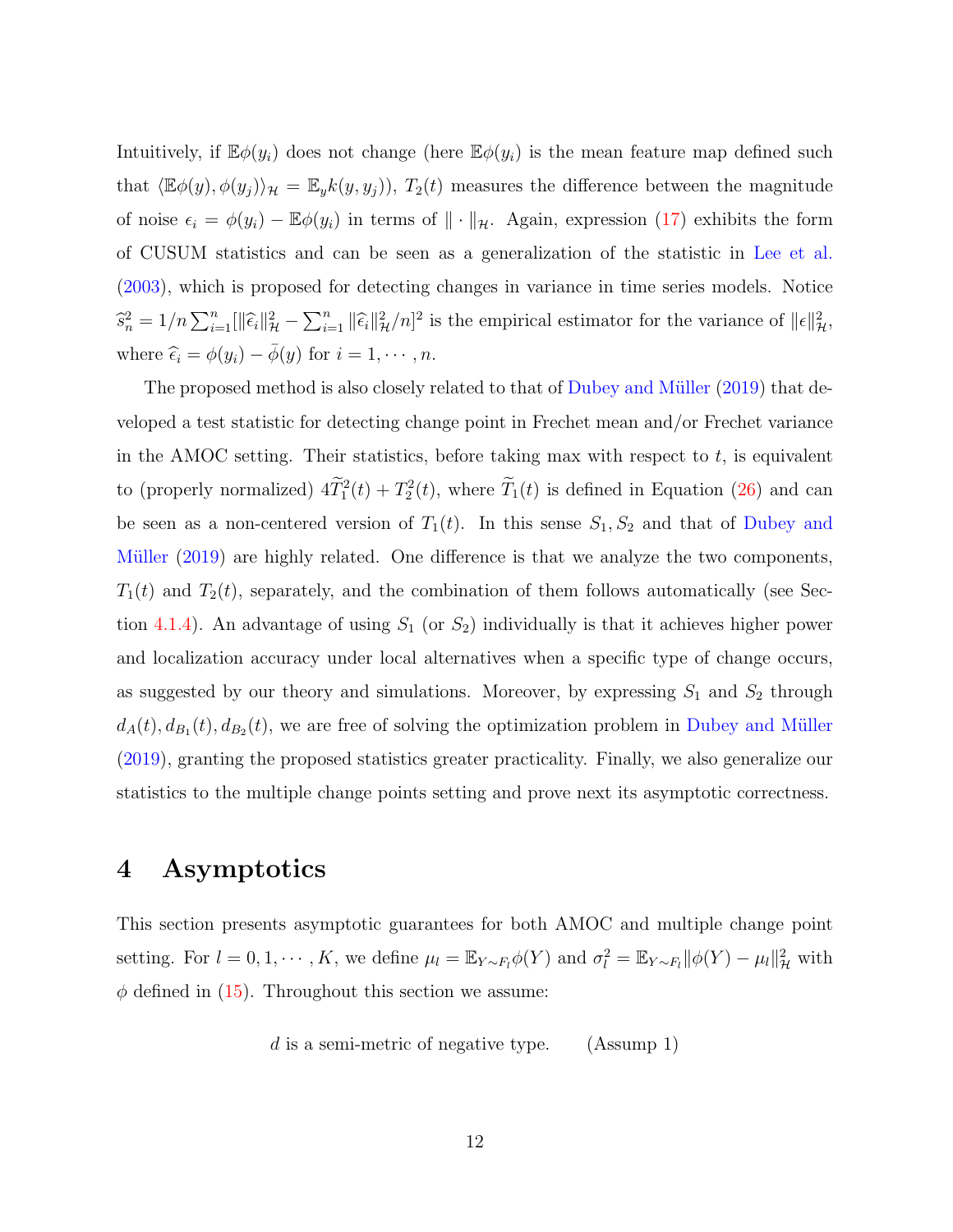Other than subsection [4.1.1,](#page-12-0) we also assume:

$$
\exists M > 0, \ \forall i \in \{1, 2, \cdots, n\}, \ \|\widetilde{k}(y_i, y_i)\|^2 \le M^2, \ \text{a.s.} \tag{Assump 2}
$$

Proofs of results in this section are included in the Appendix.

### 4.1 At Most One Change Point

In AMOC setting, we provide guarantees for both detection (type I error, power) and localization (accuracy).

#### <span id="page-12-0"></span>4.1.1 Approximations to Significance Levels

To control type I error, we focus on approximating tail distributions of  $S_1, S_2$  under  $H_0$ . We investigate utilizing their asymptotic null distribution, and also propose an improvement based on higher order corrections.

Asymptotic null distribution of  $S_1$  and  $S_2$  Notice that  $\widetilde{k}(y, y') = [\mathbb{E}_y d(y, y') +$  $\mathbb{E}_{y'}d(y, y') - d(y, y') - \mathbb{E}_{y, y'}d(y, y')]/2$ . Then we have:

<span id="page-12-2"></span>**Theorem 4.1** (Asymptotic null). Under  $H_0$ , as  $n \to \infty$ ,

(a) **For S<sub>1</sub>**: there exists positive constant  $\delta$  such that  $\mathbb{E}_y[\widetilde{k}(y, y)]^{2+\delta} + \mathbb{E}_{y, y'}[\widetilde{k}(y, y')]^2 <$  $+\infty$ ,

<span id="page-12-1"></span>
$$
S_1 \xrightarrow{\omega} \max_{\rho_0 \leq \rho \leq \rho_1} \frac{\sum_{l=1}^{\infty} \lambda_l \left( W_l^0(\rho)^2 - \rho (1 - \rho) \right)}{\rho (1 - \rho)},
$$
\n(18)

where  $\lambda_l$ 's are defined in Equation [\(14\)](#page-10-3).

(b) **For S<sub>2</sub>**: there exists positive constant  $\delta$  such that  $\mathbb{E}_y[\widetilde{k}(y, y) - \mathbb{E}\widetilde{k}(y, y)]^{2+\delta} < +\infty$ ,

$$
S_2 \xrightarrow{\omega} \max_{\rho_0 \le \rho \le \rho_1} \left| \frac{1}{\sqrt{\rho(1-\rho)}} W^0(\rho) \right|.
$$
 (19)

**Remark 4.1.** In (a), the boundedness of  $\mathbb{E}_y[\widetilde{k}(y,y)|^{2+\delta}$  says  $\mathbb{E}||\phi(y)||_{\mathcal{H}}^{4+2\delta}$  is finite so that the functional central limit theorem [Tewes](#page-29-0) [\(2017\)](#page-29-0) holds. And the boundedness of  $\mathbb{E}_{y,y'}|\widetilde{k}(y,y')|^2$ says  $\int k(y, y')^2 dF_0(y) dF_0(y') < +\infty$ , which ensures that eigen-decomposition [\(14\)](#page-10-3) holds and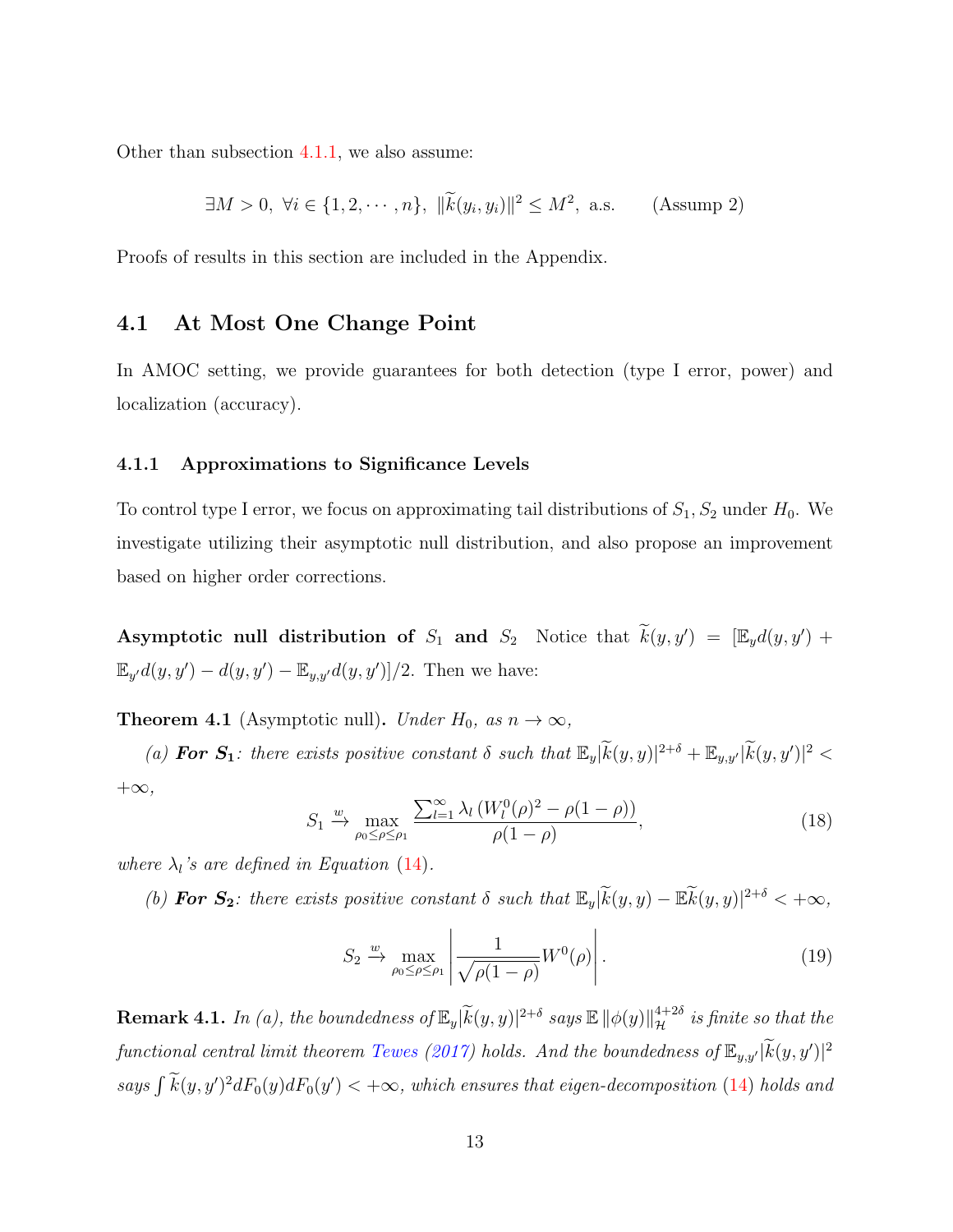<span id="page-13-1"></span>

| <b>SETTING</b>  | $Z_w$ | М    |            | $S_1(\widetilde{S}_1 + \text{CORRECTION})$ $S_2(\widetilde{S}_2 + \text{CORRECTION})$ |
|-----------------|-------|------|------------|---------------------------------------------------------------------------------------|
| N(0, 1)         | 0.06  | 0.1  | 0.07(0.07) | 0.06(0.06)                                                                            |
| $N(0, I_{10})$  | 0.05  | 0.06 | 0.06(0.06) | 0.02(0.06)                                                                            |
| $N(0, I_{50})$  | 0.12  | 0.13 | 0.06(0.05) | 0.15(0.02)                                                                            |
| $N(0, I_{100})$ | 0.08  | 0.15 | 0.09(0.07) | 0.45(0.04)                                                                            |
| t(4)            | 0.06  | 0.09 | 0.06(0.06) | 0.08(0.08)                                                                            |
| Pois(2)         | 0.15  | 1    | 0.09(0.09) | 0.04(0.04)                                                                            |
| $\chi_1^2$      | 0.07  | 0.12 | 0.10(0.11) | 0.04(0.05)                                                                            |

Table 1: Comparison of coverage probability under  $\alpha = 0.05$ . Set  $n = 200$ .  $Z_w$ , M [\(Chu et al.,](#page-26-4) [2019\)](#page-26-4) are using 1-MST and skewness correction in R package "gSeg" [\(Chen et al.,](#page-26-8) [2015\)](#page-26-8). All distances are set to Euclidean distance. Null distribution for  $S_1, \tilde{S}_1$  uses empirical eigenvalues. Results are based on 200 simulations.

the right hand side of [\(18\)](#page-12-1) is well-defined. In (b), finite  $\mathbb{E}_y[\widetilde{k}(y, y) - \mathbb{E}\widetilde{k}(y, y)]^{2+\delta}$  implies  $\textit{finite} \ \mathbb{E} \|\|\phi(y)\|_{\mathcal{H}}^2 - \mathbb{E} \left\|\phi(y)\right\|_{\mathcal{H}}^2|^{2+\delta}, \textit{which guarantees that eigen-decomposition (14) and the}$  $\textit{finite} \ \mathbb{E} \|\|\phi(y)\|_{\mathcal{H}}^2 - \mathbb{E} \left\|\phi(y)\right\|_{\mathcal{H}}^2|^{2+\delta}, \textit{which guarantees that eigen-decomposition (14) and the}$  $\textit{finite} \ \mathbb{E} \|\|\phi(y)\|_{\mathcal{H}}^2 - \mathbb{E} \left\|\phi(y)\right\|_{\mathcal{H}}^2|^{2+\delta}, \textit{which guarantees that eigen-decomposition (14) and the}$ weak convergence to Brownian motion [\(Doukhan,](#page-26-9) [2012\)](#page-26-9) holds.

<span id="page-13-0"></span>P-value approximation using asymptotic null distribution Type I error of the proposed tests can be controlled utilizing their asymptotic null distribution, where we can obtain approximate p-value via simulations. For  $S_1$ , we can estimate the eigenvalues  $\lambda_1, \lambda_2, \cdots, \lambda_n$  by Equation (5) of [Gretton et al.](#page-26-10) [\(2009\)](#page-26-10), and then use simulations on the first  $m \leq n$  sums to approximate the infinite sum.

P-value approximation using higher order corrections To investigate the accuracy of asymptotic approximations, we show coverage probability of  $S_1, S_2$  under significance level  $\alpha = 0.05$  (Table [1\)](#page-13-1). For comparison, we also show estimates for  $Z_w$ , M [\(Chu](#page-26-4) [et al.,](#page-26-4) [2019\)](#page-26-4). We observe that the approximation for  $S_1$  works well, while  $S_2$  becomes anti-conservative when dimensionality becomes high.  $Z_w$  and M are anti-conservative for Poisson and high dimensional normal. A closer look into  $S_2$  reveals the reason: under  $H_0$ ,

$$
\frac{1}{\widehat{s}_n}\sqrt{\frac{t(n-t)}{n}}T_2(t)=N(0,1)+\mathcal{O}_p\left(n^{-1/2}\right),\,
$$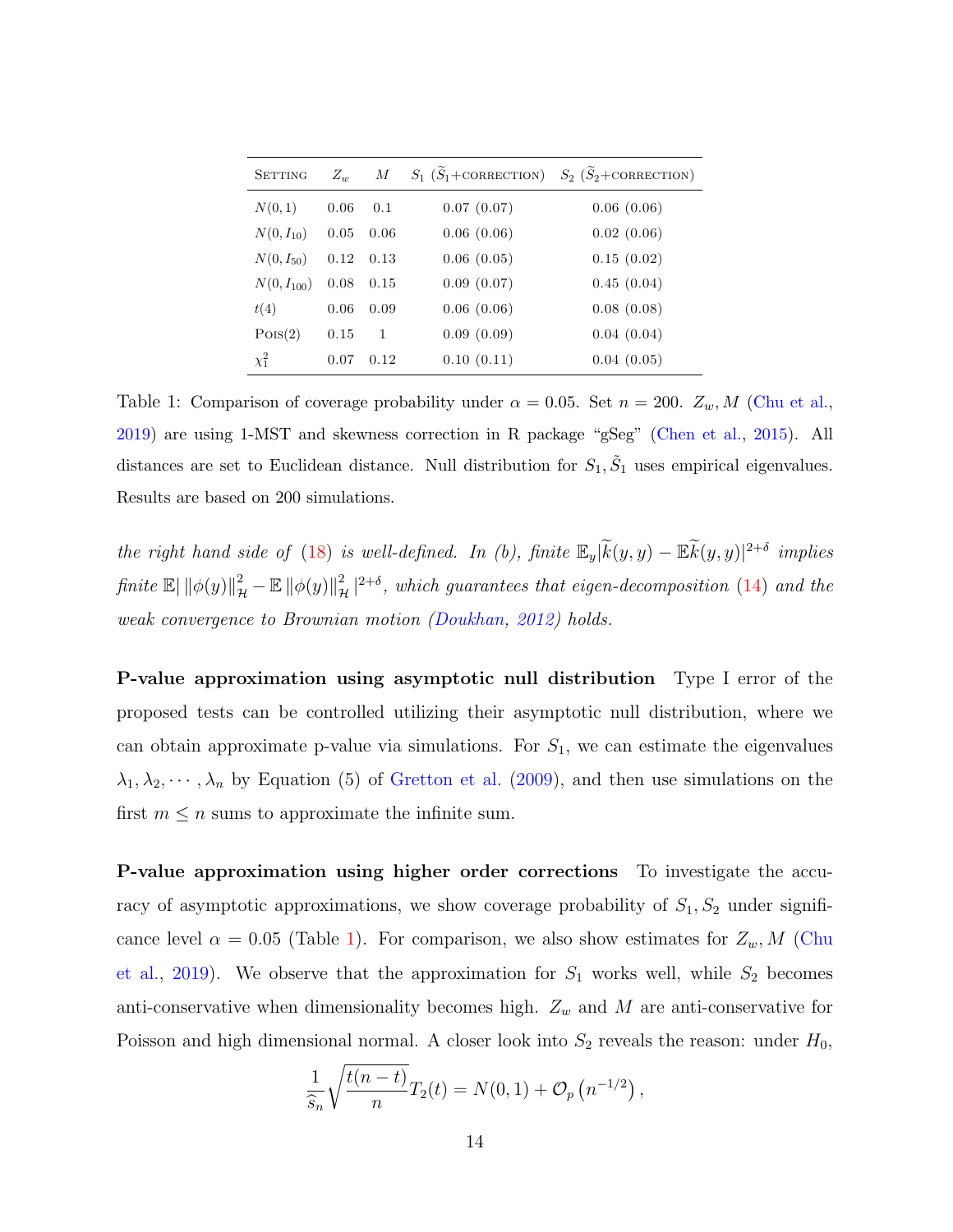where the last term depends on (i) magnitude of  $\mathbb{E} \| \epsilon \|_{\mathcal{H}}^2$ , and (ii) skewness of  $\| \epsilon \|_{\mathcal{H}}^2$ . Here  $\epsilon = y - \phi(y)$ . For  $F_0 = N(0, I_p)$  where  $I_p \in \mathbb{R}^{p \times p}$  is the identity matrix, as p becomes larger,  $\mathbb{E} \|\epsilon\|^2$  increases and thus, the  $\mathcal{O}_p(n^{-1/2})$  term becomes increasingly in-negligible. To reduce the bias from  $\mathbb{E} \|\epsilon\|^2$ , we suggest using  $\widetilde{S}_2$  instead of  $S_2$ , where

<span id="page-14-1"></span>
$$
\widetilde{S}_2 = \max_{n_0 \le t \le n_1} \frac{1}{2\hat{s}_n} \sqrt{\frac{t(n-t)}{n}} \widetilde{T}_2(t),\tag{20}
$$

with  $\widetilde{T}_2$  defined as

$$
\widetilde{T}_2(t) = \left| \bar{d}_{B_1(t)} - \bar{d}_{B_2(t)} - \frac{2\widehat{\mathbb{E}} \|\epsilon\|^2}{\sqrt{n\rho(1-\rho)}} \left( \frac{2t}{n} - 1 \right) \right|, \quad \text{where} \quad \widehat{\mathbb{E}} \|\epsilon\|^2 = \frac{1}{2n^2} \sum_{i \neq j, i, j=1}^n d(y_i, y_j).
$$
\n(21)

To further alleviate the bias from the skewness of  $\|\epsilon\|_{\mathcal{H}}^2$ , following [Chen et al.](#page-25-7) [\(2015\)](#page-25-7), we propose a skewness correction:

<span id="page-14-0"></span>
$$
\mathbb{P}\left(\widetilde{S}_2 \ge x\right) \approx x\varphi(x) \int_{\rho_0}^{\rho_1} \left[1 + \frac{Vx(x^2 - 3)}{6\sqrt{n}}\right] \frac{1}{u(1 - u)} \nu\left(\sqrt{\frac{x}{u(1 - u)n}}\right) du,\tag{22}
$$

where  $\varphi$  is the density function of standard normal,  $\nu(\cdot)$  is defined as

$$
\nu(x) = \frac{(2/x)(\Phi(x/2) - 0.5)}{(x/2)\Phi(x/2) + \varphi(x/2)},
$$
\n(23)

where  $\Phi$  are the cumulative distribution function for standard normal. And V is defined as

$$
V = \frac{1 - 2u}{\sqrt{u(1 - u)}} \frac{m_6 - 3m_2m_4 + 2m_2^3}{\hat{s}_n^3},\tag{24}
$$

where  $m_i$  is the sample *i*-th moment of  $\|\phi(y)\|_{\mathcal{H}}$  under the null. The expressions for  $m_2, m_4, m_6$  are

$$
m_2 = \frac{1}{2n^2} \sum_{i \neq j} d(y_i, y_j),
$$
  
\n
$$
m_4 = \frac{1}{4n} \sum_{i=1}^n \left[ \frac{2}{n} \sum_{j=1}^n d(y_i, y_j) - \frac{1}{n^2} \sum_{l,j=1}^n d(y_l, y_j) \right]^2,
$$
  
\n
$$
m_6 = \frac{1}{8n} \sum_{i=1}^n \left[ \frac{2}{n} \sum_{j=1}^n d(y_i, y_j) - \frac{1}{n^2} \sum_{l,j=1}^n d(y_l, y_j) \right]^3.
$$
\n(25)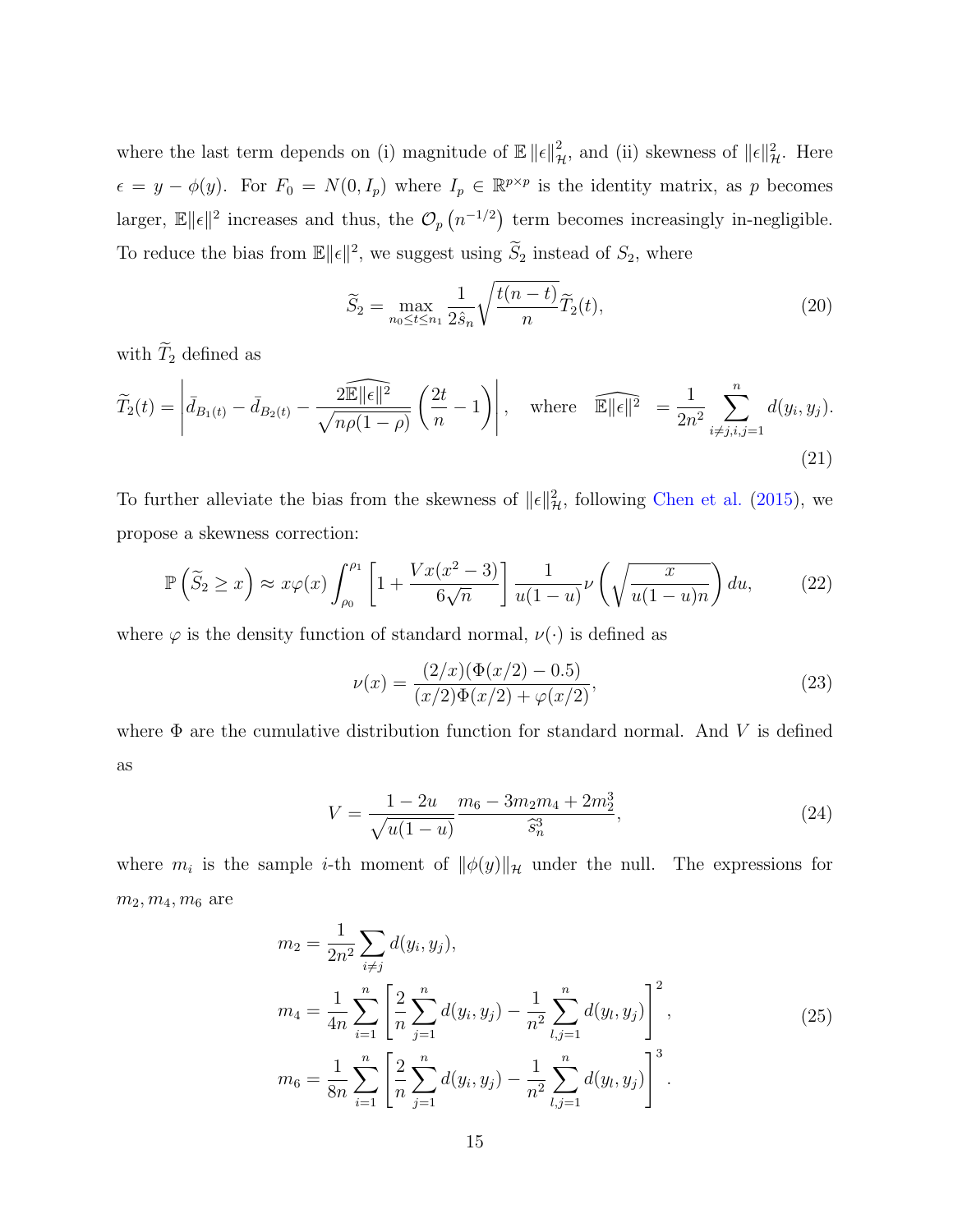Coverage probabilities using  $\widetilde{S}_2$  and [\(22\)](#page-14-0) are shown in brackets in Table [1.](#page-13-1) The gain of using higher order correction becomes significant as  $\mathbb{E} ||\epsilon||^2$  or the skewness of  $||\epsilon||^2$  becomes larger, and it is not only in terms of p-value calibration, but also in terms of localization. So we suggest using  $\widetilde{S}_2$  instead of  $S_2$ , especially when data dimension is high. Notice that theoretical properties of  $S_2$  hold also for  $\widetilde{S}_2$  (Theorem [4.1,](#page-12-2) [4.2,](#page-15-1) [4.3\)](#page-16-0).

For  $S_1$ , notice that under  $H_0$ ,

$$
\frac{t(n-t)}{n}T_1(t) = \sum \lambda_l(\chi_1^2 - 1) + \mathcal{O}_p(n^{-1/2}),
$$

where last term depends on (i)  $\mathbb{E}d(y_i, y_j)$  and (ii) the skewness of each dimension of  $\phi(y_i)$ . Correcting for (ii) is complicated; and the terms resulting in (i) come from  $d_{B_1}, d_{B_2}$ . We can change the weight before  $d_{B_1}, d_{B_2}$  to eliminate (i):

<span id="page-15-0"></span>
$$
\widetilde{S}_1 = \max_{n_0 \le t \le n_1} \frac{t(n-t)}{n} \widetilde{T}_1(t),\tag{26}
$$

where  $\widetilde{T}_1(t) = \frac{d_{A(t)}}{t(n-t)} - \frac{d_{B_1(t)}}{2t^2}$  $\frac{B_1(t)}{2t^2} - \frac{d_{B_2(t)}}{2(n-t)}$  $\frac{d_{B_2(t)}}{d_{2(n-t)}^2}$ . Recall  $T_1(t) = \frac{d_{A(t)}}{t(n-t)} - \frac{d_{B_1(t)}}{2t(t-1)} - \frac{d_{B_2(t)}}{2(n-t)(n-t-1)}$ . Notice  $\widetilde{T}_1(t) = ||\bar{\phi}(y)_{t-} - \bar{\phi}(y)_{t+}||$ 2  $\frac{2}{\mathcal{H}}\geq 0.$ 

Power and localization consistency (Theorem [4.3,](#page-16-0) [4.2\)](#page-15-1) also hold for  $\widetilde{S}_1$ , while its asymptotic null distribution becomes

$$
\widetilde{S}_1 \xrightarrow{\,w\, \max_{\rho_0 \leq \rho \leq \rho_1} \frac{\sum_{l=1}^{\infty} \lambda_l W_l^0(\rho)^2}{\rho(1-\rho)},
$$

where the right hand side is well-defined if  $\sum_l \lambda_l < \infty$  or simply, when d is bounded. Coverage probabilities using  $\widetilde{S}_1$  are shown in brackets in Table 1. As the original  $S_1$ already performs quite well, the gain of using  $\widetilde{S}_1$  is not significant.

#### 4.1.2 Power

The following theorems demonstrate the power consistency of proposed tests under contiguous alternatives.

<span id="page-15-1"></span>**Theorem 4.2** (Power Consistency). We have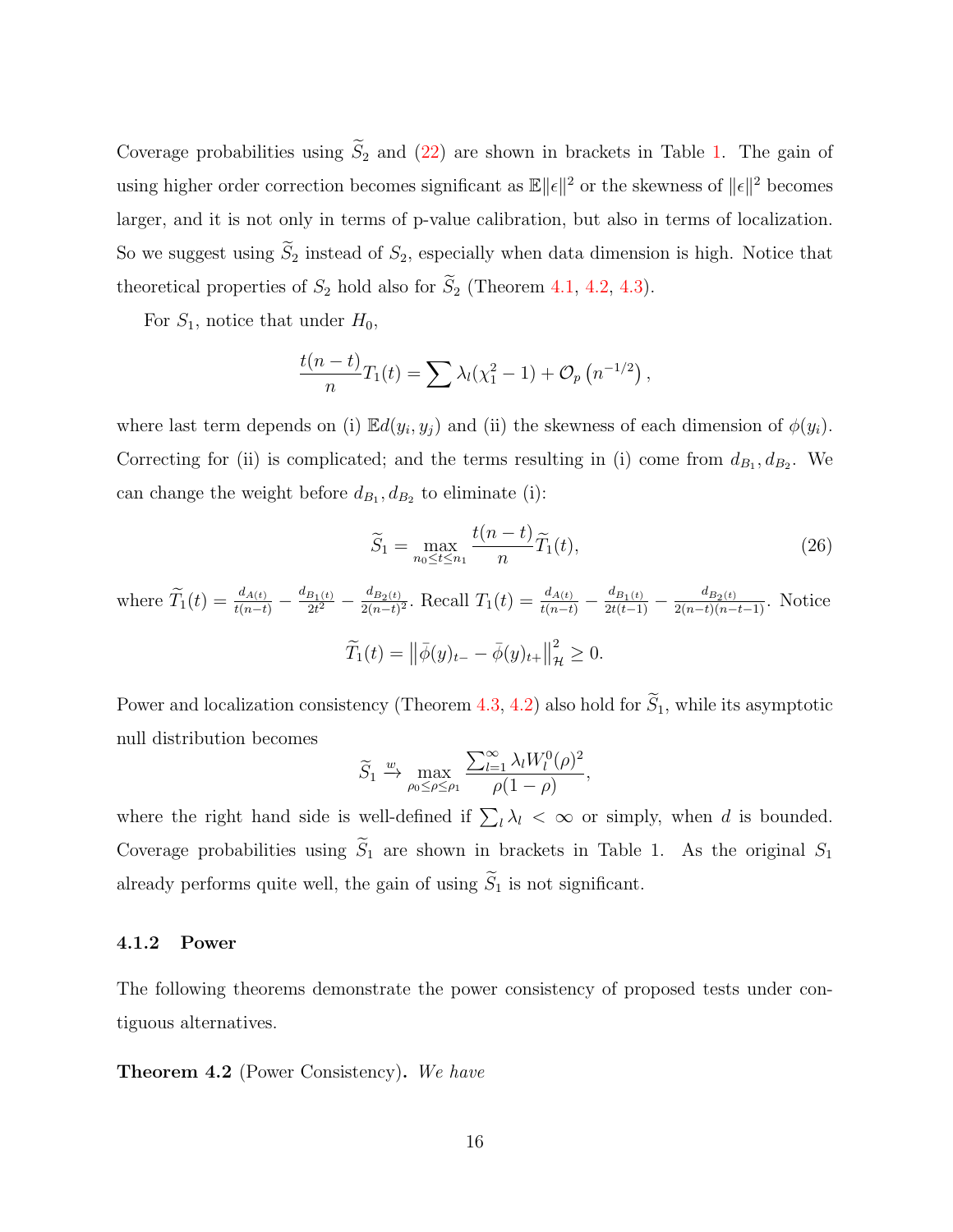(a) For  $S_1$ : If  $\sqrt{n} \|\mu_0 - \mu_1\|_{\mathcal{H}} \to \infty$ , then

 $\mathbb{P}_{H_A}\left(S_1 > q_\alpha^{(1)}\right) \to 1, \quad n \to \infty$ 

with  $q_\alpha^{(1)}$  the upper  $\alpha$ -th quantile of asymptotic null of  $S_1$ . (b) For  $S_2$ : If  $\mu_0 = \mu_1$  and  $\sqrt{n}|v_0 - v_1| \to \infty$ , then

$$
\mathbb{P}_{H_A}\left(S_2 > q_\alpha^{(2)}\right) \to 1, \quad n \to \infty
$$

with  $q_\alpha^{(2)}$  the upper  $\alpha$ -th quantile of asymptotic null of  $S_2$ .

**Remark 4.2.** We show the power consistency of  $S_1$  and  $S_2$  even when the difference between  $F_0$  and  $F_1$  measured in terms of  $\|\mu_0-\mu_1\|_{\mathcal{H}}$  or  $|v_0-v_1|$  shrinks to zero at a rate slower than  $n^{-1/2}$ . Conclusion (2) shows that  $S_2$  is a complement to  $S_1$  in the sense that it is useful when change in distributions cannot be captured by  $\mathbb{E}\phi(y)$ .

Theorem [4.2](#page-15-1) guarantees that with more data, we will eventually detect the change point as long as it is captured by  $\mu$  or v. We will see next that localization accuracy also depends on  $\mu, \nu$ . Here  $\mu, \nu$  are determined by d and thus, the choice of d is critical for the performance of proposed statistics. However, the choice of proper distance is not the main focus of this article, and thus we simply assume that it is given.

#### 4.1.3 Minimax Localization Rate

This section is concerned with the consistency of localization after detection of a change point.

#### <span id="page-16-0"></span>Theorem 4.3 (Localization consistency). We have

(a) For  $S_1$ : If  $\mu_0$ ,  $\mu_1$  are fixed and  $\mu_0 \neq \mu_1$ , then for any  $x > 0$  and n, with probability at least  $1 - 22e^{-x}$ , we have

$$
\left|\frac{\hat{\tau}-\tau^*}{n}\right| \leq \frac{C_1}{n} \left(\frac{M^2x}{\|\mu_0-\mu_1\|_{\mathcal{H}}^2} + \frac{M^4x}{\|\mu_0-\mu_1\|_{\mathcal{H}}^4}\right),
$$

where  $\hat{\tau}$  is the estimated change point using statistics  $S_1$  and  $C_1$  is some constant depending on  $\rho_0$ ,  $\rho_1$ ,  $\rho^*$ .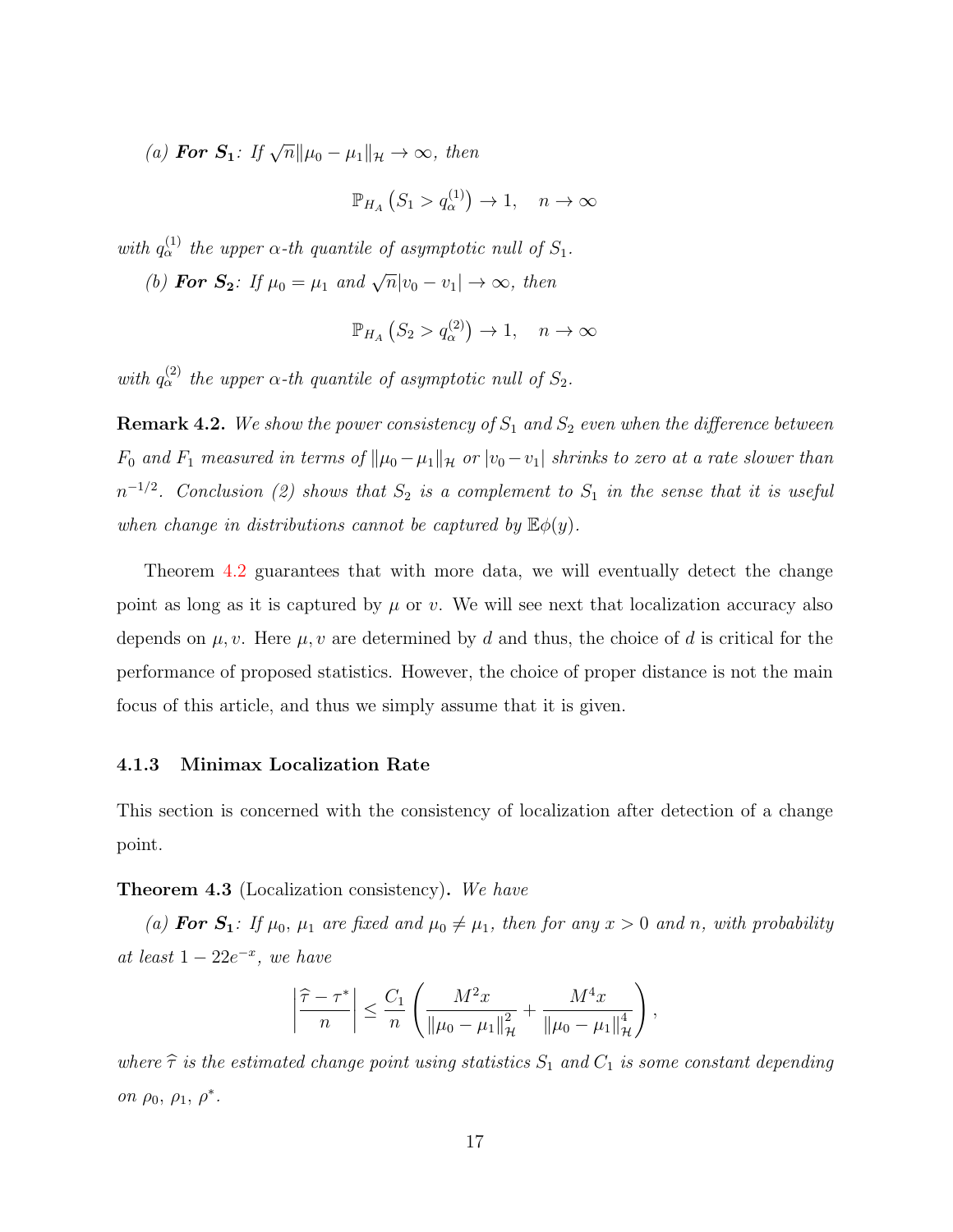(b) For  $S_2$ : If  $\mu_0 = \mu_1$ ,  $v_0$ ,  $v_1$  are fixed and  $v_0 \neq v_1$ , then for any  $x > 0$ , when sample size n is sufficiently large, with probability at least  $1 - 16e^{-x}$ , we have

$$
\left|\frac{\hat{\tau} - \tau^*}{n}\right| \le \frac{C_2}{n} \left(\frac{M^4 x}{|v_0 - v_1|^2} + \frac{M^2 x}{|v_0 - v_1|}\right),\,
$$

where  $\hat{\tau}$  is the estimated change point using statistics  $S_2$  and  $C_2$  is some constant depending on  $\rho_0$ ,  $\rho_1$ ,  $\rho^*$ .

Theorem [4.3](#page-16-0) shows that under suitable d, the location of estimated change point is rate optimal [\(Brunel,](#page-25-8) [2014\)](#page-25-8).

#### <span id="page-17-0"></span>4.1.4 Combining  $S_1, S_2$  for Unknown Type of Change

To increase power, we could combine  $S_1, S_2$  to detect unknown type of changes. However, differently from (unweighted) graph-based CPD methods where  $Z_w$ ,  $Z_{\text{diff}}$  are always inde-pendent [\(Chu et al.,](#page-26-4) [2019\)](#page-26-4),  $S_1, S_2$  are independent only under some restrictive conditions (Proposition [2](#page-30-1) in the Appendix). Thus, combining  $S_1, S_2$  in general case is much more complicated. Notice that the order of  $T_1(t)$  and  $T_2(t)$  are different. The work from [Dubey](#page-26-7) and Müller [\(2019\)](#page-26-7) motivates one simple way to combine  $S_1$  and  $S_2$ :

<span id="page-17-1"></span>
$$
S_3 = \max_{n_0 \le t \le n_1} \frac{1}{4\hat{s}_n^2} \frac{t(n-t)}{n} \left[ 4T_1^2(t) + T_2^2(t) \right]. \tag{27}
$$

As corollaries of previous theorems, we can get asymptotic null distribution, power, and localization consistency of  $S_3$ . The results are similar to those in Dubey and Müller [\(2019\)](#page-26-7) and for brevity are included in the Appendix [B.8.](#page-54-0) Comparing Corollary [B.3](#page-55-0) or Theorem 3 in Dubey and Müller [\(2019\)](#page-26-7) against Theorem [4.2,](#page-15-1) we find that when using  $S_3$  instead of  $S_1$ , we are capable of idenfitying both changes in location or scale, but pay a price of increasing the order of magnitude of local alternatives  $\|\mu_0 - \mu_1\|_{\mathcal{H}}$  we can detect from  $n^{-1/2}$ to  $n^{-1/4}$ .

#### 4.2 Multiple Change Points

Theoretical guarantees of the proposed method in multiple change points setting are provided. We show that asymptotically, under some mild conditions, we can identify both the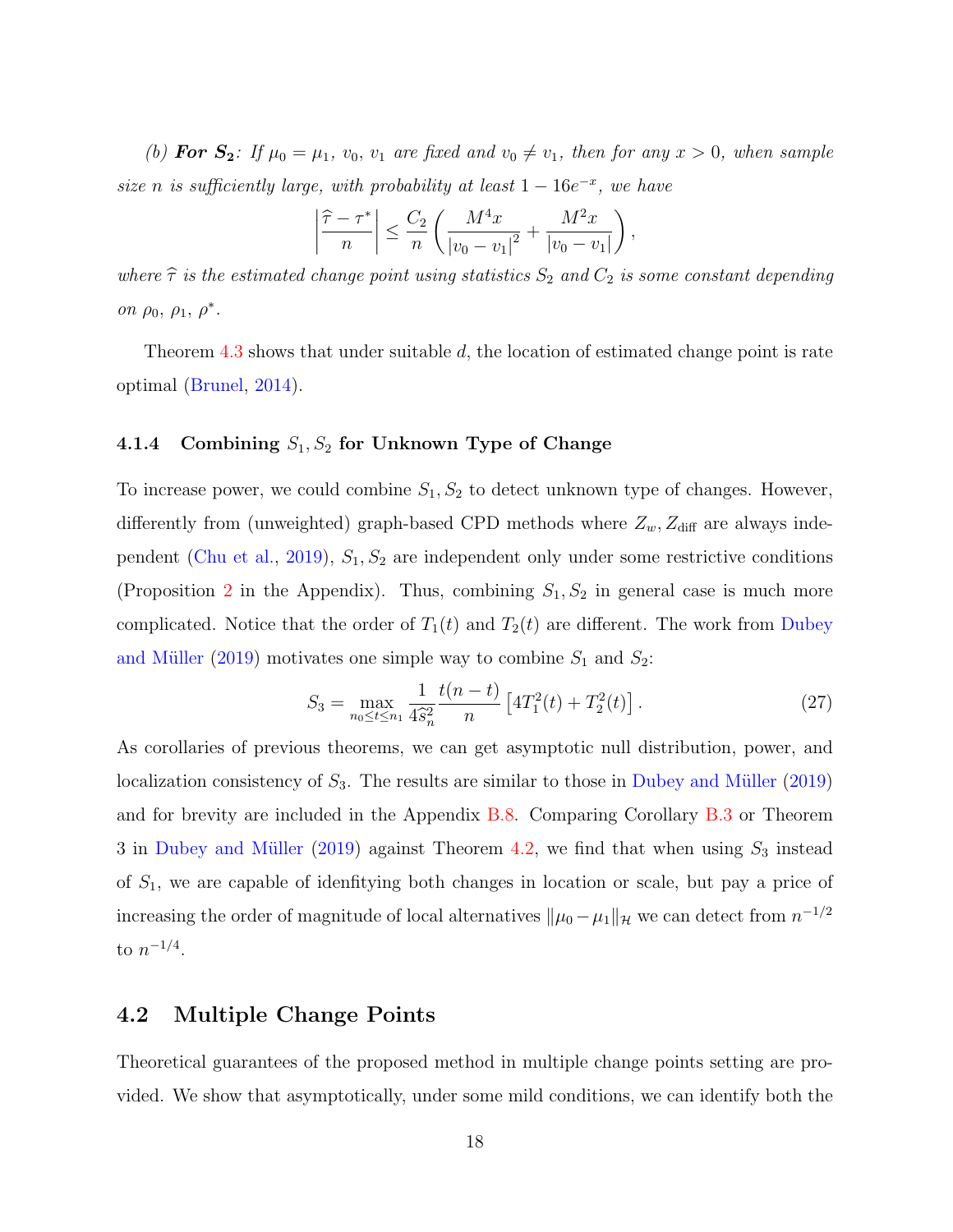<span id="page-18-2"></span>correct number and locations of change points:

Theorem 4.4. In multiple change points setting, we have

(a) For  $S_1$ : If  $\exists$   $c_1 > 0$  s.t.  $\|\mu_l - \mu_{l+1}\|_{\mathcal{H}} \ge c_1$  for any  $l = 0, 1, \dots, K - 1$ , Algorithm [1](#page-9-0) for  $S_1$  yields: as  $n \to \infty, \alpha \to 0, n\alpha \to \infty$ ,

<span id="page-18-1"></span>
$$
\mathbb{P}\left(|\hat{\mathcal{D}}| = |\mathcal{D}|\right) \to 1, \quad \text{and} \quad \forall \ k \in \hat{\mathcal{D}}, \quad \min_{\tau \in \mathcal{D}} |k/n - \tau/n| = o_p(1). \tag{28}
$$

(b) **For S<sub>2</sub>**: If  $\mu_0 = \mu_1 = \cdots \mu_K$  and there exists some constant  $c_2$  s.t.  $|\sigma_l^2 - \sigma_{l+1}^2| \ge$  $c_2 > 0$  for any  $l = 0, 1, \cdots, K - 1$  $l = 0, 1, \cdots, K - 1$  $l = 0, 1, \cdots, K - 1$ , Algorithm 1 for  $S_2$  also yields [\(28\)](#page-18-1) as  $n \to \infty, \alpha \to$ 0, √  $\overline{n}\alpha \to \infty$ .

## <span id="page-18-0"></span>5 Power and Localization Comparison

We investigate the power and localization accuracy for the proposed statistics in simulated datasets. We compare the proposed statistics  $(S_1, S_2, S_3,$  all with higher order corrections introduced in Section [4.1.1\)](#page-12-0) against  $Z_w$ , M and that of Dubey and Müller [\(2019\)](#page-26-7), which we refer to as D. Notice that  $S_3$  is the same as D (see Definition [27\)](#page-17-1), except that we are using higher order corrections introduced in Section [4.1.1.](#page-12-0) For graph-based methods, as suggested by [Chen and Friedman](#page-25-6) [\(2017\)](#page-25-6), we use 5-MST to construct the graph. We investigate highdimensional data (normal distributed unless specifically noted), Erdos-Renyi random graph, and functional data. Denote  $\mathbf{1}_d \in \mathbb{R}^d$  as the vector of all 1's,  $I_d \in \mathbb{R}^{d \times d}$  as the identity matrix.

### 5.1 AMOC Setting

We set  $n = 100$ ,  $\tau^* = 33$  and report: (1) the empirical probability of correctly detecting the change point and  $(2)$  the  $L_1$  error in locating the change point, both averaged over 100 simulations. For fairness, we use 1 000 permutations to compute the p-values for all methods. Results are summarized in Table [2.](#page-19-0)

For Euclidean data, we set  $d(y, y') = ||y - y'||^2$  where  $|| \cdot ||$  is Euclidean distance. We compare (multivariate) Gaussian and Poisson distribution. When only mean changes, we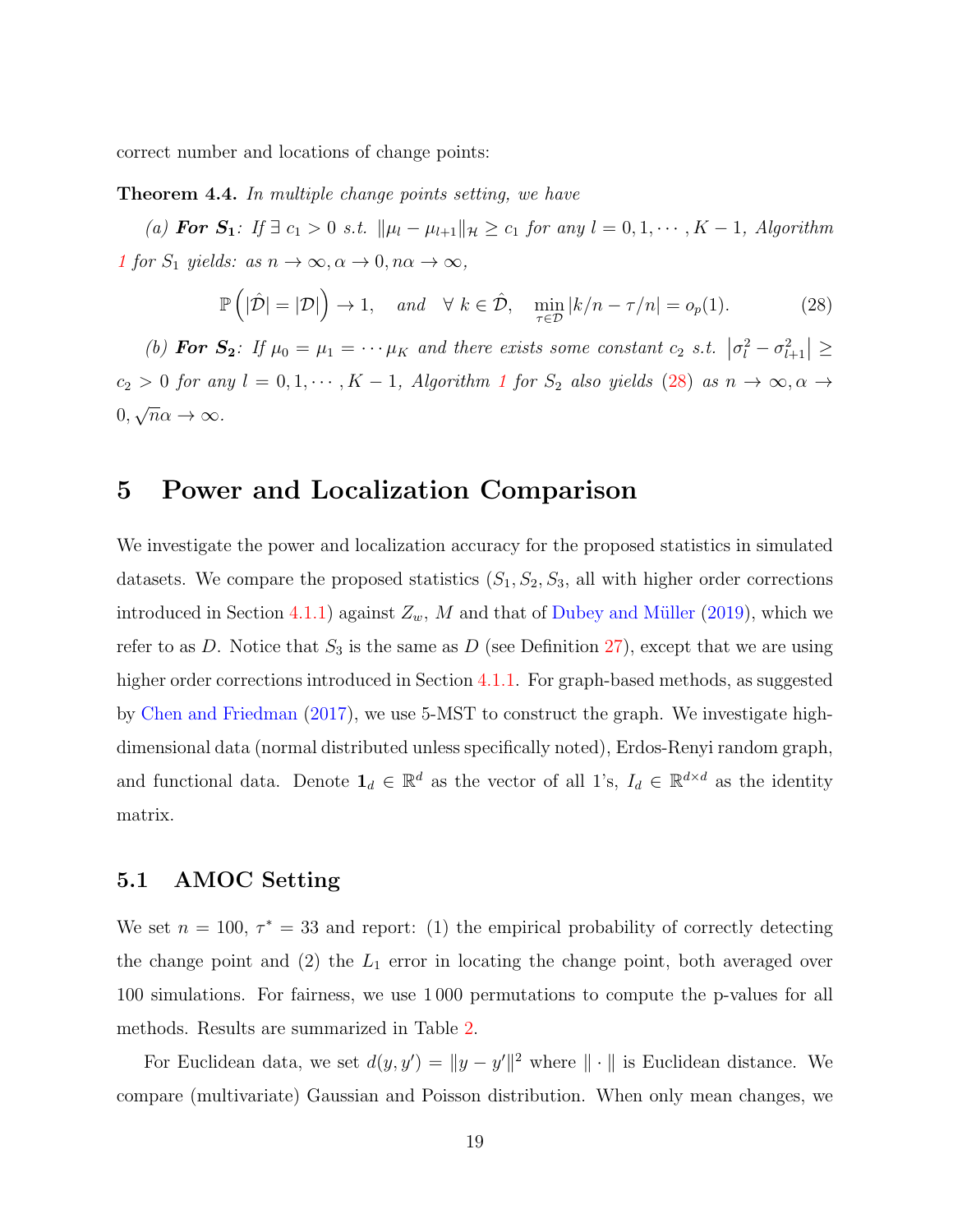<span id="page-19-0"></span>

| DIM          | $\mu_1$        | $\sigma_1$               | $Z_w$       | $_{M}$      | $\mathcal{S}_1$ | $S_2$       | $S_3$       | D           |
|--------------|----------------|--------------------------|-------------|-------------|-----------------|-------------|-------------|-------------|
| 1            | 0.8            |                          | 0.41(15.12) | 0.40(17.68) | 0.85(6.01)      | 0.05(29.78) | 0.23(18.77) | 0.27(16.52) |
| 10           | 0.3            | $\bar{\phantom{a}}$      | 0.41(19.98) | 0.35(21.77) | 0.66(8.43)      | 0.03(28.09) | 0.04(26.73) | 0.06(31.46) |
| 50           | 0.2            |                          | 0.33(14.13) | 0.27(18.07) | 0.90(4.11)      | 0.01(33.00) | 0.02(28.64) | 0.05(39.92) |
| 100          | $0.2\,$        |                          | 0.57(11.59) | 0.46(13.64) | 0.98(2.40)      | 0.05(34.21) | 0.07(24.88) | 0.07(41.45) |
| 500          | 0.1            | $\overline{\phantom{a}}$ | 0.33(17.24) | 0.26(18.69) | 0.75(7.21)      | 0.02(38.07) | 0.02(38.67) | 0.06(45.29) |
| 1            |                | $\overline{2}$           | 0.39(15.71) | 0.39(18.78) | 0.07(37.36)     | 0.49(13.46) | 0.44(13.49) | 0.59(12.09) |
| 10           |                | 1.2                      | 0.13(19.98) | 0.45(11.64) | 0.02(32.53)     | 0.77(8.27)  | 0.77(8.28)  | 0.80(7.89)  |
| 50           |                | 1.06                     | 0.06(25.73) | 0.33(13.56) | 0.05(33.71)     | 0.54(13.34) | 0.52(14.49) | 0.44(17.20) |
| 100          |                | 1.05                     | 0.04(25.16) | 0.24(13.94) | 0.03(32.88)     | 0.64(11.20) | 0.63(11.25) | 0.23(16.95) |
| 500          |                | 1.03                     | 0.12(23.50) | 0.70(8.89)  | 0.09(30.67)     | 0.82(5.79)  | 0.81(6.28)  | 0.24(30.64) |
| $\mathbf{1}$ | $\overline{2}$ | $\overline{2}$           | 0.53(10.81) | 0.53(12.82) | 0.39(16.51)     | 0.47(9.30)  | 0.52(9.18)  | 0.65(7.65)  |
| 10           | 0.6            | 1.2                      | 0.45(10.24) | 0.55(7.98)  | 0.44(9.05)      | 0.81(6.53)  | 0.83(5.77)  | 0.90(5.75)  |
| 50           | 0.4            | 1.06                     | 0.41(11.61) | 0.43(12.32) | 0.80(8.09)      | 0.49(9.62)  | 0.51(7.93)  | 0.36(18.88) |
| 100          | 0.4            | 1.05                     | 0.00(42.15) | 0.00(42.15) | 1.00(2.65)      | 0.62(9.03)  | 0.71(6.54)  | 0.25(19.48) |
| 500          | $0.2\,$        | 1.03                     | 0.47(9.06)  | 0.60(9.96)  | 0.74(4.93)      | 0.74(5.08)  | 0.74(4.96)  | 0.19(30.47) |
| 1 (POISSON)  | $\times 2$     | $\times\sqrt{2}$         | 1.00(11.41) | 1.00(11.36) | 0.99(3.69)      | 0.02(20.16) | 0.60(6.64)  | 0.69(5.98)  |

(a) Euclidean, high-dimensional data.

| $F_1$ | $Z_{w}$                                                                                  | М | $S_1$ | $S_2$ | $S_3$ |  |
|-------|------------------------------------------------------------------------------------------|---|-------|-------|-------|--|
|       | $p_1 = 0.3$ 0.62 (12.93) 0.49 (12.19) 0.98 (4.18) 0.30 (17.45) 0.33 (15.61) 0.29 (18.47) |   |       |       |       |  |
|       | $p_1 = 0.4$ 1.00 (2.62) 0.97 (2.66) 1.00 (0.92) 0.62 (8.03) 0.80 (4.72) 0.63 (11.55)     |   |       |       |       |  |
|       | $p_1 = 0.5$ 1.00 (1.01) 1.00 (1.01) 1.00 (0.31) 0.67 (9.43) 0.96 (2.89) 0.85 (5.44)      |   |       |       |       |  |

(b) Network data.

| $F_1$ | $Z_{w}$ | М | $S_1$                                                                                             | $S_2$ | $S_3$ | D |
|-------|---------|---|---------------------------------------------------------------------------------------------------|-------|-------|---|
|       |         |   | $\mu = 0.03$ 0.08 (30.02) 0.09 (28.22) <b>0.09 (25.81)</b> 0.05 (41.94) 0.05 (41.60) 0.08 (48.06) |       |       |   |
|       |         |   | $\mu = 0.05$ 0.12 (24.19) 0.11 (25.51) <b>0.44 (14.97)</b> 0.04 (46.70) 0.03 (47.04) 0.05 (43.30) |       |       |   |
|       |         |   | $\mu = 0.08$ 0.68 (9.02) 0.56 (11.05) 1.00 (1.46) 0.02 (49.76) 0.03 (49.08) 0.03 (40.24)          |       |       |   |
|       |         |   | $\mu = 0.10$ 0.99 (4.00) 0.95 (4.50) 1.00 (0.46) 0.02 (44.32) 0.02 (44.32) 0.07 (45.68)           |       |       |   |

### (c) Function data.

Table 2: Comparison of power and localization accuracy for each method in AMOC setting. We report the proportion of experiments with p-value smaller than 0.05, out of 100 replications. Number in brackets are the localization error  $|\hat{\tau} - \tau^*|$  averaged over 100 replications.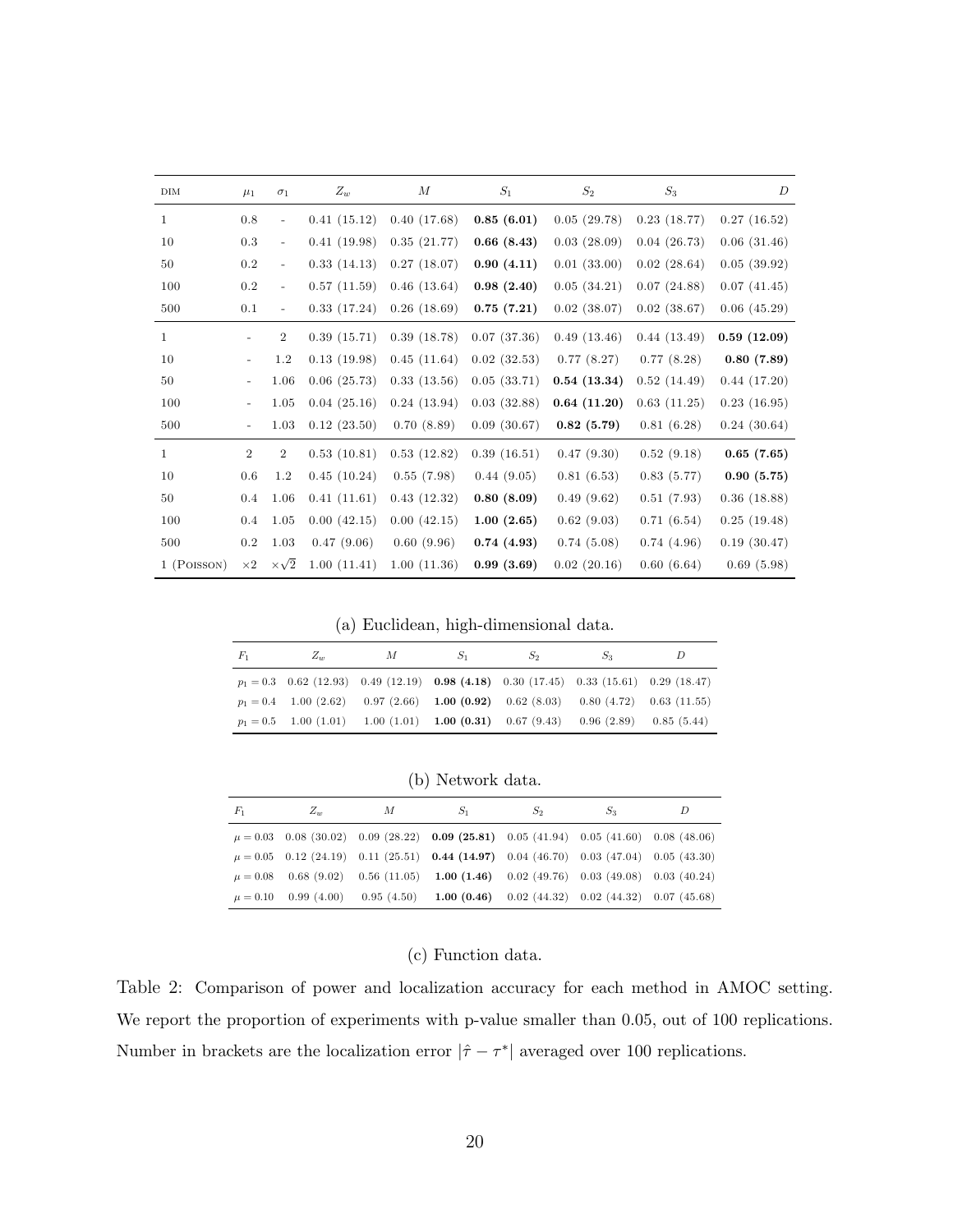set  $F_0 = N(0 \times \mathbf{1}_d, I_d)$ ,  $F_1 = \mu_1 \times \mathbf{1}_d + F_0$ . We observe that  $S_1$  consistently outperforms other methods by a large margin, both in terms of power and localization accuracy.  $S_3$  and  $D$ , although combining information from  $S_1$ , have inferior performance because they put larger weights (of higher order) on  $S_2$ . When only scale changes, we set  $F_0 = N(0 \times \mathbf{1}_d, I_d)$ ,  $F_1 = \sigma_1 F_0$ . We see that in low to moderate dimensions,  $S_2, S_3$  and D have the best performance; in high dimensions, higher order corrections become important and thus,  $S_2$  and  $S_3$  become superior than D. When both mean and scale change, we set  $F_0 =$  $N(0 \times \mathbf{1}_d, I_d)$ ,  $F_1 = \mu_1 \times \mathbf{1}_d + \sigma_1 F_0$  on normal data and  $F_0 = \text{Poisson}(2)$ ,  $F_1 = \text{Poisson}(4)$ on Poisson data. We see that in low dimensions,  $S_1, S_2, D$  are performing well, and D is slightly better than  $S_1, S_2$ . However when dimensionality grows high, D becomes inferior and depending on the actual magnitude of changes, it is often one of  $S_1, S_2, S_3$  that performs the best.

For network data, we use Erdos-Renyi random graph with 10 nodes. Before change point, an edge is formed independently between two nodes with probability  $p_0 = 0.1$ . After change point, a community emerges among the first 3 nodes, the probability of forming an edge within which becomes  $p_1$ . The probability of forming an edge among other pairs remains 0.1. We use  $d(y, y') = ||y - y'||_F^2$  where  $|| \cdot ||_F$  is the Frobenius norm and y is the adjacency matrix where an edge is represented by 1 and otherwise 0. As suggested by Table  $2, S<sub>1</sub>$  $2, S<sub>1</sub>$  outperforms all other methods.

For functional data, suppose each  $y_i$  is a noisy observation of a discretized function at 1000 equally spaced grids. Set  $y_i(x) = \sin(x) + 0.5N(0, 1), x \in [0, 2\pi]$  for  $i = 1, 2, \dots, \tau^*$  and  $y_i(x) = \sin(x + \mu) + 0.5N(0, 1), x \in [0, 2\pi]$  for  $i = \tau^* + 1, \dots, n$ . We use distance  $d(y, y') =$  $\int_0^{2\pi} |y(x) - y'(x)|^2 dx$  $\int_0^{2\pi} |y(x) - y'(x)|^2 dx$  $\int_0^{2\pi} |y(x) - y'(x)|^2 dx$ . Table 2 reveals that  $S_1$  consistently has the best performance.

### 5.2 Multiple Change Points Setting

We set  $n = 150$ ,  $\tau_1^* = 40$ ,  $\tau_2^* = 100$ . Following [Matteson and James](#page-28-1) [\(2014\)](#page-28-1), we use Rand Index defined below to measure the performance of each method.

**Definition 5.1** (Rand Index). For any two clusterings  $U, V$  of n observations, the Rand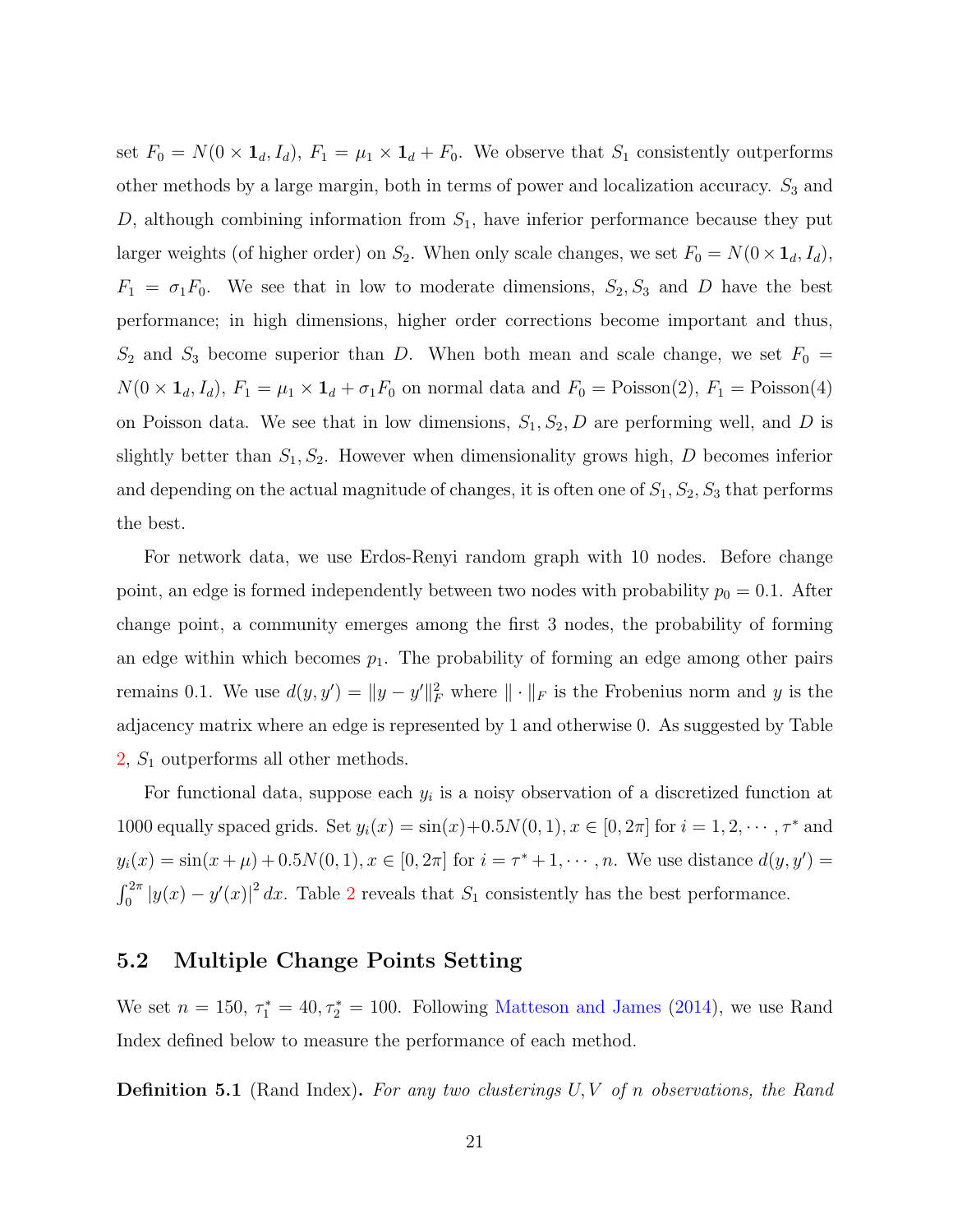<span id="page-21-0"></span>

|  |  | DIM $\mu_1$ $\mu_2$ $Z_w$ $M$ $S_1$ $S_2$ $S_3$ $D$           |  |  |
|--|--|---------------------------------------------------------------|--|--|
|  |  | $1 \t 2 \t 1 \t 0.87 \t 0.72 \t 0.92 \t 0.55 \t 0.78 \t 0.78$ |  |  |
|  |  | $10$ 0.5 0.2 0.67 0.57 0.73 0.34 0.34 0.37                    |  |  |
|  |  | 50  0.5  0.2  0.67  0.57  0.73  0.34  0.54  0.37              |  |  |
|  |  | 100 0.3 0.1 0.61 0.56 0.99 0.34 0.45 0.38                     |  |  |
|  |  | 500 0.2 0.1 0.57 0.57 0.88 0.34 0.34 0.34                     |  |  |

|  |  |  | DIM $\sigma_1$ $\sigma_2$ $Z_w$ $M$ $S_1$ $S_2$ $S_3$ $D$    |  |
|--|--|--|--------------------------------------------------------------|--|
|  |  |  | $1 \t2 \t\sqrt{2} \t0.81 \t0.71 \t0.41 \t0.92 \t0.92 \t0.92$ |  |
|  |  |  | 10 1.2 1.2 0.48 0.63 0.41 0.95 0.95 0.97                     |  |
|  |  |  | 50 1.06 1.06 0.34 0.63 0.34 0.83 0.78 0.76                   |  |
|  |  |  | 100 1.05 1.05 0.49 0.55 0.34 0.92 0.92 0.71                  |  |
|  |  |  | 500 1.03 1.03 0.38 0.67 0.34 0.89 0.89 0.69                  |  |

(a) High-dimensional data, mean change.

(b) High-dimensional data, scale change.

| DIM                                                                                                           |               | $\mu_1$ $\sigma_1$ $\mu_2$ $\sigma_2$ $Z_w$ $M$ $S_1$ $S_2$ $S_3$ $D$ |  |  |                                            |             |             |       |
|---------------------------------------------------------------------------------------------------------------|---------------|-----------------------------------------------------------------------|--|--|--------------------------------------------|-------------|-------------|-------|
| $\mathbf{1}$                                                                                                  | $2^{\circ}$   | $2^{\circ}$                                                           |  |  | $1 \sqrt{2}$ 0.82 0.72 0.67 0.47 0.47 0.72 |             |             |       |
| 10                                                                                                            | 0.6           | 1.2                                                                   |  |  | $0.3$ 1.2 $0.56$ 0.61 0.82 0.95 0.95 0.95  |             |             |       |
| 50                                                                                                            | $0.4^{\circ}$ | 1.06                                                                  |  |  | $0.2$ 1.06 0.93 0.71 0.996                 | $0.78$ 0.86 |             | -0.81 |
| 100                                                                                                           | $0.4^{\circ}$ | 1.05                                                                  |  |  | $0.2$ 1.05 0.55 0.50 0.92 0.95 0.95        |             |             | -0.69 |
| 500                                                                                                           | $0.2^{\circ}$ | 1.03                                                                  |  |  | $0.1$ 1.03 0.72 0.72 0.92 0.95 0.95        |             |             | 0.73  |
| 1 (POISSON) $\times 1.5 \times \sqrt{1.5} \times 1 \times 1 \times 10.51 \times 0.51 \times 0.91 \times 0.41$ |               |                                                                       |  |  |                                            |             | $0.73$ 0.76 |       |

(c) High-dimensional data, both mean and scale change.

| $F_1$                                            |  | $Z_w$ M $S_1$ $S_2$ $S_3$ D |  | $F_1$ $Z_w$ $M$ $S_1$ $S_2$ $S_3$ $D$             |  |  |  |
|--------------------------------------------------|--|-----------------------------|--|---------------------------------------------------|--|--|--|
|                                                  |  |                             |  | $\mu = 0.03$ 0.34 0.34 <b>0.41</b> 0.34 0.34 0.34 |  |  |  |
| $p_1 = 0.3$ 0.40 0.40 <b>0.70</b> 0.52 0.52 0.52 |  |                             |  | $\mu = 0.05$ 0.34 0.34 <b>0.47</b> 0.34 0.34 0.34 |  |  |  |
| $p_1 = 0.4$ 0.59 0.48 <b>0.91</b> 0.53 0.53 0.49 |  |                             |  | $\mu = 0.08$ 0.34 0.34 <b>0.81</b> 0.34 0.34 0.34 |  |  |  |
| $p_1 = 0.5$ 0.83 0.66 <b>0.93</b> 0.74 0.87 0.75 |  |                             |  | $\mu = 0.1$ 0.55 0.55 0.83 0.34 0.34 0.34         |  |  |  |

#### (d) Network data.

#### (e) Functional data

Table 3: Comparison of Rand Index [\(Rand,](#page-28-8) [1971\)](#page-28-8) (averaged over 100 replications) computed by R package "fossil" [\(Vavrek,](#page-29-1) [2015\)](#page-29-1) for different methods in multiple change points setting. We set  $n = 150$ ,  $\tau_1^* = 40$ ,  $\tau_2^* = 100$ .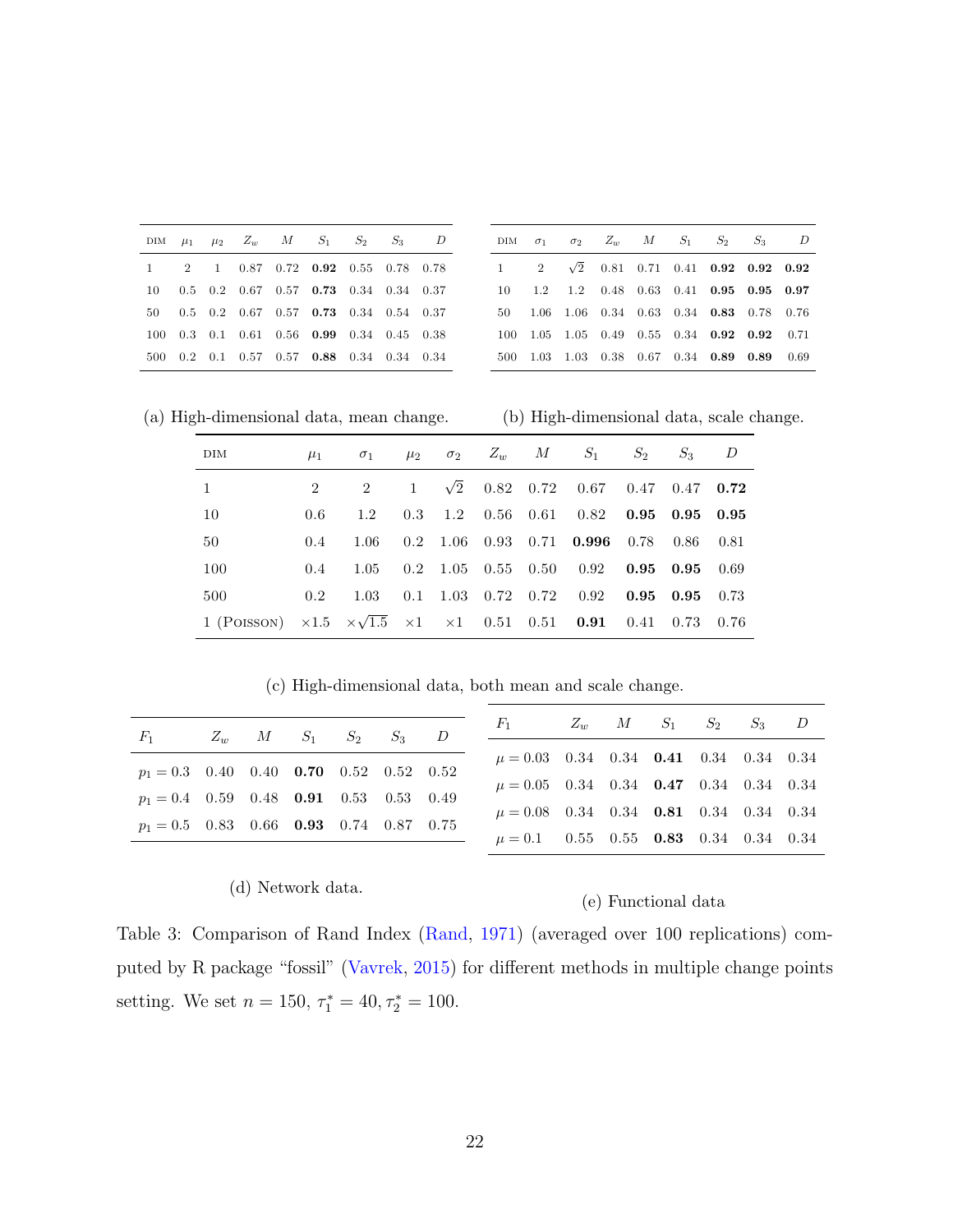Index is defined as

$$
Rand = \frac{\#I_1 + \#I_2}{\binom{2}{n}}
$$

where  $#I_1$  is the number of pairs in the same cluster under U and V, and  $#I_2$  is the number of pairs in different clusters under U and V .

Rand Index incorporates information from both power and localization accuracy, and higher value means better performance. In practice we compute Rand Index by R package "fossil" [\(Vavrek,](#page-29-1) [2015\)](#page-29-1). Originally  $Z_w$ , M and D are not designed for multiple change points setting, but we generalize them using a similar binary segmentation procedure as in Algorithm [1](#page-9-0) (we use  $n_{\min} = 20$ ,  $\alpha = 0.05$ ). Results are shown in Table [3.](#page-21-0)

For Euclidean data, when there is only mean change, we set  $F_0 = N(0 \times \mathbf{1}_d, I_d)$ ,  $F_1 =$  $\mu_1 \times \mathbf{1}_d + F_0$ ,  $F_2 = \mu_2 \times \mathbf{1}_d + F_0$ . Table [3a](#page-21-0) shows that  $S_1$  has the best performance. When there is only scale change, we set  $F_0 = N(0 \times \mathbf{1}_d, I_d)$ ,  $F_1 = \sigma_1 F_0$ ,  $F_2 = \sigma_2 F_0$ . Observe that  $S_2$  has the best performance. When there are changes in both mean and scale, we set  $F_0 = N(0 \times \mathbf{1}_d, I_d)$ ,  $F_1 = \mu_1 \times \mathbf{1}_d + \sigma_1 F_0$ ,  $F_2 = \mu_2 \times \mathbf{1} + \sigma_2 F_0$  on normal data and  $F_0 = F_2 = \text{Poisson}(4)$ ,  $F_1 = \text{Poisson}(6)$  on Poisson data. Depending on the actual magnitude of changes, one of  $S_1, S_2, S_3$  has the best performance. And the gain of using  $S_3$  instead of D becomes larger as dimensionality becomes larger.

For network data, we use Erdos-Renyi random graph with 10 nodes. For  $F_0$  and  $F_2$ , an edge is formed independently between two nodes with probability  $p_0 = 0.1$ . For  $F_1$ , a community emerges among the first 3 nodes, the probability of forming an edge within which becomes  $p_1$ . The probability of forming an edges among other pairs remains  $p_0 = 0.1$ . We observe in Table  $3d$  that  $S_1$  has the best performance.

For functional data, for  $F_0$ , we set  $y_i(x) = \sin(x) + 0.5N(0, 1), x \in [0, 2\pi]$ ; for  $F_1$ ,  $y_i(x) = \sin(x+2\mu) + 0.5N(0, 1), x \in [0, 2\pi]$ ; for  $F_2$ ,  $y_i(x) = \sin(x+\mu) + 0.5N(0, 1), x \in [0, 2\pi]$ . The other settings are identical to the AMOC setting. We observe in Table [3e](#page-21-0) that  $S_1$  has the best performance.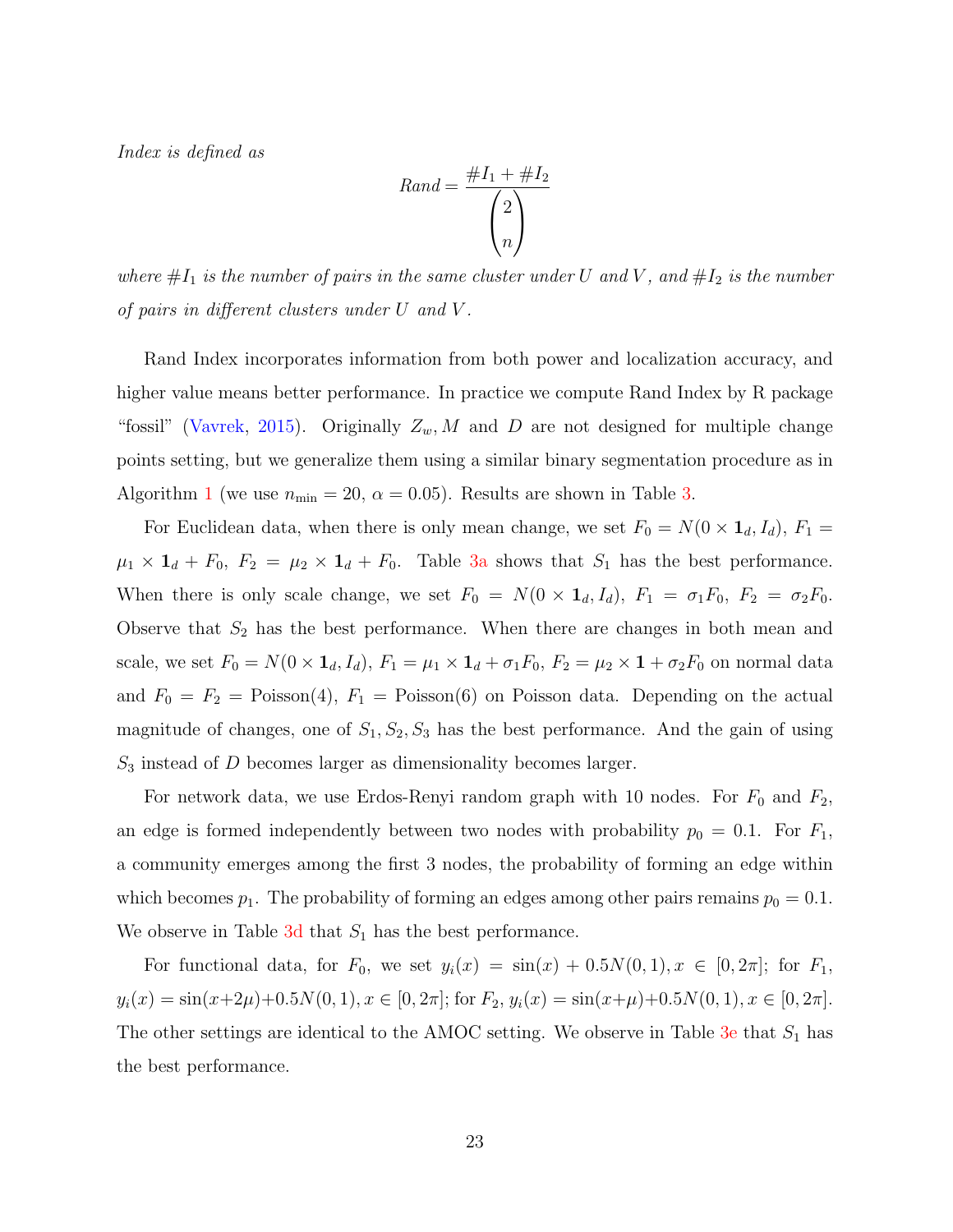<span id="page-23-1"></span>

Figure 1: Plot of  $S_1, S_2$  on MIT proximity network data. The peaks correspond to the change points detected by Algorithm [1.](#page-9-0)

Conclusion In both AMOC and multiple change points setting, the proposed statistics outperform baselines. If we know the type of change, using the corresponding  $S_1$  (or  $S_2$ ) is highly advantageous. Higher order corrections are useful, especially under high dimensions where it greatly improves both power and localization accuracy. For unknown type of change, which one of  $S_1, S_2, S_3$  performs best is dependent on the actual distribution. We can either apply  $S_3$ , considering its relative robust performance across different types of changes; or we can apply  $S_1$  and  $S_2$  separately.

## <span id="page-23-0"></span>6 Real Data Analysis

The MIT proximity network is extracted from the MIT Reality Mining dataset [\(Pentland](#page-28-9) [et al.,](#page-28-9) [2009\)](#page-28-9), which consists of the proximity network for  $m = 93$  faculty and graduate students recorded via cell phone Bluetooth scan every five minutes. From the raw data, we extracted a sequence of daily binary networks  $\{y_i\}_{i=1}^n \in \mathbb{R}^{m \times m}$  from July 2004 to June 2005, where a link between two subjects means that they are scanned together at least once during that day. We used DELTACON [\(Koutra et al.,](#page-27-8) [2013\)](#page-27-8) to measure the distance  $d(y_i, y_j)$ , which is defined as

$$
d(y_i, y_j) = \left[ \sum_{k=1}^{m} \sum_{l=1}^{m} \left( \sqrt{q_{i,kl}} - \sqrt{q_{j,kl}} \right)^2 \right]^{1/2},
$$

where  $Q_i := [q_{i,kl}]_{k,l=1}^m = (I_m + \epsilon_i^2 U_i - \epsilon_i y_i)^{-1} \in \mathbb{R}^{m \times m}, \epsilon_i = \frac{1}{1 + \max_i}$  $\frac{1}{1+\max_k(c_{k,k}^i)}$  with  $c_{k,k}^i$  the degree of the k-th subject in the *i*-th network, and  $U_i = \text{diag}(c_{1,1}^i, \dots, c_{m,m}^i)$ .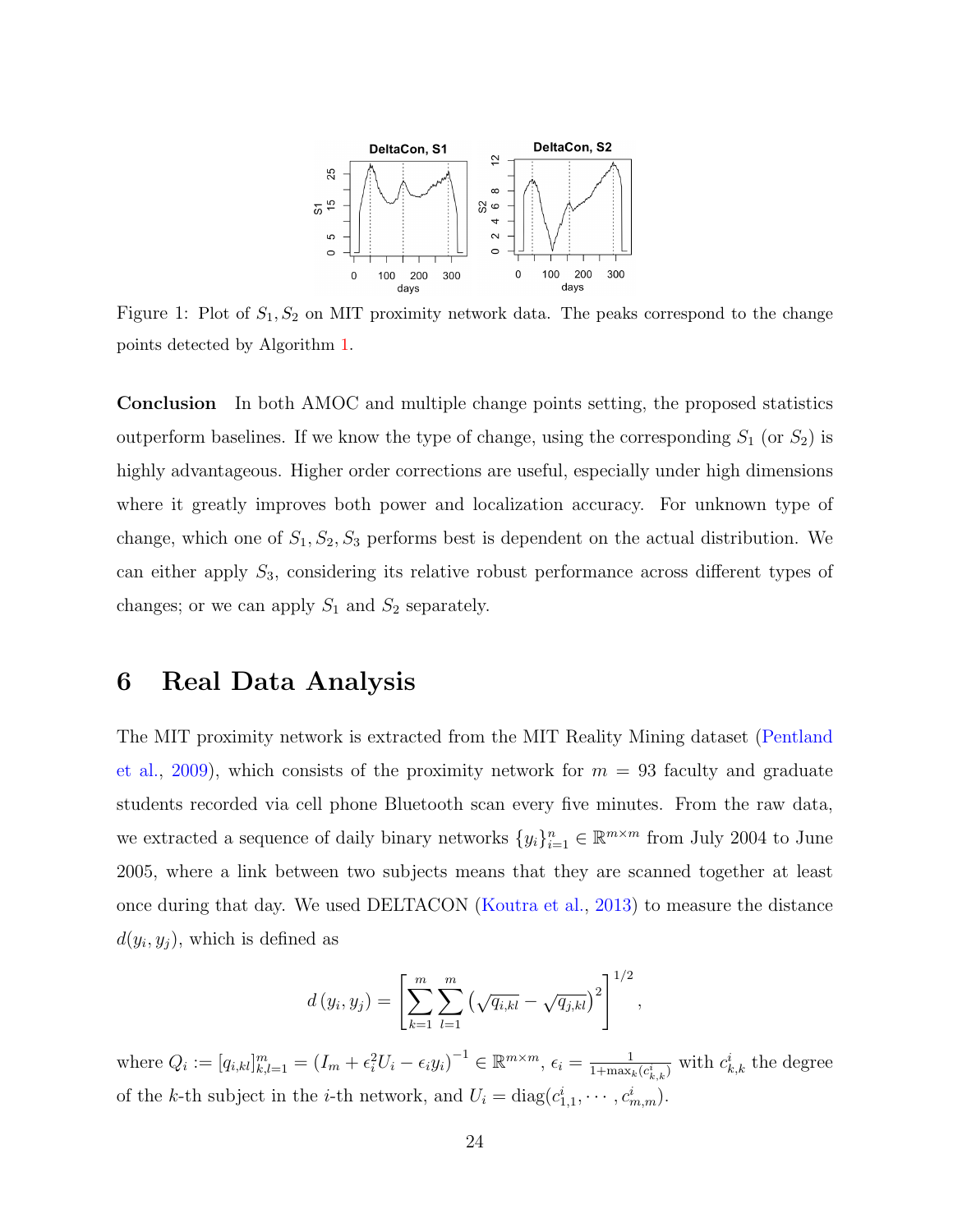The scan statistic on the original sequence is shown in Figure [1.](#page-23-1) Using Algorithm [1,](#page-9-0) we identify the  $50^{th}$  (2004/9/6),  $151^{st}$  (2004/12/17), and 290<sup>th</sup> (2005/5/4) day as change points. They correspond to the first day of class  $(2004/9/8)$ , end of exam week  $(2004/12/17)$ , and the last day of classes (2005/5/12), all with p-value approximately equal to 0. Using  $S_2$ identifies very similar change points. Different distance measures (Frobenius, NetSimile [\(Berlingerio et al.,](#page-25-9) [2012\)](#page-25-9)) led to similar results.

## <span id="page-24-0"></span>7 Discussion and Conclusion

We propose nonparametric scan statistics for the detection and localization of change points based on the graph-based CPD framework. The proposed statistics are applicable to both AMOC and multiple change points setting. We provide analytic forms to control type I error of the proposed statistics, as well as prove their power consistency and minimax localization rate. This work also establishes connections among various CPD methods. In particular, we found that the graph-based statistics  $Z_w$ ,  $Z_{\text{diff}}$  [\(Chu et al.,](#page-26-4) [2019\)](#page-26-4) exhibit similar forms as the familiar CUSUM statistic, which justifies the empirical observations on their performance.

The performance of the statistics is determined by both the magnitude of change and the distance measure. Ideally the distance  $d$  should be able to capture all possible changes in the distribution. In the extreme case where the change in distribution is not reflected by d (more precisely, the feature map  $\phi$  associated with d), the proposed statistics will lack power. Thus, distance selection or distance learning from data is an important topic which needs further investigation.

## References

<span id="page-24-1"></span>Arlot, S., A. Celisse, and Z. Harchaoui (2012). A kernel multiple change-point algorithm via model selection. arXiv:1202.3878 .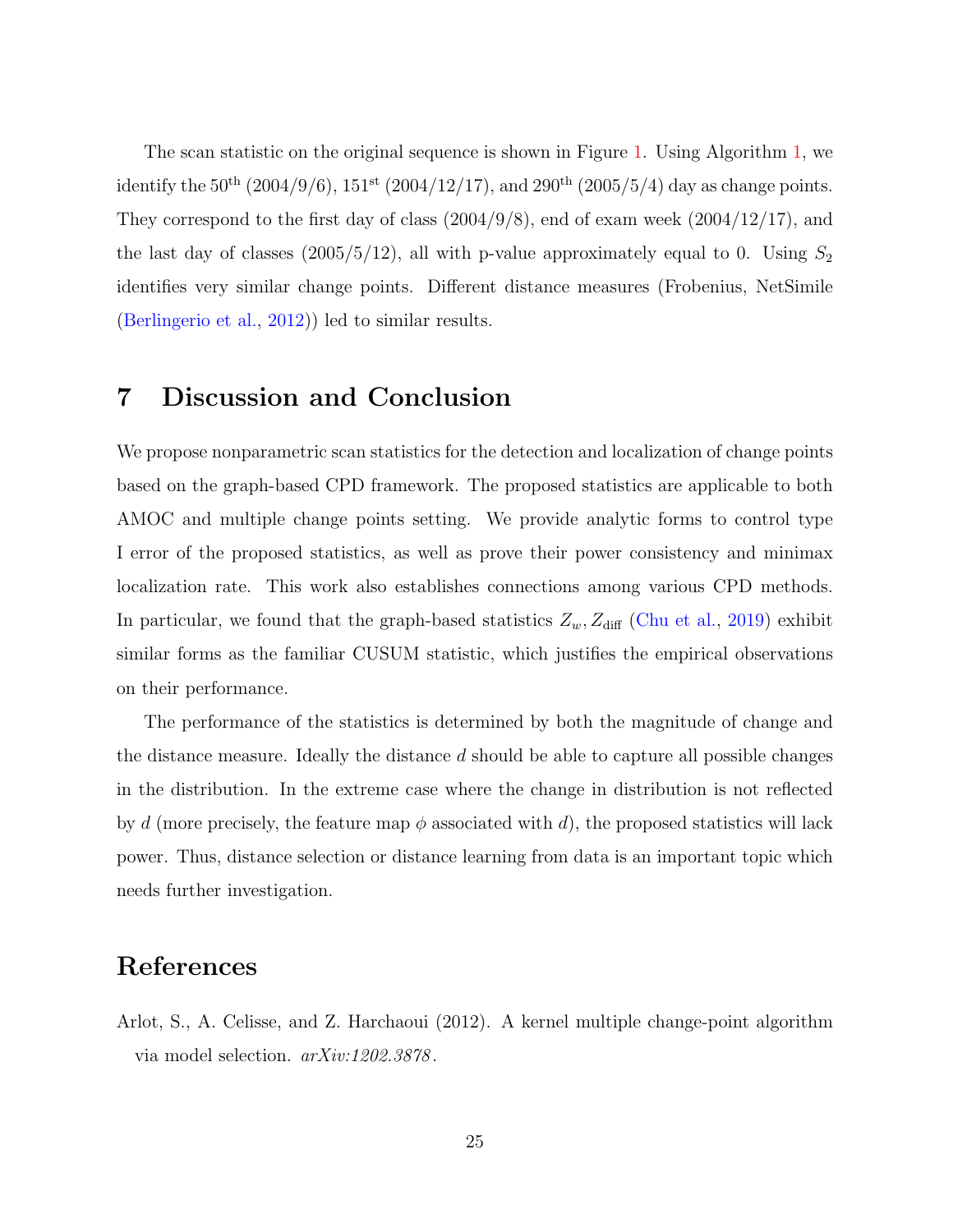- <span id="page-25-0"></span>Arlot, S., A. Celisse, and Z. Harchaoui (2019). A kernel multiple change-point algorithm via model selection. Journal of machine learning research 20 (162).
- <span id="page-25-10"></span>Berlinet, A. and C. Thomas-Agnan (2011). Reproducing kernel Hilbert spaces in probability and statistics. Springer Science & Business Media.
- <span id="page-25-9"></span>Berlingerio, M., D. Koutra, T. Eliassi-Rad, and C. Faloutsos (2012). Netsimile: A scalable approach to size-independent network similarity. arXiv:1209.2684 .
- <span id="page-25-8"></span>Brunel, V.-E.  $(2014)$ . Convex set detection.  $arXiv:1404.6224$ .
- <span id="page-25-1"></span>Celisse, A., G. Marot, M. Pierre-Jean, and G. Rigaill (2018). New efficient algorithms for multiple change-point detection with reproducing kernels. Computational Statistics  $\mathcal{B}$ Data Analysis 128, 200–220.
- <span id="page-25-2"></span>Chang, W.-C., C.-L. Li, Y. Yang, and B. Póczos (2019). Kernel change-point detection with auxiliary deep generative models.  $arXiv:1901.06077$ .
- <span id="page-25-3"></span>Chen, H. (2019). Change-point detection for multivariate and non-euclidean data with local dependency.  $arXiv:1903.01598$ .
- <span id="page-25-4"></span>Chen, H. et al. (2019). Sequential change-point detection based on nearest neighbors. The Annals of Statistics  $47(3)$ , 1381–1407.
- <span id="page-25-5"></span>Chen, H., X. Chen, and Y. Su (2018). A weighted edge-count two-sample test for multivariate and object data. Journal of the American Statistical Association 113 (523), 1146–1155.
- <span id="page-25-6"></span>Chen, H. and J. H. Friedman (2017). A new graph-based two-sample test for multivariate and object data. Journal of the American statistical association 112 (517), 397–409.
- <span id="page-25-7"></span>Chen, H., N. Zhang, et al. (2015). Graph-based change-point detection. The Annals of *Statistics*  $43(1)$ , 139–176.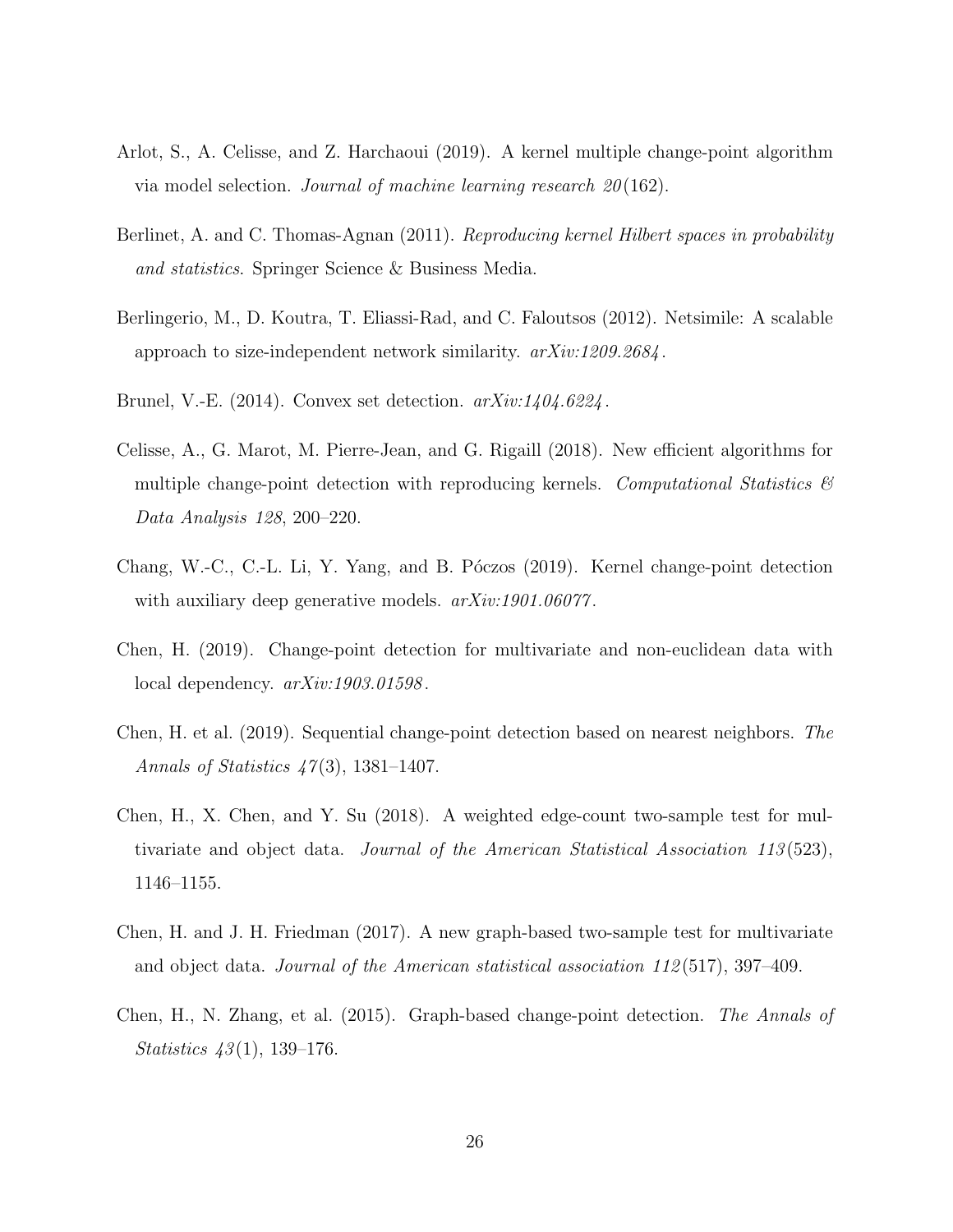- <span id="page-26-8"></span>Chen, H., N. Zhang, and L. Chu (2015). gseg: Graph-based change-point detection (gsegmentation). r package, version 0.1.
- <span id="page-26-3"></span>Chu, L. and H. Chen (2018). Sequential change-point detection for high-dimensional and non-euclidean data.  $arXiv:1810.05973$ .
- <span id="page-26-4"></span>Chu, L., H. Chen, et al. (2019). Asymptotic distribution-free change-point detection for multivariate and non-euclidean data. The Annals of Statistics  $47(1)$ , 382-414.
- <span id="page-26-0"></span>Desobry, F., M. Davy, and C. Doncarli (2005). An online kernel change detection algorithm. IEEE Transactions on Signal Processing 53 (8), 2961–2974.
- <span id="page-26-9"></span>Doukhan, P. (2012). Mixing: properties and examples, Volume 85. Springer Science & Business Media.
- <span id="page-26-7"></span>Dubey, P. and H.-G. Müller (2019). Frechet change point detection.  $arXiv:1911.11864$ .
- <span id="page-26-5"></span>Friedman, J. H. and L. C. Rafsky (1979). Multivariate generalizations of the wald-wolfowitz and smirnov two-sample tests. The Annals of Statistics, 697–717.
- <span id="page-26-1"></span>Garreau, D., S. Arlot, et al. (2018). Consistent change-point detection with kernels. Electronic Journal of Statistics  $12(2)$ , 4440-4486.
- <span id="page-26-6"></span>Gretton, A., K. M. Borgwardt, M. J. Rasch, B. Schölkopf, and A. Smola (2012). A kernel two-sample test. Journal of Machine Learning Research 13 (Mar), 723–773.
- <span id="page-26-10"></span>Gretton, A., K. Fukumizu, Z. Harchaoui, and B. K. Sriperumbudur (2009). A fast, consistent kernel two-sample test. In Advances in neural information processing systems, pp. 673–681.
- <span id="page-26-2"></span>Harchaoui, Z., E. Moulines, and F. R. Bach (2009). Kernel change-point analysis. In Advances in neural information processing systems, pp. 609–616.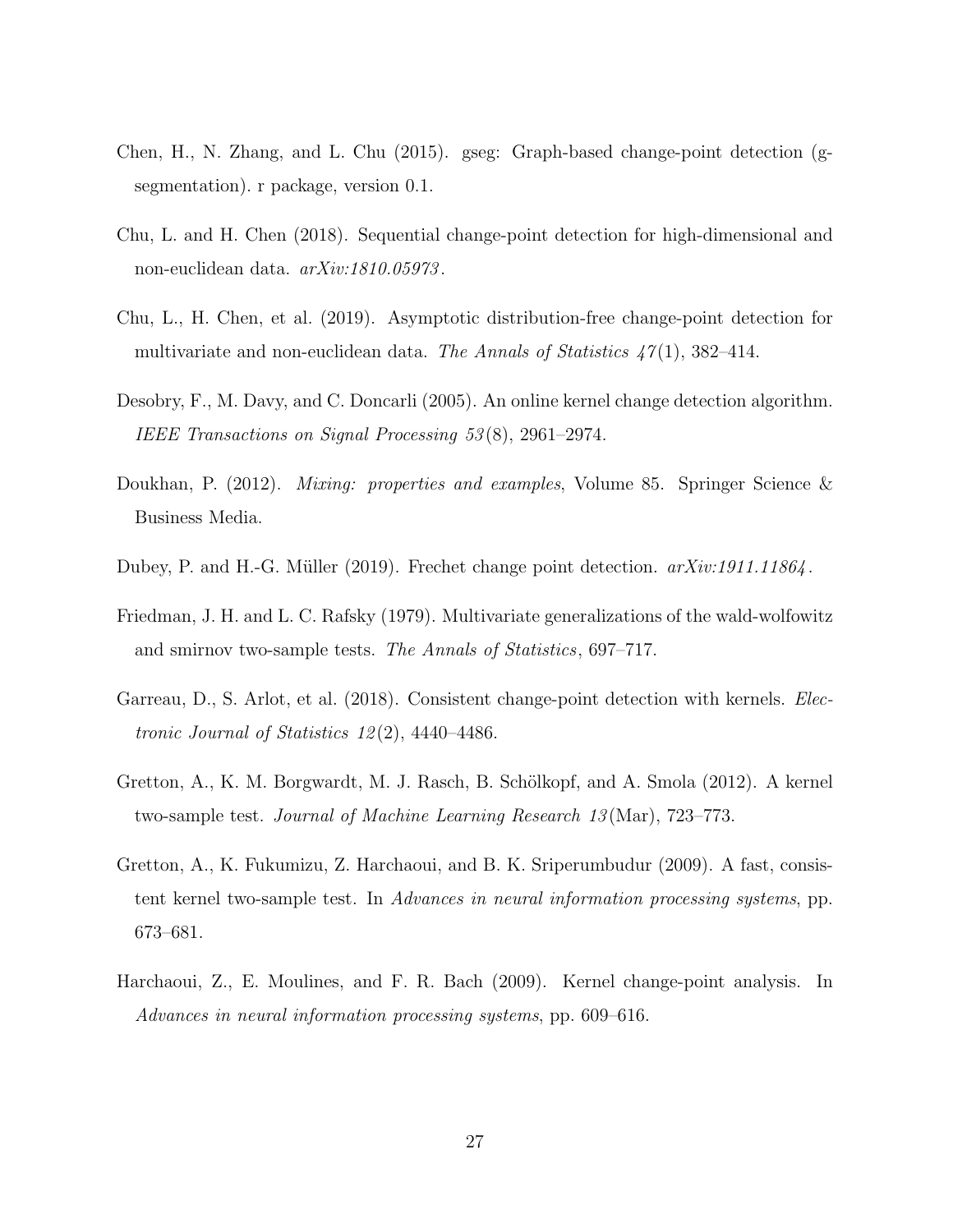- <span id="page-27-2"></span>Harchaoui, Z., F. Vallet, A. Lung-Yut-Fong, and O. Cappé (2009). A regularized kernelbased approach to unsupervised audio segmentation. In 2009 IEEE International Conference on Acoustics, Speech and Signal Processing, pp. 1665–1668. IEEE.
- <span id="page-27-6"></span>Henze, N. (1988). A multivariate two-sample test based on the number of nearest neighbor type coincidences. The Annals of Statistics, 772–783.
- <span id="page-27-3"></span>Huang, S., Z. Kong, and W. Huang (2014). High-dimensional process monitoring and change point detection using embedding distributions in reproducing kernel hilbert space. *IIE Transactions*  $46(10)$ , 999-1016.
- <span id="page-27-8"></span>Koutra, D., J. T. Vogelstein, and C. Faloutsos (2013). Deltacon: A principled massivegraph similarity function. In Proceedings of the 2013 SIAM International Conference on Data Mining, pp. 162–170. SIAM.
- <span id="page-27-7"></span>Lee, S., O. Na, and S. Na (2003). On the cusum of squares test for variance change in nonstationary and nonparametric time series models. Annals of the Institute of Statistical Mathematics 55(3), 467-485.
- <span id="page-27-4"></span>Li, S., Y. Xie, H. Dai, and L. Song (2015). M-statistic for kernel change-point detection. In Advances in Neural Information Processing Systems, pp. 3366–3374.
- <span id="page-27-0"></span>Li, Z., P. Li, A. Krishnan, and J. Liu (2011). Large-scale dynamic gene regulatory network inference combining differential equation models with local dynamic bayesian network analysis. *Bioinformatics*  $27(19)$ ,  $2686-2691$ .
- <span id="page-27-5"></span>Liu, Y.-W. and H. Chen (2020). A fast and efficient change-point detection framework for modern data. arXiv:2006.13450 .
- <span id="page-27-1"></span>Lu, T., H. Liang, H. Li, and H. Wu (2011). High-dimensional odes coupled with mixedeffects modeling techniques for dynamic gene regulatory network identification. Journal of the American Statistical Association 106 (496), 1242–1258.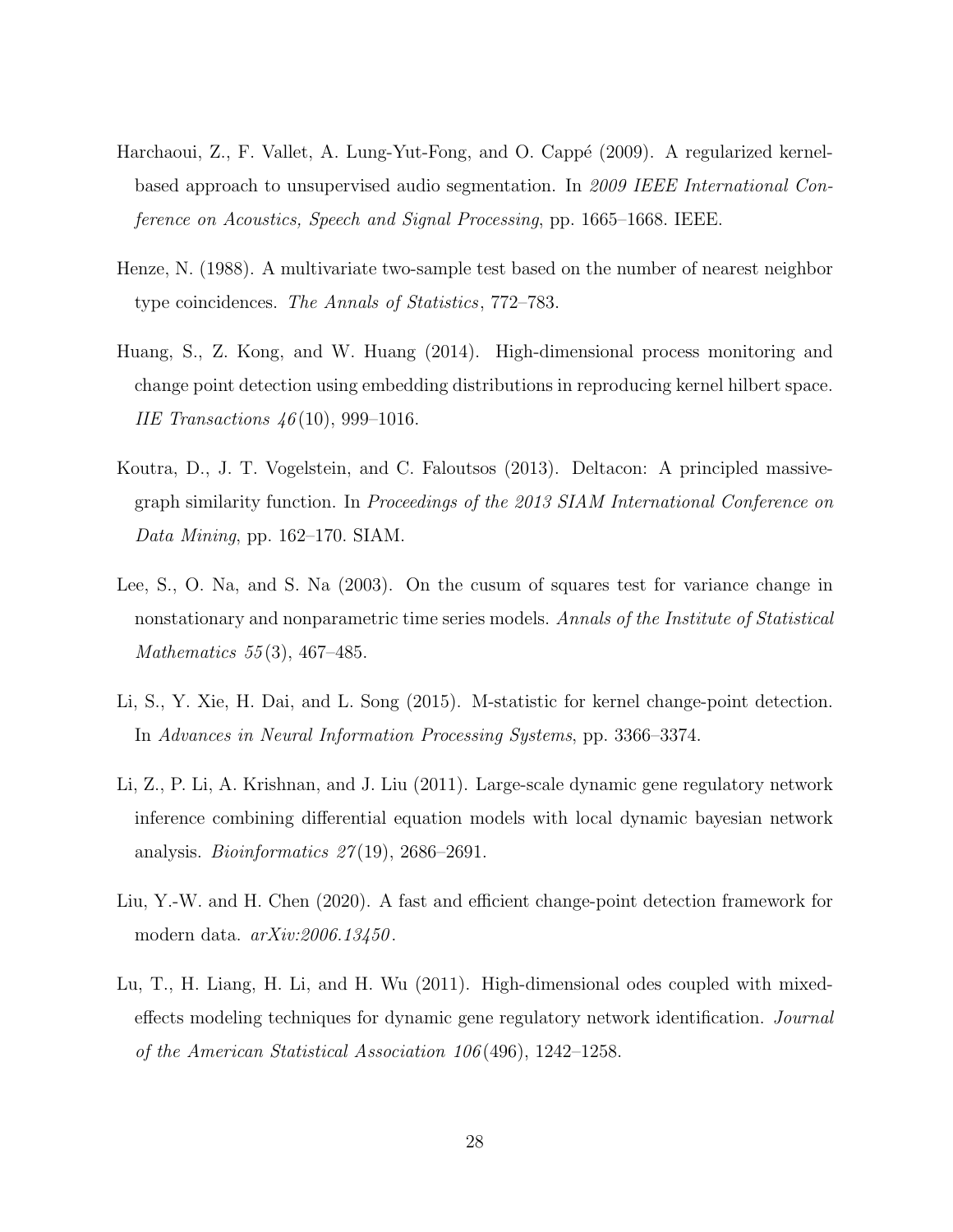- <span id="page-28-1"></span>Matteson, D. S. and N. A. James (2014). A nonparametric approach for multiple change point analysis of multivariate data. Journal of the American Statistical Asso $ciation 109(505), 334-345.$
- <span id="page-28-6"></span>Meckes, M. W.  $(2013)$ . Positive definite metric spaces. *Positivity 17* $(3)$ , 733–757.
- <span id="page-28-3"></span>Page, E. S. (1954). Continuous inspection schemes. Biometrika  $41(1/2)$ , 100–115.
- <span id="page-28-9"></span>Pentland, A., N. Eagle, and D. Lazer (2009). Inferring social network structure using mobile phone data. Proceedings of the National Academy of Sciences  $(PNAS)$  106(36), 15274–15278.
- <span id="page-28-8"></span>Rand, W. M. (1971). Objective criteria for the evaluation of clustering methods. *Journal* of the American Statistical association 66 (336), 846–850.
- <span id="page-28-10"></span>Rice, G. and C. Zhang (2019). Consistency of binary segmentation for multiple changepoints estimation with functional data. arXiv:2001.00093 .
- <span id="page-28-4"></span>Rosenbaum, P. R. (2005). An exact distribution-free test comparing two multivariate distributions based on adjacency. Journal of the Royal Statistical Society: Series B  $(Statistical Methodology) 67(4), 515-530.$
- <span id="page-28-5"></span>Sejdinovic, D., B. Sriperumbudur, A. Gretton, and K. Fukumizu (2013). Equivalence of distance-based and rkhs-based statistics in hypothesis testing. The Annals of Statistics, 2263–2291.
- <span id="page-28-7"></span>Sinn, M., A. Ghodsi, and K. Keller (2012). Detecting change-points in time series by maximum mean discrepancy of ordinal pattern distributions.  $arXiv:1210.4903$ .
- <span id="page-28-2"></span>Song, H. and H. Chen (2020). Asymptotic distribution-free change-point detection for data with repeated observations.  $arXiv:2006.10305$ .
- <span id="page-28-0"></span>Talih, M. and N. Hengartner (2005). Structural learning with time-varying components: tracking the cross-section of financial time series. Journal of the Royal Statistical Society: Series B (Statistical Methodology) 67 (3), 321–341.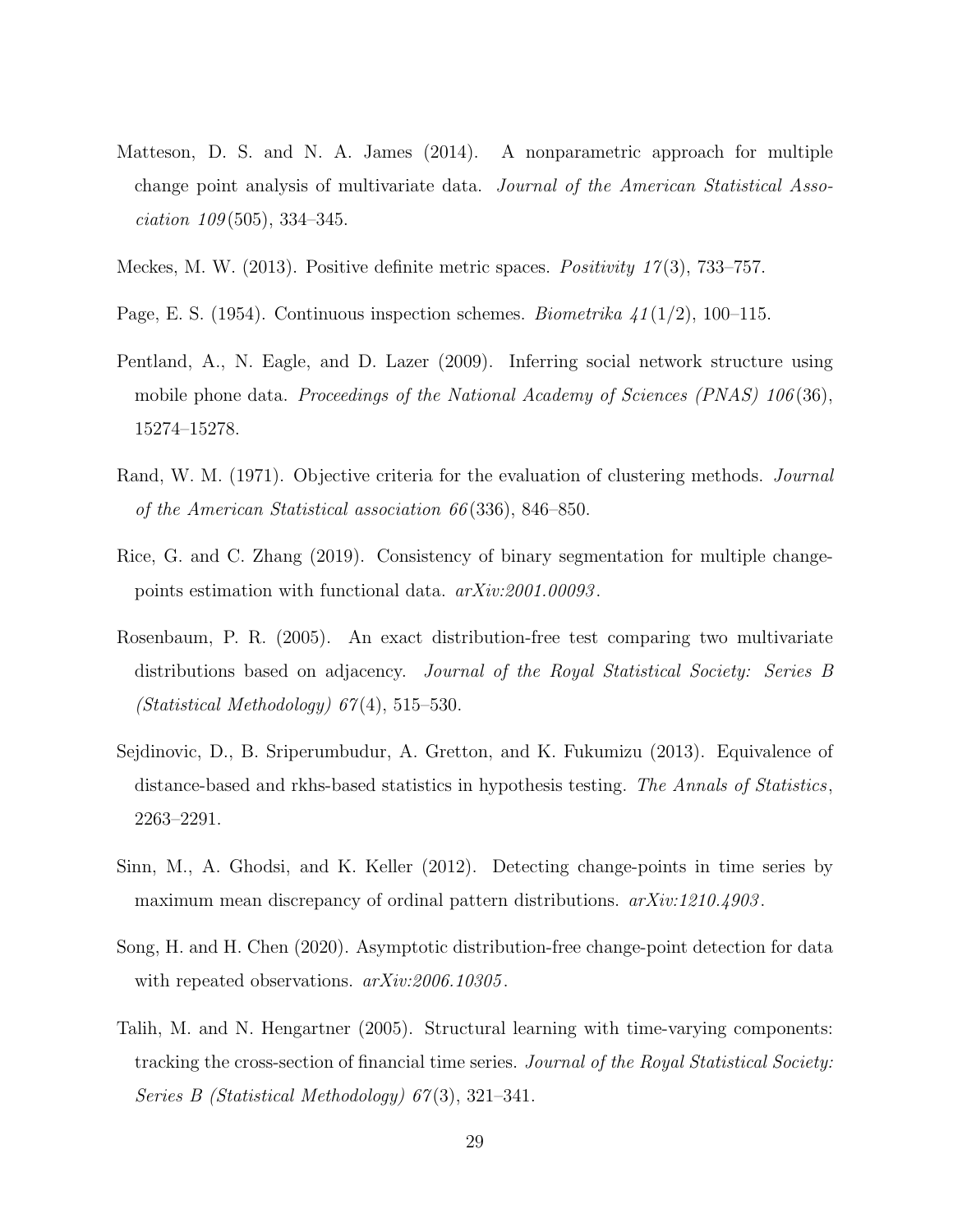- <span id="page-29-0"></span>Tewes, J. (2017). Change-point tests and the bootstrap under long-and short-range dependence. Ph. D. thesis, Ruhr-Universität Bochum.
- <span id="page-29-1"></span>Vavrek, M. (2015). Fossil: palaeoecological and palaeogeographical analysis tools. r package version 0.3. 7.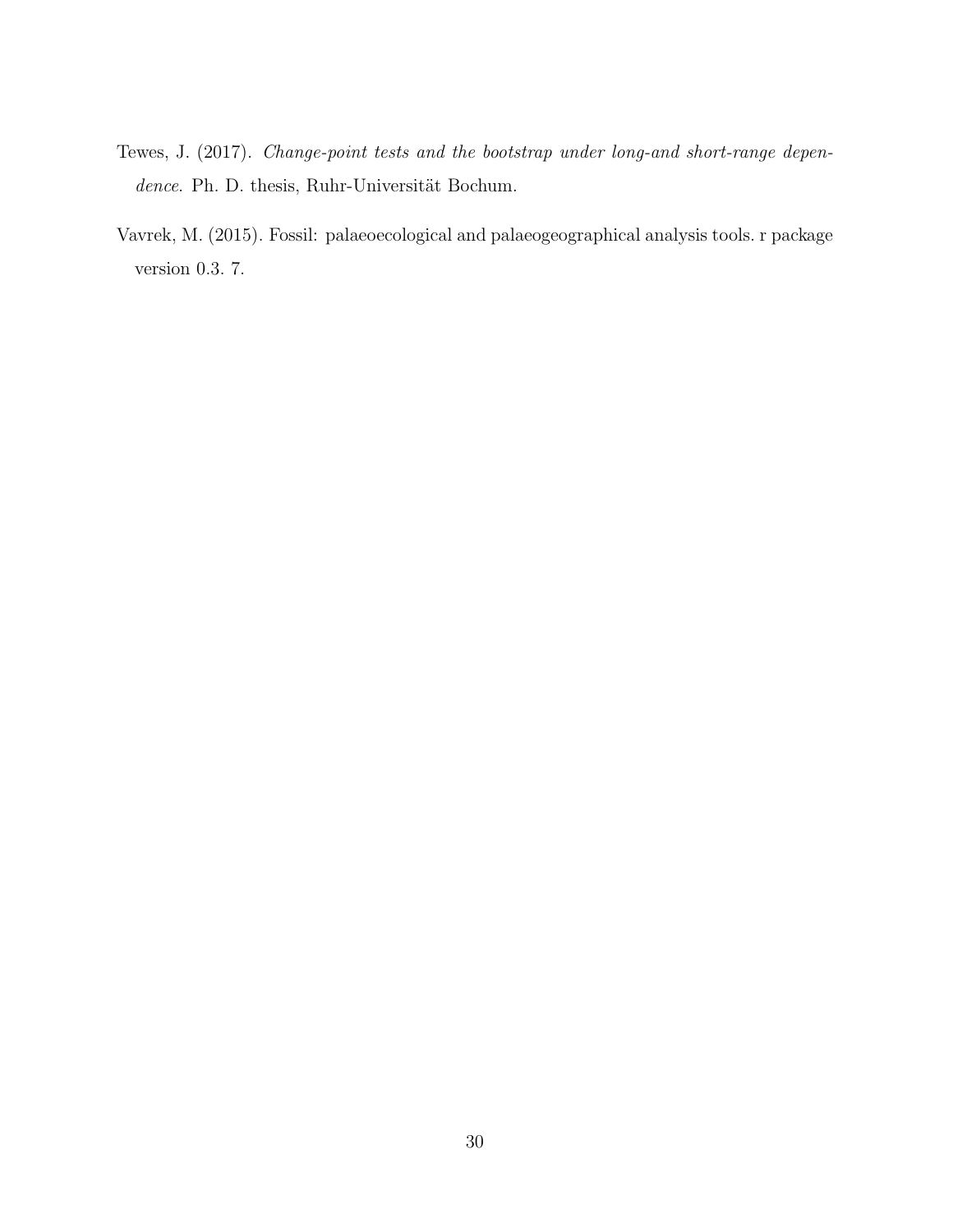## A Additional Theoretical Results

<span id="page-30-0"></span>**Proposition 1.**  $\widetilde{k}$  defined in Equation [\(13\)](#page-10-4) does not depend on centering point y<sub>0</sub>.

*Proof.* For any kernel  $k^{(y_0)}$  induced from d, from the Moore-Aronszajn Theorem [\(Berlinet](#page-25-10) [and Thomas-Agnan,](#page-25-10) [2011\)](#page-25-10), there exists an RKHS  $\mathcal{H}_k$  with reproducing kernel  $k^{(y_0)}$ . We call  $\phi^{(y_0)}: y \mapsto k^{(y_0)}(\cdot, y)$  the feature map of  $k^{(y_0)}$ . Notice  $\langle \phi^{(y_0)}(y_i), \phi^{(y_0)}(y_j) \rangle_{\mathcal{H}_{k^{(y_0)}}} =$  $k^{(y_0)}(y_i, y_j)$ . From Lemma [3.1,](#page-8-3) for different centering points  $y_0$  and  $y'_0$ , if  $\phi^{(y_0)}(\cdot)$  is a feature map for  $k^{(y_0)}$ , then  $\phi^{(y'_0)}$  defined as  $\phi^{(y'_0)}(y) = \phi^{(y_0)}(y) - \phi^{(y_0)}(y'_0)$  is a feature map for  $k^{(y'_0)}$ . This implies  $\phi^{(y_0)}(y) - \mathbb{E}\phi^{(y_0)}(y) = \phi^{(y_0)}(y) - \mathbb{E}\phi^{(y_0)}(y)$  for any  $y_0, y_0'$  and thus, by definition, k does not depend on  $y_0$ .

<span id="page-30-1"></span>**Proposition 2.** Under the null, if  $\forall l \in \mathbb{Z}_+$ ,  $\mathbb{E} \left[ \|\phi(y) - \mathbb{E} \phi(y)\|_{\mathcal{H}}^2 \left( \phi_l(y) - \mathbb{E} \phi_l(y) \right) \right] = 0$ holds, then  $S_1$  and  $S_2$  are asymptotically independent.

Proof. See Section [B.7.](#page-53-0)

**Remark A.1.** Notice that if  $y_i \in \mathbb{R}^p$ , each coordinate of  $y_i$  is independent and follows a symmetric distribution, and d is defined as the Euclidean distance, Proposition [2](#page-30-1) shows that  $S_1$  and  $S_2$  are asymptotically independent.

## B Technical Proofs

This section includes proofs to all theoretical results in the main text. First, let us introduce some additional notations.

### B.1 Additional Notations

Denote  $F^i$  as the distribution that  $y_i$  follows, i.e.,  $F^i = F_0$  for all i under the null and  $F^i = F_k$  for  $i = \tau_k^* + 1, \dots, \tau_{k+1}^*$  under the alternative. We denote  $z_i = \phi(y_i), \mu^i =$  $\mathbb{E}_{F^i}\phi(Y)$ , and  $\epsilon_i = z_i - \mu^i$ . Denote  $\bar{\epsilon}_n = \frac{1}{n}$  $\frac{1}{n}\sum_{i=1}^n \epsilon_i, \bar{\epsilon}_{t-} = \frac{1}{t}$  $\frac{1}{t} \sum_{i=1}^{t} \epsilon_i$  and  $\bar{\epsilon}_{t+} = \frac{1}{n-1}$  $\frac{1}{n-t} \sum_{i=t+1}^{n} \epsilon_i$ .

 $\Box$ 

 $\Box$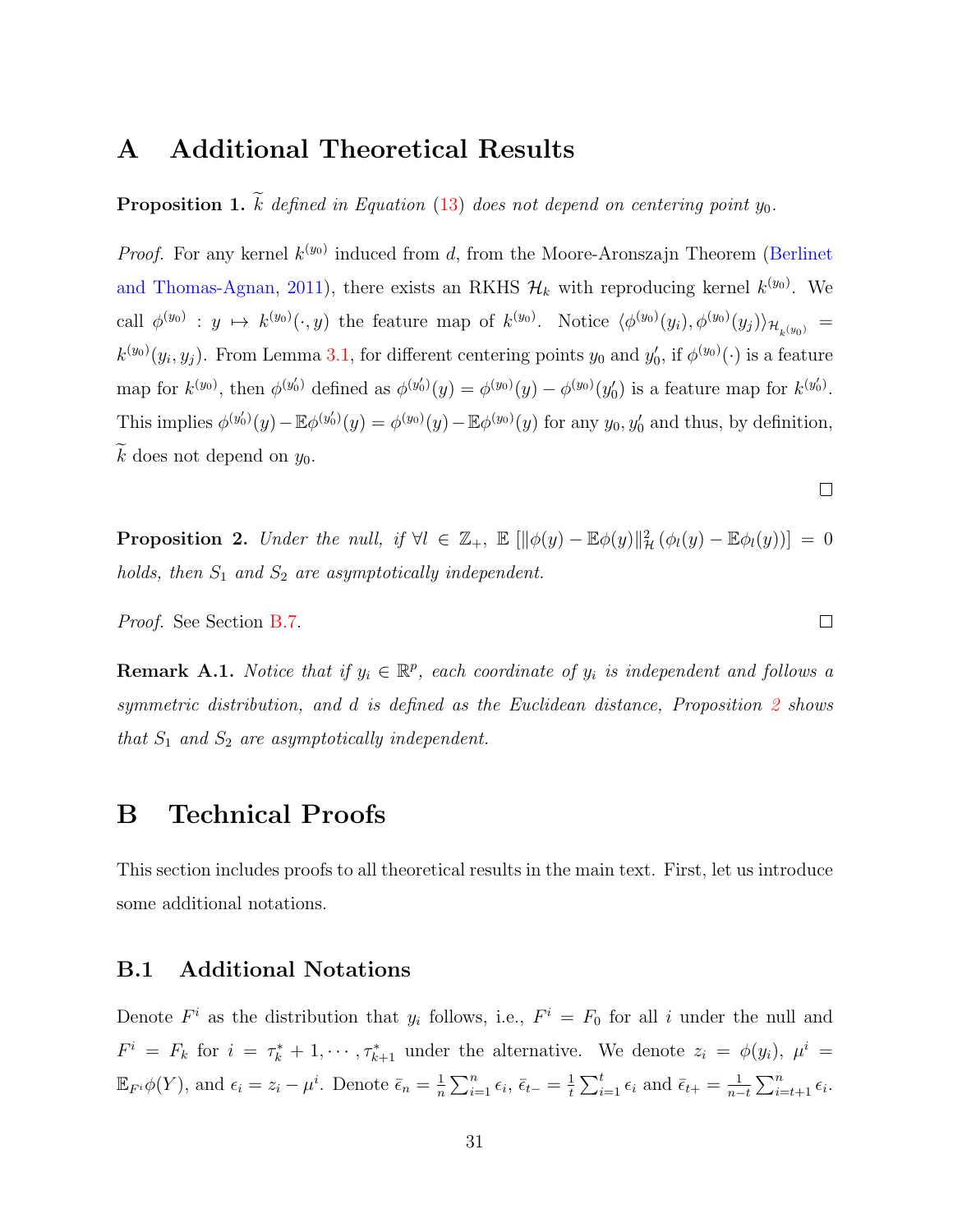Define  $(\mu^*)_{t-} = (\mu^1, \mu^2, \cdots, \mu^t)^{\top} \in \mathcal{H}^t$ ,  $(\mu^*)_{t+} = (\mu^{t+1}, \mu^{t+2}, \cdots, \mu^n)^{\top} \in \mathcal{H}^{n-t}$ ,  $(\mu)_{t-} =$  $(\bar{\mu}_{t-}, \bar{\mu}_{t-}, \cdots, \bar{\mu}_{t-})^{\top} \in \mathcal{H}^{t}$  where  $\bar{\mu}_{t-} = \frac{1}{t}$  $\frac{1}{t} \sum_{i=1}^{t} \mu^{i}$ , and  $(\mu)_{t+} = (\bar{\mu}_{t+}, \bar{\mu}_{t+}, \cdots, \bar{\mu}_{t+})^{\top} \in \mathcal{H}^{n-t}$ where  $\bar{\mu}_{t+} = \frac{1}{n-1}$  $\frac{1}{n-t} \sum_{i=t+1}^{n} \mu^{i}$ . The norm in spaces  $\mathcal{H}^{t}$  and  $\mathcal{H}^{n-t}$  are defined in the same way as that in  $\mathcal{H}$ . Let  $s^2 = \lim_{n \to \infty} \frac{1}{n}$  $\frac{1}{n}\sum_{i=1}^n \text{Var}_{F^i}(\|\phi(Y) - \frac{1}{n}\)$  $\frac{1}{n}\sum_{i=1}^n\mu^i\|^2$ ). Notice that  $s^2 =$  $\text{Var}_{F_0}(\|\epsilon\|^2)$  if there is no change point. Write  $\boldsymbol{\epsilon}_{t-} = (\epsilon_1, \cdots, \epsilon_t)^\top$ , and  $\boldsymbol{\epsilon}_{t+} = (\epsilon_{t+1}, \cdots, \epsilon_n)^\top$ . We define the operator  $\Pi$  as  $\Pi(\epsilon_{t-}) = \arg \min_{f=(f_1,f_2,\cdots,f_t) \in \mathcal{H}^t, f_1=f_2=\cdots=f_t} \{ ||f-(\epsilon)_{t-}||^2 \}$ . From Appendix A.1 of [Arlot et al.](#page-24-1) [\(2012\)](#page-24-1), we know that  $\Pi(\epsilon_{t-}) = (\bar{\epsilon}_{t-}, \bar{\epsilon}_{t-}, \cdots, \bar{\epsilon}_{t-})^{\top}$ . We use  $\stackrel{p}{\rightarrow}$  to denote convergence in probability.

### B.2 Some Useful Results

<span id="page-31-1"></span>The following are some useful results which will be utilized in later proofs.

**Lemma B.1** (Proposition 1 from [Arlot et al.](#page-24-1) [\(2012\)](#page-24-1)). If (1)  $\exists M > 0$  such that  $\forall i \in$  $\{1, 2, \cdots, n\}, \ ||\widetilde{k}(y_i, y_i)||^2 \leq M^2$ , a.s. (2)  $y_i$ 's are independent, then, for any  $x > 0$ ,

$$
\mathbb{P}\left(\left\|\frac{1}{n}\left\|\sum_{i=1}^n\epsilon_i\right\|^2 - \frac{1}{n}\mathbb{E}\left\|\sum_{i=1}^n\epsilon_i\right\|^2\right\| \le \frac{14M^2}{3}\left(x+2\sqrt{2x}\right)\right) \ge 1-2e^{-x}.
$$

From Equation (19) in [Arlot et al.](#page-24-1) [\(2012\)](#page-24-1),  $\frac{1}{n}\mathbb{E} \|\sum_{i=1}^{n} \epsilon_i\|^2 \leq CM^2$  where C is the number of change points  $+1$ . Thus, we have

$$
\mathbb{P}\left(\frac{1}{\sqrt{n}}\left\|\sum_{i=1}^{n}\epsilon_{i}\right\| \leq \sqrt{CM^{2} + \frac{14M^{2}}{3}\left(x + 2\sqrt{2x}\right)}\right) \geq 1 - 2e^{-x}.\tag{29}
$$

<span id="page-31-0"></span>**Lemma B.2** (Lemma 7.10 from [Garreau et al.](#page-26-1)  $(2018)$ ). If  $(1)$  there exists a positive constant V s.t.  $\max_{1 \leq i \leq n} \mathbb{E} ||\epsilon_i||^2 \leq V$ , (2)  $y_i$ 's are independent, then, for any  $x > 0$ ,

$$
\mathbb{P}\left(\left\|\sum_{i=1}^n \epsilon_i\right\| \le e^{x/2}\sqrt{nV}\right) \ge 1 - e^{-x}.
$$

Now we are ready to present proofs of the results in the main article.

### B.3 Proof of Theorem [4.1](#page-12-2)

#### **B.3.1** On  $S_1$

Conclusion (a) is a direct consequence of the following Lemma: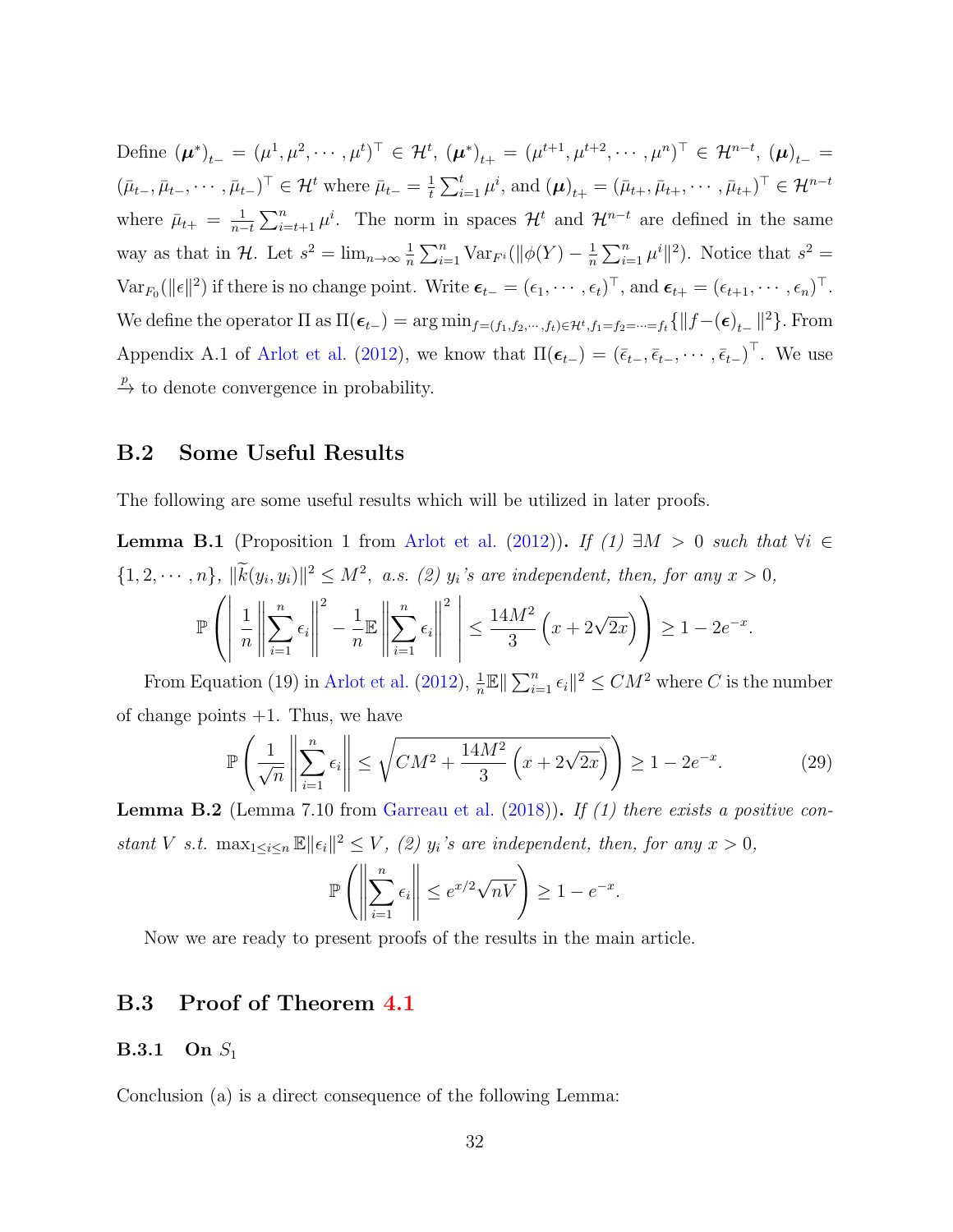Lemma B.3. Under the null, if

(1) d is a semi-metric of negative type, and (2)  $\mathbb{E}_y \left| \widetilde{k}(y, y) \right|$  $2+\delta$   $\lt +\infty$  for some  $\delta > 0$ , (3)  $\mathbb{E}_{y,y'}\left|\widetilde{k}(y,y')\right|$ <sup>2</sup>  $< \infty$ ,

then for any  $0 < \rho < 1$ , as  $n \to \infty$ , we have

$$
n\rho^{2}(1-\rho)^{2}\left(\bar{d}_{A(\lceil n\rho\rceil)}-\frac{1}{2}\bar{d}_{B_{1}(\lceil n\rho\rceil)}-\frac{1}{2}\bar{d}_{B_{2}(\lceil n\rho\rceil)}\right) \xrightarrow{w} \sum_{l=1}^{\infty} \lambda_{l}\left(W_{l}^{0}(\rho)^{2}-\rho(1-\rho)\right),
$$

where  $W_l^0(\cdot)$ 's are independent Brownian bridges,  $\lambda_l$ 's are eigenvalues of  $k$  defined in Equation [\(14\)](#page-10-3).

*Proof.* From assumption (1), we know that Lemma [3.1](#page-8-3) holds. Together with assumption  $(3)$ , we know that eigen-decomposition  $(14)$  holds.

Notice that assumption (2) is equivalent to  $\mathbb{E} \|\phi(y)\|^{4+2\delta} < \infty$ . Since our data are i.i.d under the null, from Theorem 16 in [Tewes](#page-29-0) [\(2017\)](#page-29-0), by directly treating  $\{\phi(y_i)\}\$ as the observations in Hilbert space  $\mathcal{H}$ , we have

$$
\frac{1}{\sqrt{n}}\sum_{i=1}^{\lceil n\rho \rceil} (\phi(y_i) - \mu) \xrightarrow{w} \mathbf{W}(\rho),
$$

where  $\mathbf{W}(\rho)$  is a Brownian motion in H and  $\mathbf{W}(1)$  has the covariance operator  $\Sigma: \mathcal{H} \to \mathcal{H}$ , defined by

$$
\langle \Sigma \phi(y), \phi(y') \rangle = \mathbb{E}_{y''} \left[ \langle \phi(y'') - \mathbb{E} \phi(y''), \phi(y') \rangle \langle \phi(y'') - \mathbb{E} \phi(y''), \phi(y') \rangle \right], \quad \forall y, y' \in \mathcal{H}.
$$

From the definition of  $\phi(\cdot)$  and  $\widetilde{k}$  in Section [3.3,](#page-8-0) we have

$$
\langle \Sigma \phi(y), \phi(y') \rangle = \mathbb{E}_{y''} \sum_{l,m} \phi_l(y) \phi_m(y') \left[ \phi_l(y'') \phi_m(y'') \right] = \sum_l \lambda_l \phi_l(y) \phi_l(y'),
$$

as long as the last quantity is well-defined. Thus, we know  $\boldsymbol{W}(\rho) = \left(\sqrt{\lambda_1}W_1(\rho),\right)$  $\sqrt{\lambda_2}W_2(\rho),\cdots\big)^{\top}$ where  $W_l(\rho)$  and  $W_m(\rho)$  are independent Brownian motions if  $l \neq m$ . Thus, a direct consequence of Corollary 5.2.1 in [Tewes](#page-29-0) [\(2017\)](#page-29-0) is that

<span id="page-32-0"></span>
$$
\frac{1}{n} \left\| \frac{n-t}{n} \sum_{i=1}^{t} \phi(y_i) - \frac{t}{n} \sum_{i=t+1}^{n} \phi(y_i) \right\|^2 \xrightarrow{w} \left\| \mathbf{W}(\rho) - \rho \mathbf{W}(1) \right\|^2 = \sum_{l} \lambda_l W_l^0(\rho)^2, \tag{30}
$$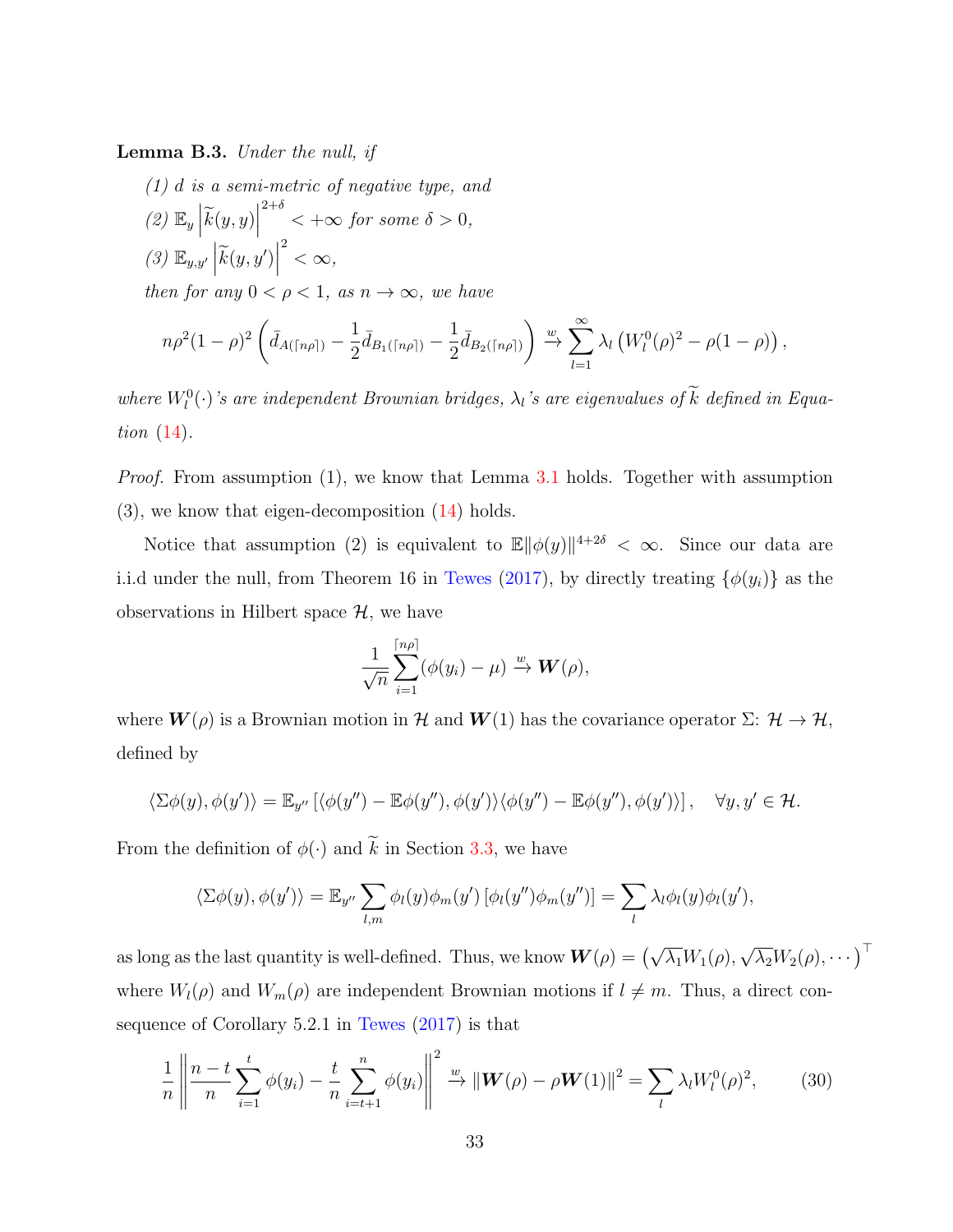where  $t = \lfloor n\rho \rfloor$ .

After some tedious calculations, we know

<span id="page-33-0"></span>
$$
\frac{1}{n} \left\| \frac{n-t}{n} \sum_{i=1}^{t} \phi(y_i) - \frac{t}{n} \sum_{i=t+1}^{n} \phi(y_i) \right\|^2 = \frac{(n-t)^2 t^2}{n^3} \left[ \frac{1}{t(n-t)} d_{A(t)} - \frac{1}{2t^2} d_{B_1(t)} - \frac{1}{2(n-t)^2} d_{B_2(t)} \right]
$$
\n
$$
= \frac{(n-t)^2 t^2}{n^3} \left[ \frac{1}{t(n-t)} d_{A(t)} - \frac{1}{2t(t-1)} d_{B_1(t)} - \frac{1}{2(n-t)^2} d_{B_2(t)} \right] + \frac{(n-t)^2}{2n^3(t-1)} d_{B_1(t)} + \frac{t^2}{2n^3(n-t-1)} d_{B_1(t)}
$$
\n
$$
\frac{(a)}{=} n\rho^2 (1-\rho)^2 \left[ \bar{d}_{A(\lceil n\rho \rceil)} - \frac{1}{2} \bar{d}_{B_1(\lceil n\rho \rceil)} - \frac{1}{2} \bar{d}_{B_2(\lceil n\rho \rceil)} \right] + \frac{(n-t)^2 t}{n^3(t-1)} \sum_{i=1}^{t} ||\hat{\epsilon}_i||^2 + \frac{t^2(n-t)}{n^3(n-t-1)} \sum_{i=t+1}^{n} ||\hat{\epsilon}_i||^2,
$$
\n(31)

where  $\hat{\epsilon}_i = \phi(y_i) - \bar{\phi}(y)_{t-}$  for  $i = 1, 2, \dots, t$  and  $\hat{\epsilon}_i = \phi(y_i) - \bar{\phi}(y)_{t+}$  for  $i = t+1, t+1$ 2,  $\cdots$ , *n*. Here (a) follows from the fact that  $d_{B_1(t)} = 2t \sum_{i=1}^t ||\epsilon_i - \bar{\epsilon}_{t-}||^2$  and  $d_{B_2(t)} =$  $2(n-t)\sum_{i=t+1}^{n} ||\epsilon_i - \bar{\epsilon}_{t+}||^2.$ 

<span id="page-33-1"></span>Since  $t \to \infty$ ,  $n - t \to \infty$  as  $n \to \infty$ , we know that

$$
\frac{1}{t}\sum_{i=1}^{t}||\hat{\epsilon}_{i}||^{2} - \mathbb{E}||\epsilon||^{2} = \frac{1}{t}\sum_{i=1}^{t} (||\hat{\epsilon}_{i}||^{2} - ||\epsilon_{i}||^{2}) + \frac{1}{t}\sum_{i=1}^{t}||\epsilon_{i}||^{2} - \mathbb{E}||\epsilon||^{2}
$$
\n
$$
= \left\|\frac{1}{t}\sum_{i=1}^{t} \epsilon_{i}\right\|^{2} + \frac{1}{t}\sum_{i=1}^{t} (||\epsilon_{i}||^{2} - \mathbb{E}||\epsilon||^{2}) \xrightarrow{p} 0,
$$
\n(32)

where the convergence in probability follows from Lemma [B.2](#page-31-0) and law of large numbers (assumption 2 implies the boundedness of  $\text{Var}(\|\epsilon_i\|^2)$ ). Similarly we have

<span id="page-33-2"></span>
$$
\frac{1}{n-t} \sum_{i=t+1}^{n} ||\hat{\epsilon}_i||^2 - \mathbb{E}||\epsilon||^2 = \frac{1}{n-t} \sum_{i=t+1}^{n} (||\hat{\epsilon}_i||^2 - ||\epsilon_i||^2) + \frac{1}{n-t} \sum_{i=t+1}^{n} ||\epsilon_i||^2 - \mathbb{E}||\epsilon||^2 \xrightarrow{p} 0. \tag{33}
$$

Since  $\mathbb{E} ||\epsilon||^2 = \sum_l \lambda_l$ , combining Equation [\(30\)](#page-32-0), [\(31\)](#page-33-0), [\(32\)](#page-33-1) and [\(33\)](#page-33-2), we have

$$
n\rho^{2}(1-\rho)^{2}\left[\bar{d}_{A(\lceil n\rho\rceil)}-\frac{1}{2}\bar{d}_{B_{1}(\lceil n\rho\rceil)}-\frac{1}{2}\bar{d}_{B_{2}(\lceil n\rho\rceil)}\right] \xrightarrow{w} \sum_{l} \lambda_{l} \left(W_{l}^{0}(\rho)^{2}-\rho(1-\rho)\right).
$$

Now we want to make sure that  $\sum_l \lambda_l (W_l^0(\rho)^2 - \rho(1-\rho))$  is well defined. Notice that

$$
\mathbb{E}\left[\sum_{l} \lambda_l \left(W_l^0(\rho)^2 - \rho(1-\rho)\right)\right] = 0,
$$
  
 
$$
\text{Var}\left(\sum_{l} \lambda_l \left(W_l^0(\rho)^2 - \rho(1-\rho)\right)\right) = 2\sum_{l} \lambda_l^2 (1-\rho)^2 \rho^2 \stackrel{(b)}{\leq} +\infty,
$$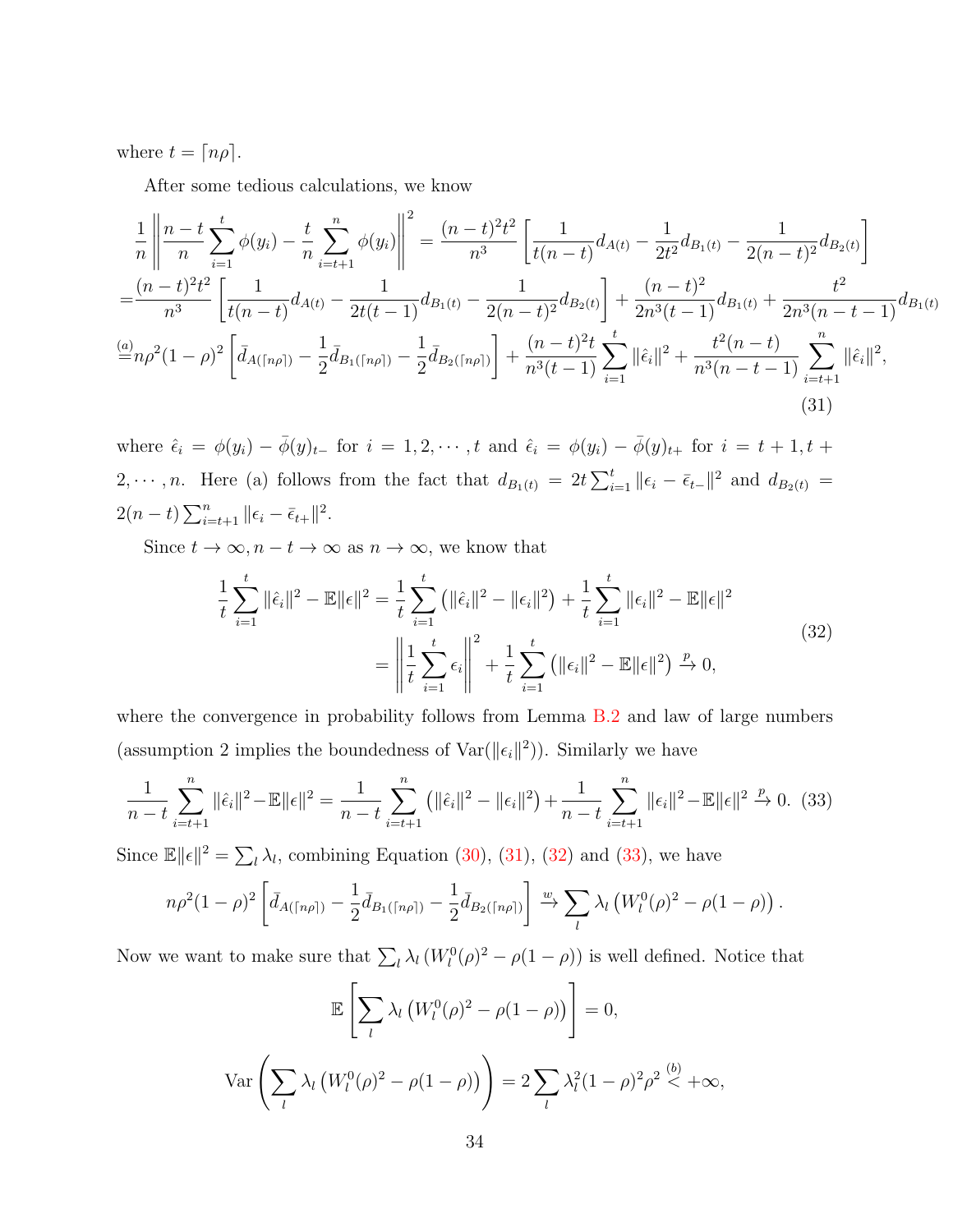where (b) follows from assumption (3) because assumption (3) is equivalent to

$$
\int_{y} \int_{y'} \tilde{k}(y, y') dF_0(y) dF_0(y') < +\infty,
$$

which implies that  $\sum_l \lambda_l^2 < +\infty$ .

### **B.3.2** On  $S_2$

Conclusion (b) is a direct consequence of Lemma [B.4.](#page-34-0)

<span id="page-34-0"></span>Lemma B.4. Under the null, if distance d satisfies

 $(1)$  d is a semi-metric of negative type,  $(2) \mathbb{E}_y \widetilde{k}(y, y) \leq M^2$ , and  $(3)$   $\mathbb{E}_y|\widetilde{k}(y, y) - \mathbb{E}_y \widetilde{k}(y, y)|^{2+\delta} < +\infty$  for some  $\delta > 0$ , then, for any  $0 < \rho < 1$ ,

$$
\frac{\sqrt{n}\rho(1-\rho)}{2\hat{s}_n}(\bar{d}_{B_1(\lceil n\rho\rceil)} - \bar{d}_{B_2(\lceil n\rho\rceil)}) \xrightarrow{w} W^0(\rho), \quad n \to \infty.
$$
 (34)

*Proof.* The proof is similar to the proof of Theorem 2.1 in [Lee et al.](#page-27-7) [\(2003\)](#page-27-7). Write  $t = \lfloor n\rho \rfloor$ .

$$
\frac{1}{\sqrt{n}\hat{s}_n}\frac{t(n-t)}{2n}\left(\bar{d}_{B_1(t)} - \bar{d}_{B_2(t)}\right) = \frac{1}{\sqrt{n}}\frac{s_n}{\hat{s}_n}\frac{1}{s_n}\left[\frac{t}{t-1}\frac{n-t}{n}\sum_{i=1}^t \|\epsilon_i\|^2 - \frac{n-t}{n-t-1}\frac{t}{n}\sum_{i=t+1}^n \|\epsilon_i\|^2\right] \n+ \frac{1}{\hat{s}_n}\frac{1}{\sqrt{n}}\frac{t}{t-1}\frac{n-t}{n}\sum_{i=1}^t \left(\|z_i - \bar{z}_{t-}\|^2 - \|\epsilon_i\|^2\right) - \frac{1}{\hat{s}_n}\frac{1}{\sqrt{n}}\frac{n-t}{n-t-1}\frac{t}{n}\sum_{i=t+1}^n \left(\|z_i - \bar{z}_{t+}\|^2 - \|\epsilon_i\|^2\right) \n= U_1 + U_2 + U_3,
$$

where

$$
U_1 = \frac{1}{\sqrt{n}} \frac{s_n}{\hat{s}_n} \frac{1}{s_n} \left[ \frac{t}{t-1} \frac{n-t}{n} \sum_{i=1}^t ||\epsilon_i||^2 - \frac{n-t}{n-t-1} \frac{t}{n} \sum_{i=t+1}^n ||\epsilon_i||^2 \right],
$$
  
\n
$$
U_2 = \frac{1}{\hat{s}_n} \frac{1}{\sqrt{n}} \frac{t}{t-1} \frac{n-t}{n} \sum_{i=1}^t (||z_i - \bar{z}_{t-}||^2 - ||\epsilon_i||^2),
$$
  
\n
$$
U_3 = -\frac{1}{\hat{s}_n} \frac{1}{\sqrt{n}} \frac{n-t}{n-t-1} \frac{t}{n} \sum_{i=t+1}^n (||z_i - \bar{z}_{t+}||^2 - ||\epsilon_i||^2).
$$

Now we derive the asymptotic property of each of them separately.

 $\Box$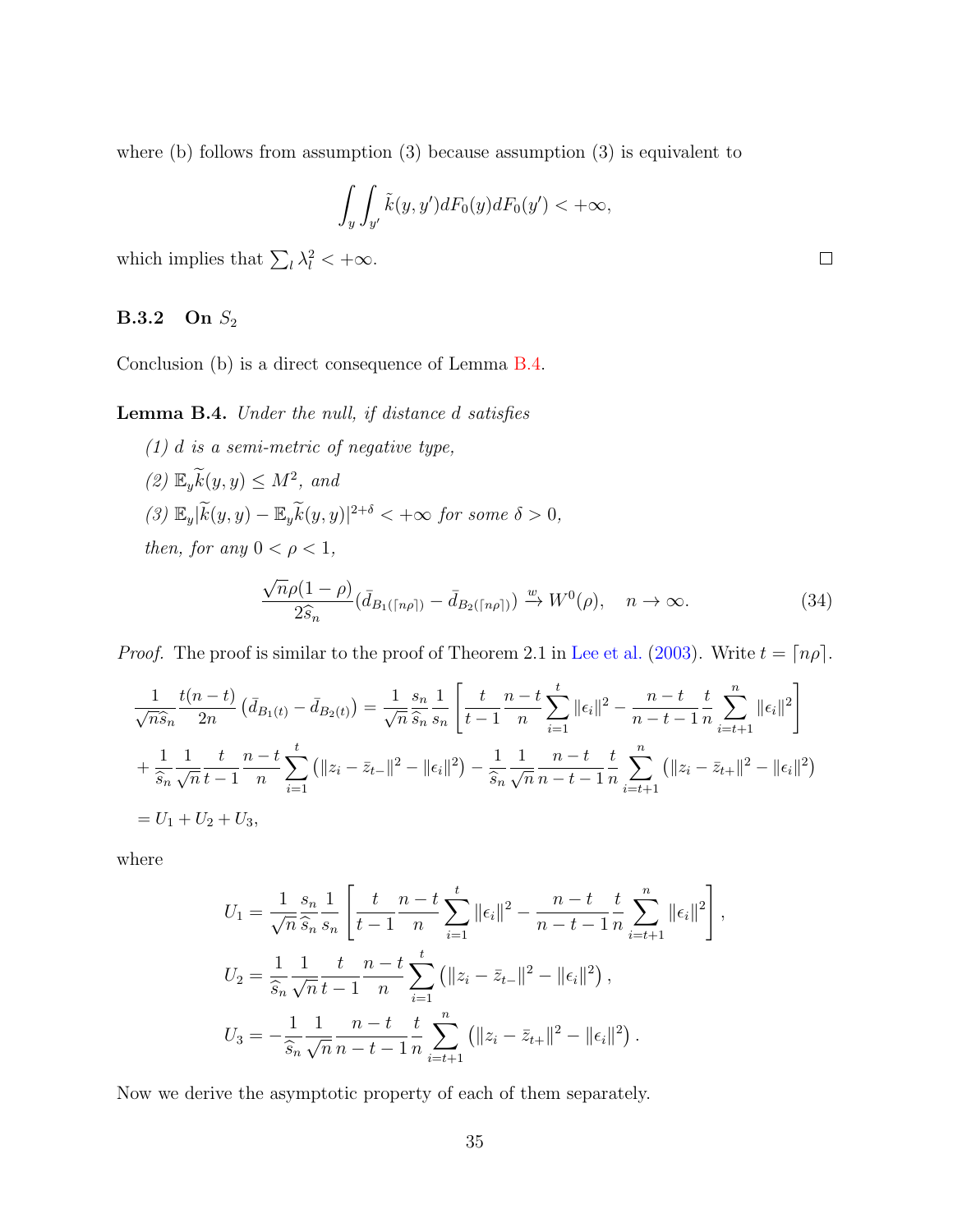First we show that  $U_1 \stackrel{w}{\to} W^0(\rho)$ . Notice that assumption (3) in Lemma [B.4](#page-34-0) implies  $\mathbb{E} \|\mathbf{\epsilon}\|^2 - \mathbb{E} \|\mathbf{\epsilon}\|^2 |^{2+\delta} < +\infty$  for some  $\delta > 0$ . Thus, by treating  $\|\mathbf{\epsilon}_i\|$  as a (univariate) variable, it is a direct consequence from Lemma 3.1 of [Doukhan](#page-26-9) [\(2012\)](#page-26-9) that

$$
\frac{1}{\sqrt{n}s}\left[\frac{t}{t-1}\frac{n-t}{n}\sum_{i=1}^t \|\epsilon_i\|^2 - \frac{n-t}{n-t-1}\frac{t}{n}\sum_{i=t+1}^n \|\epsilon_i\|^2\right] \xrightarrow{w} W^0(\rho).
$$

Combined with Lemma [B.5,](#page-35-0) we know that  $U_1(t) \stackrel{w}{\rightarrow} W^0(\rho)$ .

Then we show that  $U_2 \stackrel{P}{\rightarrow} 0$ . Notice that

$$
U_2 = \frac{1}{\sqrt{n}} \sum_{i=1}^t (||z_i - \bar{z}_{t-}||^2 - ||\epsilon_i||^2) = \frac{1}{\sqrt{n}} \sum_{i=1}^t (||\epsilon_i - \bar{\epsilon}_{t-}||^2 - ||\epsilon_i||^2) = -\frac{1}{\sqrt{n}} \frac{1}{t} ||\sum_{i=1}^t \epsilon_i||^2 \xrightarrow{p} 0,
$$

where the convergence in probability follows Lemma [B.2.](#page-31-0)

The fact that  $U_3 \stackrel{p}{\rightarrow} 0$  can proved in a similar way.

To sum, this means

$$
\frac{1}{\sqrt{n}s} \frac{t(n-t)}{2n} \left( \bar{d}_{B_1(t)} - \bar{d}_{B_2(t)} \right) \xrightarrow{w} W^0(\rho).
$$

From Lemma [B.5,](#page-35-0) we have

$$
\frac{\widehat{s}_n}{s} \stackrel{p}{\to} 1.
$$

Thus,

$$
\frac{1}{\sqrt{n}\widehat{s}_n}\frac{t(n-t)}{2n}\left(\bar{d}_{B_1(t)}-\bar{d}_{B_2(t)}\right)\stackrel{w}{\to}W^0(\rho).
$$

 $\Box$ 

<span id="page-35-0"></span>Lemma B.5. Suppose d is a semi-metric of negative type. If there exists a positive constant M s.t.  $\max_{1 \leq i \leq n} \mathbb{E}_{F^i} \left( \widetilde{k}(y, y) - \mathbb{E}_{F^i} \widetilde{k}(y, y) \right)^2 \leq M^2$ , we have that  $\widehat{s}_n \stackrel{p}{\to} s$ .

Remark B.1. Notice that this Lemma holds for both the alternative and the null.

*Proof.* The proof follows from proof of Lemma 3.3 in [Lee et al.](#page-27-7) [\(2003\)](#page-27-7). Notice that  $\hat{s}_n^2 =$ 1  $\frac{1}{n} \sum_{i=1}^{n} (||\hat{\epsilon}_i||^2 - \hat{m}_n)^2$  where  $\hat{m}_n = \frac{1}{n}$  $\frac{1}{n}\sum_{i=1}^{n} \|\hat{\epsilon}_i\|^2$  and  $\hat{\epsilon}_i = z_i - \bar{z}$ . Denote  $\widetilde{\epsilon}_i = z_i - \frac{1}{n}$  $\frac{1}{n} \sum_{i=1}^n \mu^i$ ,  $\widetilde{m}_n = \frac{1}{n}$  $\frac{1}{n}\sum_{i=1}^{n} ||\widetilde{\epsilon}_{i}||^{2}$ . Denote  $\widetilde{s}_{n}^{2} = \frac{1}{n}$  $\frac{1}{n}\sum_{i=1}^{n} (||\tilde{\epsilon}_i||^2 - \tilde{m}_n)^2$ . Notice that  $\hat{\epsilon}_i = \tilde{\epsilon}_i - \bar{\epsilon}_n$ . Notice that  $\mathbb{E} \|\epsilon_i\|^2 \leq M^2$  is equivalent to  $\mathbb{E} \|\phi(y_i)\|^2 \leq M^2$ .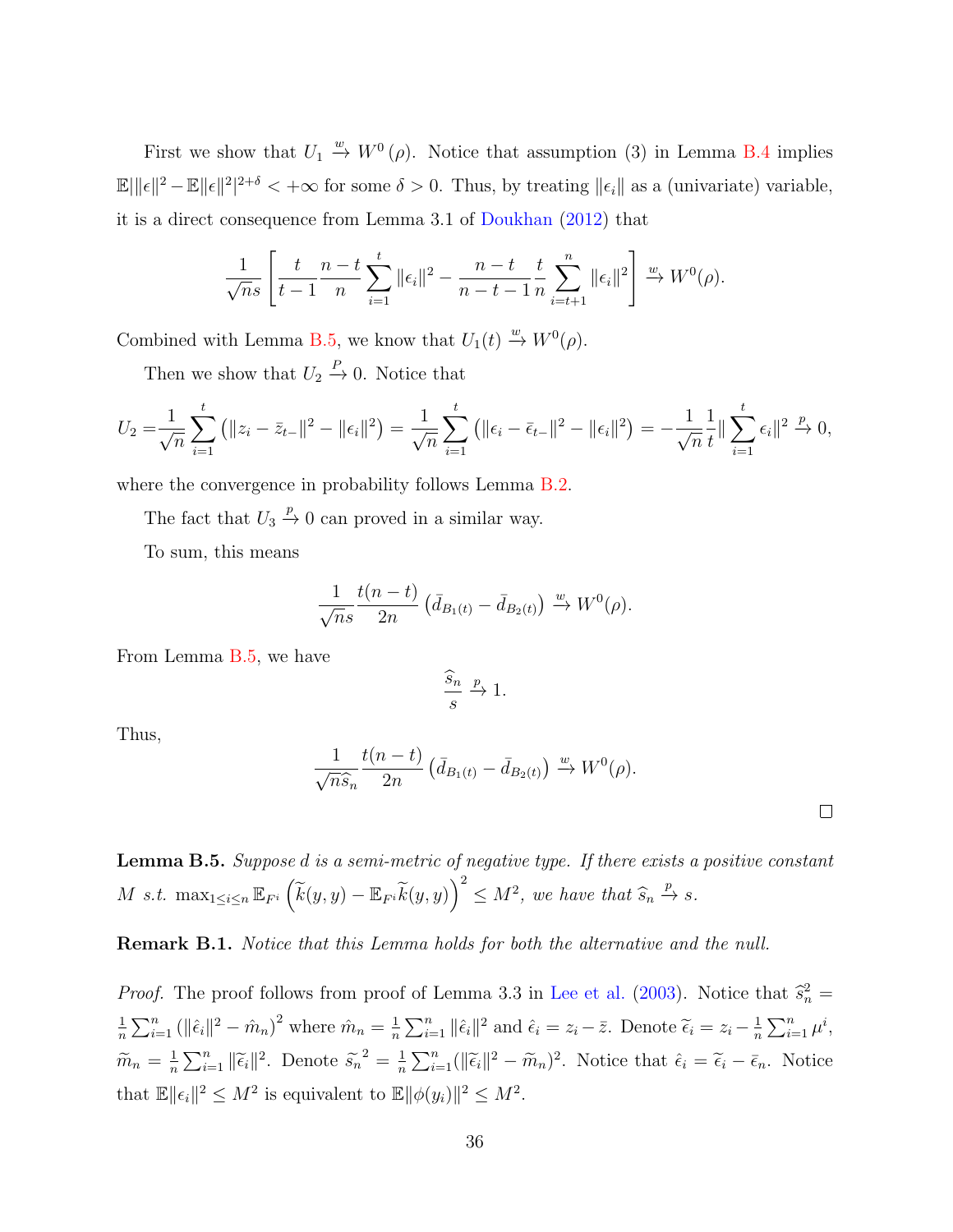Notice that

$$
\begin{split}\n\hat{s}_n^2 &= \frac{1}{n} \sum_{i=1}^n (\|\hat{\epsilon}_i\|^2 - \|\widetilde{\epsilon}_i\|^2 + \|\widetilde{\epsilon}_i\|^2 - \widetilde{m}_n + \widetilde{m}_n - \hat{m}_n)^2 \\
&= \frac{1}{n} \sum_{i=1}^n (\|\widetilde{\epsilon}_i\|^2 - \widetilde{m}_n)^2 + \left(\|\hat{\epsilon}_i\|^2 - \|\widetilde{\epsilon}_i\|^2\right)^2 + (\widetilde{m}_n - \hat{m}_n)^2 \\
&+ 2(\|\hat{\epsilon}_i\|^2 - \|\widetilde{\epsilon}_i\|^2)(\|\widetilde{\epsilon}_i\|^2 - \widetilde{m}_n) + 2(\|\hat{\epsilon}_i\|^2 - \|\widetilde{\epsilon}_i\|^2)(\widetilde{m}_n - \hat{m}_n) + 2(\|\widetilde{\epsilon}_i\|^2 - \widetilde{m}_n)(\widetilde{m}_n - \hat{m}_n) \\
&= \widetilde{s}_n^2 + R_1 + R_2 + 2R_3 + 2R_4 + 2R_5,\n\end{split}
$$

where

$$
R_1 = \frac{1}{n} \sum_{i=1}^n \left( ||\hat{\epsilon}_i||^2 - ||\widetilde{\epsilon}_i||^2 \right)^2, \quad R_2 = \frac{1}{n} \sum_{i=1}^n (\widetilde{m}_n - \hat{m}_n)^2, \quad R_3 = \frac{1}{n} \sum_{i=1}^n 2(||\hat{\epsilon}_i||^2 - ||\widetilde{\epsilon}_i||^2)(||\widetilde{\epsilon}_i||^2 - \widetilde{m}_n),
$$
  

$$
R_4 = \frac{1}{n} \sum_{i=1}^n 2(||\hat{\epsilon}_i||^2 - ||\widetilde{\epsilon}_i||^2)(\widetilde{m}_n - \hat{m}_n), \quad R_5 = \frac{1}{n} \sum_{i=1}^n 2(||\widetilde{\epsilon}_i||^2 - \widetilde{m}_n)(\widetilde{m}_n - \hat{m}_n).
$$

Now we bound each of them separately. Firstly,

$$
R_1 = \frac{1}{n} \sum_{i=1}^n \left( ||\hat{\epsilon}_i||^2 - ||\widetilde{\epsilon}_i||^2 \right)^2 = \frac{1}{n} \sum_{i=1}^n \left( ||\widetilde{\epsilon}_i - \overline{\epsilon}_n||^2 - ||\widetilde{\epsilon}_i||^2 \right)^2
$$
  
= 
$$
\frac{1}{n} \sum_{i=1}^n \left( ||\overline{\epsilon}_n||^2 + 2\langle \widetilde{\epsilon}_i, \overline{\epsilon}_n \rangle \right)^2 \le \frac{1}{n} \sum_{i=1}^n \left[ 2||\overline{\epsilon}_n||^4 + 2\left(2\langle \widetilde{\epsilon}_i, \overline{\epsilon}_n \rangle\right)^2 \right]
$$
  

$$
\le 2||\overline{\epsilon}_n||^4 + \left( \frac{8}{n} \sum_{i=1}^n ||\widetilde{\epsilon}_i||^2 \right) \times ||\overline{\epsilon}_n||^2.
$$

Since

$$
\frac{1}{n} \sum_{i=1}^{n} ||\widetilde{\epsilon}_{i}||^{2} \stackrel{p}{\to} \mathbb{E}||\widetilde{\epsilon}_{i}||^{2}, \quad \text{where}
$$
\n
$$
\mathbb{E}||\widetilde{\epsilon}_{i}||^{2} = \mathbb{E}\left\|\mu^{i} - \frac{1}{n} \sum_{i=1}^{n} \mu^{i} + \epsilon_{i}\right\|^{2} = \mathbb{E}\left\|\phi(y_{i}) - \frac{1}{n} \sum_{i=1}^{n} \mu^{i}\right\|^{2} \leq 2\mathbb{E}\left\|\phi(y_{i})\right\|^{2} + 2\mathbb{E}\left\|\frac{1}{n} \sum_{i=1}^{n} \mu^{i}\right\|^{2}
$$
\n
$$
\leq 2\mathbb{E}\|\phi(y_{i})\|^{2} + 2\mathbb{E}\left\|\frac{1}{n} \sum_{i=1}^{n} (\mu^{i} + \epsilon_{i})\right\|^{2} \leq C,
$$

and  $\|\bar{\epsilon}_n\| \stackrel{p}{\to} 0$  (Lemma [B.2\)](#page-31-0), we have  $R_1 \stackrel{p}{\to} 0$ . Then,

$$
R_2 = \left(\frac{1}{n}\sum_{i=1}^n ||\hat{\epsilon}_i||^2 - \frac{1}{n}\sum_{i=1}^n ||\widetilde{\epsilon}_i||^2\right)^2 = \left(\frac{1}{n}\sum_{i=1}^n ||\bar{\epsilon}_n||^2 + \left\langle\frac{2}{n}\sum_{i=1}^n \epsilon_i, -\bar{\epsilon}_n\right\rangle\right)^2 = ||\bar{\epsilon}_n||^4.
$$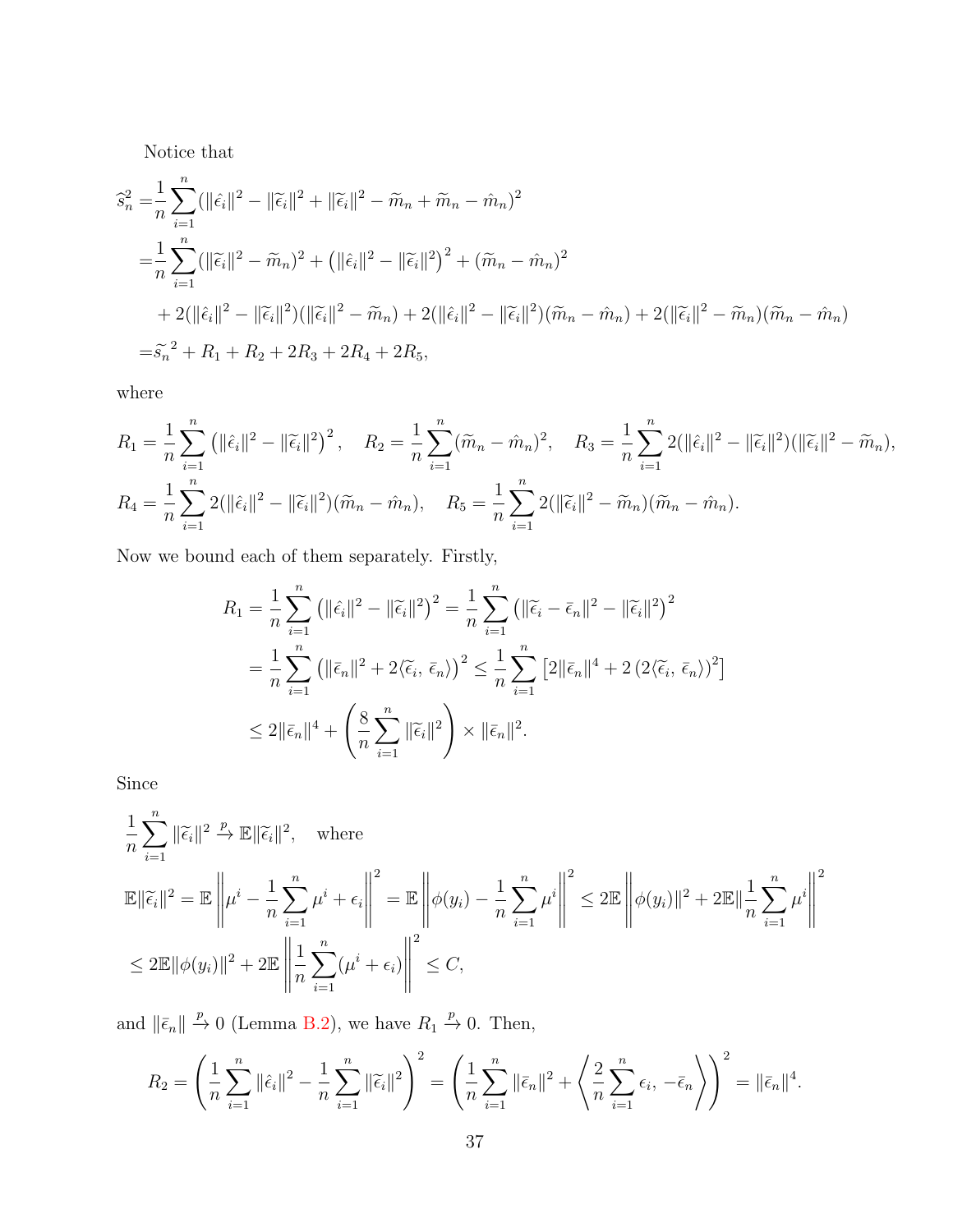Since  $\|\bar{\epsilon}_n\| \stackrel{p}{\to} 0$ , we have  $R_2 \stackrel{p}{\to} 0$ . Then,

$$
|R_3| = \left| \frac{1}{n} \sum_{i=1}^n (||\hat{\epsilon}_i||^2 - ||\widetilde{\epsilon}_i||^2)(||\widetilde{\epsilon}_i||^2 - \widetilde{m}_n) \right|
$$
  

$$
\leq \sqrt{\frac{1}{n} \sum_{i=1}^n (||\hat{\epsilon}_i||^2 - ||\widetilde{\epsilon}_i||^2)^2 \frac{1}{n} \sum_{i=1}^n (||\widetilde{\epsilon}_i||^2 - \widetilde{m}_n)^2}
$$
  

$$
\leq \sqrt{R_1 \left(\frac{1}{n} \sum_{i=1}^n ||\widetilde{\epsilon}_i||^4 - \widetilde{m}_n^2\right)} = \sqrt{R_1 \widetilde{s}_n^2}.
$$

Recall that when there is no change point, we have  $\rho^* = 1$ . Then, from Law of Large Numbers, we have

<span id="page-37-0"></span>
$$
\widetilde{s}_n^2 = \frac{1}{n} \sum_{i=1}^n \|\widetilde{\epsilon}_i\|^4 - \widetilde{m}_n^2 \xrightarrow{p} s^2,\tag{35}
$$

where  $s^2$  is a bounded positive constant because for any i,

$$
\operatorname{Var}_{F^{i}}\left(\left\|\phi(y)-\frac{1}{n}\sum_{i=1}^{n}\mu^{i}\right\|^{2}\right) = \mathbb{E}_{F^{i}}\left(\|\phi(y)\|^{2}-\mathbb{E}_{F^{i}}\|\phi(y)\|^{2}-2\left\langle\frac{1}{n}\sum_{i=1}^{n}\mu^{i},\epsilon\right\rangle\right)^{2}
$$
  
\n
$$
\leq 2\mathbb{E}_{F^{i}}\left(\|\phi(y)\|^{2}-\mathbb{E}_{F^{i}}\|\phi(y)\|^{2}\right)^{2}+2\mathbb{E}_{F^{i}}\left(2\left\langle\frac{1}{n}\sum_{i=1}^{n}\mu^{i},\epsilon\right\rangle\right)^{2}
$$
  
\n
$$
\leq 2\mathbb{E}_{F^{i}}\left(\widetilde{k}(y,y)-\mathbb{E}_{F^{i}}\widetilde{k}(y,y)\right)^{2}+8\mathbb{E}_{F^{i}}\|\epsilon\|^{2}\left(\frac{1}{n}\sum_{i=1}^{n}\|\mu^{i}\|\right)^{2}
$$
  
\n
$$
\leq 2\mathbb{E}_{F^{i}}\left(\widetilde{k}(y,y)-\mathbb{E}_{F^{i}}\widetilde{k}(y,y)\right)^{2}+8\mathbb{E}_{F^{i}}\widetilde{k}(y,y)\frac{1}{n}\sum_{i=1}^{n}\|\mu^{i}\|^{2}<+\infty.
$$

where (a) follows from the fact that  $\mathbb{E}_{F^i} ||\epsilon||^2 = \mathbb{E}_{F^i} ||\phi(Y) - \mathbb{E}_{F^i} \phi(Y)||^2 \leq \mathbb{E}_{F^i} ||\phi(Y)||^2 =$  $\mathbb{E}_{F^i}\widetilde{k}(y, y)$ , and  $\left(\frac{1}{n}\right)$  $\frac{1}{n} \sum_{i=1}^{n} ||\mu^{i}||^{2} \leq \frac{1}{n}$  $\frac{1}{n} \sum_{i=1}^{n} ||\mu^{i}||^{2} = \frac{1}{n}$  $\frac{1}{n} \sum_{i=1}^n ||\mathbb{E}_{F^i} \phi(Y)||^2 \leq \frac{1}{n}$  $\frac{1}{n} \sum_{i=1}^n \mathbb{E}_{F^i} ||\phi(Y)||^2 =$ 1  $\frac{1}{n}\sum_{i=1}^n \mathbb{E}_{F^i} \widetilde{k}(Y, Y)$ . Combined with  $R_1 \stackrel{p}{\to} 0$ , we have  $R_3 \stackrel{p}{\to} 0$ .

$$
|R_4| = \left| \frac{2}{n} \sum_{i=1}^n (||\hat{\epsilon}_i||^2 - ||\epsilon_i||^2)(\tilde{m}_n - \hat{m}_n) \right| = 2|\tilde{m}_n - \hat{m}_n| \times \left| \frac{1}{n} \sum_{i=1}^n ||\hat{\epsilon}_i||^2 - \mathbb{E}||\epsilon_i||^2 \right| \xrightarrow{p} 0,
$$

where the convergence in probability follows from the fact that  $R_2 = (\tilde{m}_n - \hat{m}_n)^2 \stackrel{p}{\rightarrow} 0$ , and 1  $\frac{1}{n} \sum_{i=1}^{n} ||\hat{\epsilon}_i||^2 - \mathbb{E}||\epsilon_i||^2 \stackrel{p}{\to} 0$  (law of large numbers).

$$
|R_5| = \left| \frac{1}{n} \sum_{i=1}^n \left( ||\epsilon_i||^2 - \tilde{m}_n \right) (\tilde{m}_n - \hat{m}_n) \right| = 0,
$$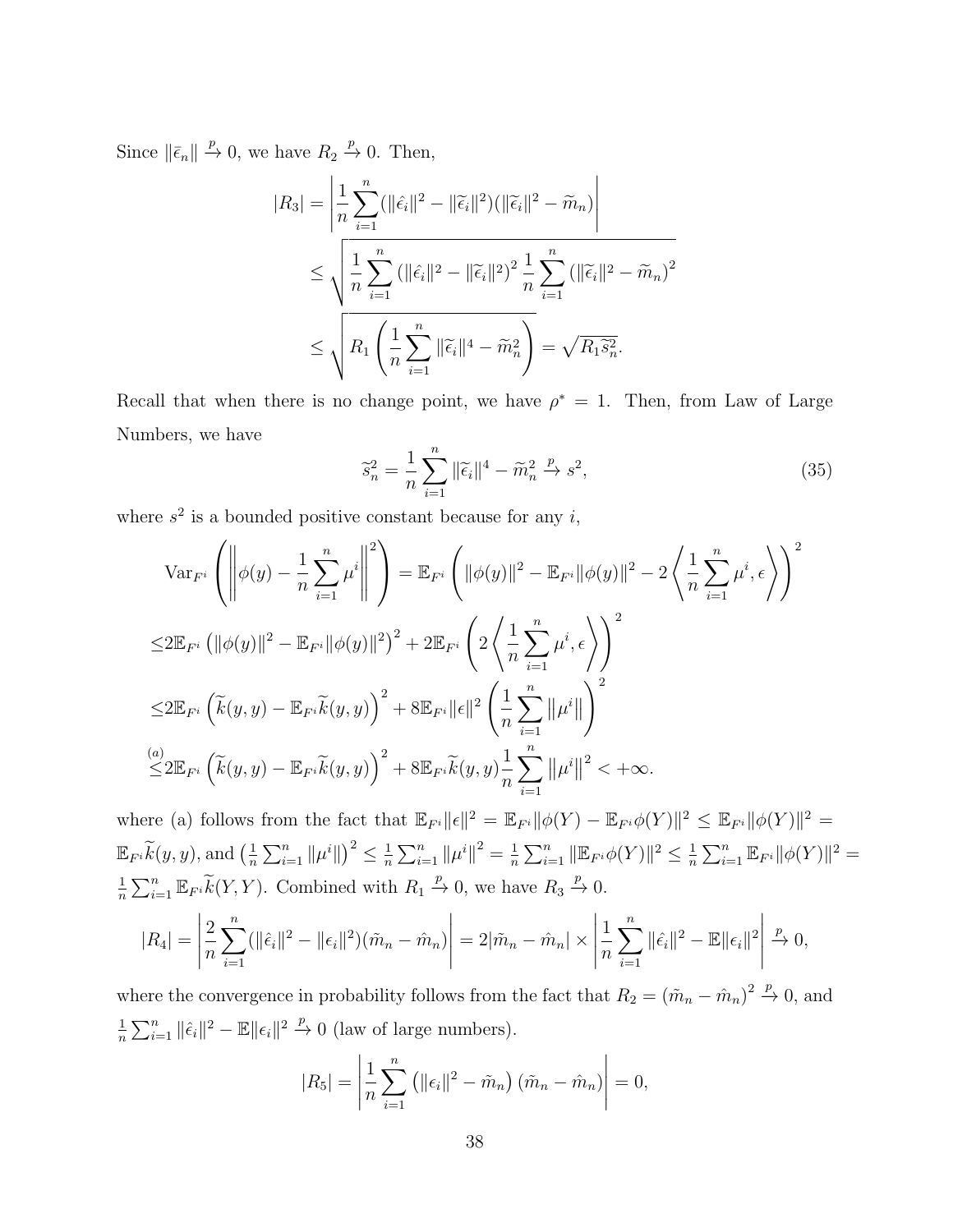where the last equality follows from the definition of  $\tilde{m}_n$ .

Combining the above, we know that  $\widehat{s}_n - \widetilde{s}_n \stackrel{p}{\to} 0$  and thus,  $\frac{\widetilde{s_n}}{\widehat{s}_n}$  $\stackrel{P}{\rightarrow}$  1. Equation [\(35\)](#page-37-0) says  $\widehat{s}_n$  $\widetilde{s}_n \stackrel{p}{\to} s^2$ . Thus, we have  $\widehat{s}_n \stackrel{p}{\to} s^2$ . This completes the proof.  $\Box$ 

## <span id="page-38-2"></span>B.4 Proof of Theorem [4.2](#page-15-1)

Conclusion (1) is a direct consequence of Theorem [B.1](#page-38-0) and (2) is a direct consequence of Theorem [B.2](#page-38-1) .

<span id="page-38-0"></span>**Theorem B.1** (Alternative distribution for  $S_1$ ). In AMOC setting, under the alternative, if  $(1)$  d is a semi-metric of negative type,  $(2)$  there exists positive constant M such that for all  $i \in \{1, 2, \cdots, n\}, \widetilde{k}(y_i, y_i) \leq M^2 \text{ a.s., } (3) \text{ there exists } \mathbf{\Delta}^{(1)} \in \mathcal{H} \text{ s.t. } \|\sqrt{n}(\mu_0 - \mu_1) - \mathbf{\Delta}^{(1)}\| \rightarrow$ 0, then

$$
S_1 \xrightarrow{\text{w}} \max_{\rho \in [\rho_0, \rho_1]} \left( \frac{\sum_l \left( \sqrt{\lambda_l} W^0(\rho) + \xi(\rho) \Delta_l^{(1)} \right)^2 - \delta(\rho)}{\rho(1 - \rho)} \right),
$$

where

$$
\delta(\rho) = \begin{cases}\n(1 - \rho) \left( (1 - \rho)\rho^* v_0 + (\rho - \rho^* + \rho \rho^*) v_1 \right), & \text{if } \rho^* \le \rho \\
\rho \left( \rho (1 - \rho^*) v_1 + (\rho \rho^* - 2\rho + 1) v_0 \right), & \text{if } \rho^* > \rho\n\end{cases}
$$

,

.

.

and

$$
\xi(\rho) = \begin{cases} \rho(1-\rho^*), & \text{if } \rho \le \rho^* \\ (1-\rho)\rho^*, & \text{if } \rho > \rho^* \end{cases}
$$

<span id="page-38-1"></span>**Theorem B.2** (Alternative distribution for  $S_2$ ). In AMOC setting, under the alternative, if  $(1)$  d is a semi-metric of negative type,  $(2)$  there exists positive constant M such that for all  $i \in \{1, 2, \dots, n\}, \, \widetilde{k}(y_i, y_i) \leq M^2 \text{ a.s., } (3) \sqrt{n}(v_0 - v_1) \to \Delta_v^{(2)} \text{ and } (4) \sqrt{n} ||\mu_0 - \mu_1||^2 \to \Delta_\mu^{(2)},$ then

$$
S_2 \xrightarrow{\text{w}} \max_{\rho \in [\rho_0, \rho_1]} \left( \frac{|G + \Delta^{(2)}|}{\sqrt{\rho(1 - \rho)}} \right),
$$

where G is some Gaussian process and

$$
\Delta^{(2)} = \begin{cases} \frac{1}{s} \rho^*(1-\rho) \left( \Delta_v^{(2)} + \frac{\rho - \rho^*}{\rho} \Delta_\mu^{(2)} \right), \rho \ge \rho^*\\ \frac{1}{s} (1-\rho^*) \rho \left( \Delta_v^{(2)} - \frac{\rho^* - \rho}{1-\rho} \Delta_\mu^{(2)} \right), \rho < \rho^* \end{cases}
$$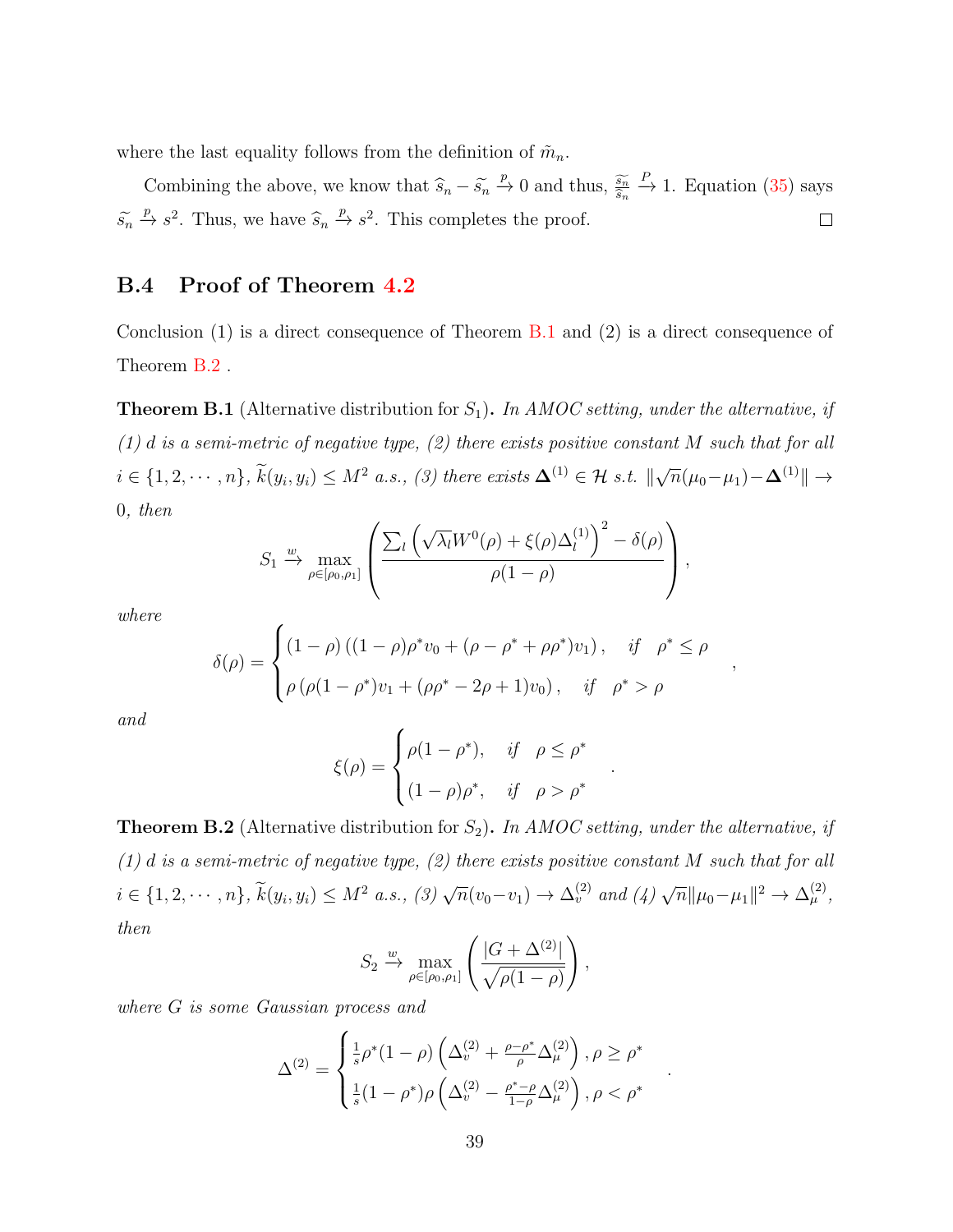#### B.4.1 Proof of Theorem [B.1](#page-38-0)

*Proof.* Denote  $t = \lfloor n\rho \rfloor$ . For each  $\rho \in [\rho_0, \rho_1]$ , we show that

$$
n\rho^{2}(1-\rho)^{2}\left[\bar{d}_{A(\lceil n\rho\rceil)}-\frac{1}{2}\bar{d}_{B_{1}(\lceil n\rho\rceil)}-\frac{1}{2}\bar{d}_{B_{2}(\lceil n\rho\rceil)}\right] \xrightarrow{w} \frac{\sum_{l}\left(\sqrt{\lambda_{l}}W^{0}(\rho)+\xi(\rho)\Delta_{l}^{(1)}\right)^{2}-\delta(\rho)}{\rho(1-\rho)}.
$$
\n(36)

In order to show Equation  $(36)$ , we utilize the following relationship:

$$
n\rho^{2}(1-\rho)^{2}\left[\bar{d}_{A(\lceil n\rho\rceil)}-\frac{1}{2}\bar{d}_{B_{1}(\lceil n\rho\rceil)}-\frac{1}{2}\bar{d}_{B_{2}(\lceil n\rho\rceil)}\right]
$$
  
= $\frac{1}{n}\left\| \frac{n-t}{n}\sum_{i=1}^{t}\phi(y_{i})-\frac{t}{n}\sum_{i=t+1}^{n}\phi(y_{i})\right\|^{2}-\frac{(n-t)^{2}t}{n^{3}(t-1)}\sum_{i=1}^{t}\|\hat{\epsilon}_{i}\|^{2}-\frac{t^{2}(n-t)}{n^{3}(n-t-1)}\sum_{i=t+1}^{n}\|\hat{\epsilon}_{i}\|^{2}=U_{1}-U_{2}-U_{3},$ 

where

<span id="page-39-1"></span><span id="page-39-0"></span>
$$
U_1 = \frac{1}{n} \left\| \frac{n-t}{n} \sum_{i=1}^t \phi(y_i) - \frac{t}{n} \sum_{i=t+1}^n \phi(y_i) \right\|^2,
$$
  

$$
U_2 = \frac{(n-t)^2 t}{n^3 (t-1)} \sum_{i=1}^t \|\hat{\epsilon}_i\|^2, \quad U_3 = \frac{t^2 (n-t)}{n^3 (n-t-1)} \sum_{i=t+1}^n \|\hat{\epsilon}_i\|^2.
$$

and  $\hat{\epsilon}_i = \phi(y_i) - \bar{\phi}(y_{t-1})$  for  $i = 1, 2, \dots, t$  and  $\hat{\epsilon}_i = \phi(y_i) - \bar{\phi}(y_{t+1})$  for  $i = t+1, t+2, \dots, n$ . Now we derives asymptotic property for each of  $U_1, U_2, U_3$  separately.

Firstly, from corollary 5.2.2 of [Tewes](#page-29-0)  $(2017)$ , if  $\parallel$  $\sqrt{n}(\mu_0 - \mu_1) - \mathbf{\Delta}^{(1)} \| \to 0$ , then we have

$$
U_1 = \frac{1}{n} \left\| \frac{n-t}{n} \sum_{i=1}^t \phi(y_i) - \frac{t}{n} \sum_{i=t+1}^n \phi(y_i) \right\|^2 \xrightarrow{w} \sum_l \left( \sqrt{\lambda_l} W^0(\rho) + \xi(\rho) \Delta_l^{(1)} \right)^2.
$$
 (37)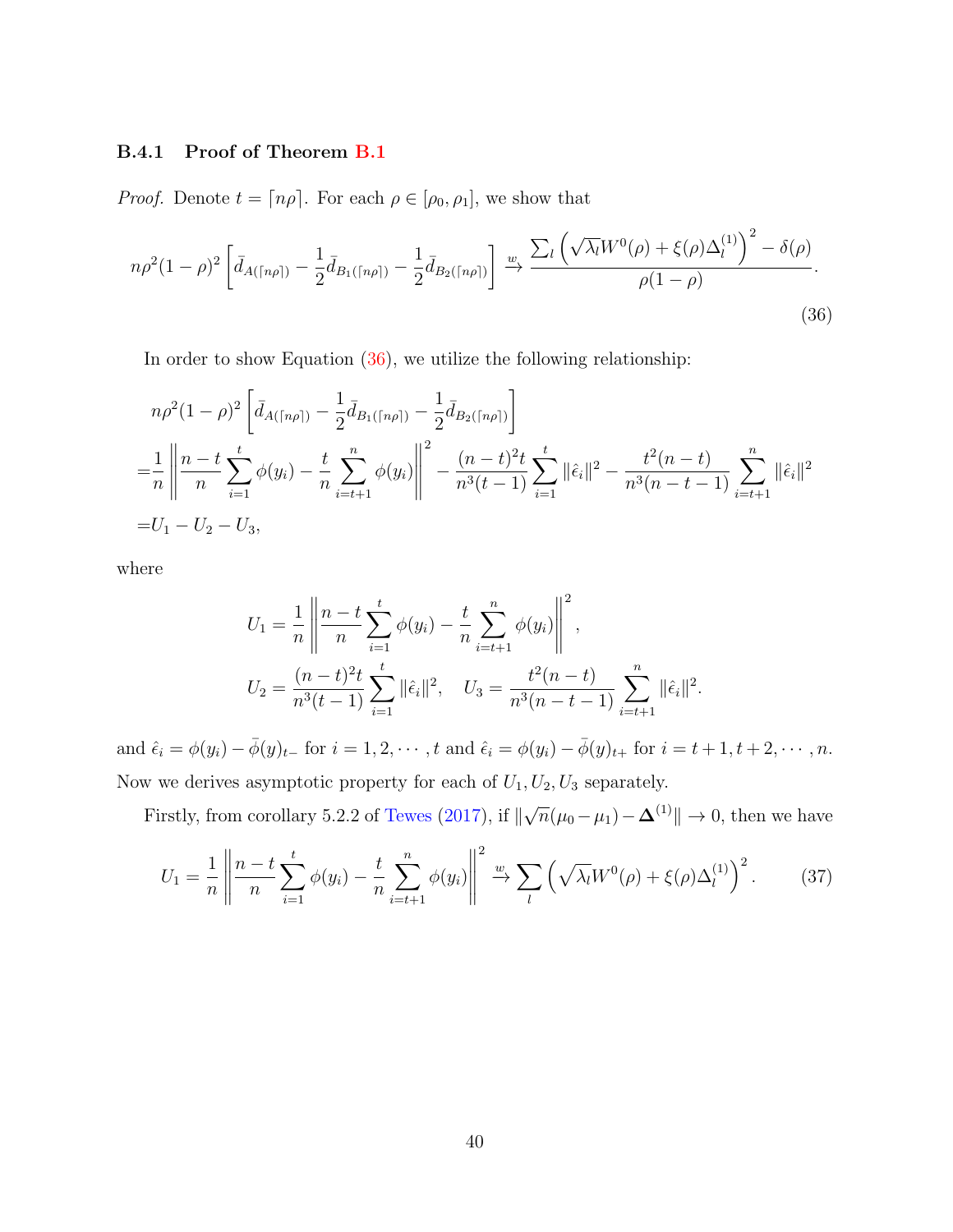Secondly, write  $\widetilde{\epsilon}_i = z_i - \bar{\mu}_{t-}$  for all  $i = 1, 2, \cdots, t$ , and notice that

<span id="page-40-0"></span>
$$
\frac{1}{t}\sum_{i=1}^{t}(\|\hat{\epsilon}_{i}\|^{2}-\mathbb{E}_{F^{i}}\|\tilde{\epsilon}\|^{2})=\frac{1}{t}\sum_{i=1}^{t}(\|\hat{\epsilon}_{i}\|^{2}-\|\tilde{\epsilon}_{i}\|^{2})+\frac{1}{t}\sum_{i=1}^{t}(\|\tilde{\epsilon}_{i}\|^{2}-\mathbb{E}_{F^{i}}\|\tilde{\epsilon}_{i}\|^{2})
$$
\n
$$
=\frac{1}{t}\sum_{i=1}^{t}(\|\bar{\epsilon}_{t}\|^{2}-2\langle\mu^{i}-\bar{\mu}_{t-}+\epsilon_{i},\bar{\epsilon}_{t}\rangle)
$$
\n
$$
+\frac{1}{t}\sum_{i=1}^{t}\left[\|\epsilon_{i}\|^{2}+\|\mu^{i}-\bar{\mu}_{t-}\|^{2}+2\langle\mu^{i}-\bar{\mu}_{t-},\epsilon_{i}\rangle-\mathbb{E}_{F^{i}}\left(\|\epsilon_{i}\|^{2}+\|\mu^{i}-\bar{\mu}_{t-}\|^{2}+2\langle\mu^{i}-\bar{\mu}_{t-},\epsilon_{i}\rangle\right)\right]
$$
\n
$$
=-\|\bar{\epsilon}_{t}\|^{2}+\frac{1}{t}\sum_{i=1}^{t}\left[\|\epsilon_{i}\|^{2}-\mathbb{E}_{F^{i}}\|\epsilon_{i}\|^{2}\right]+\frac{1}{t}\sum_{i=1}^{t}\left[2\langle\mu^{i}-\bar{\mu}_{t-},\epsilon_{i}\rangle\right]\stackrel{p}{\to}0,
$$
\n(38)

where the last convergence follows from the fact that  $\|\bar{\epsilon}_t\| = \mathcal{O}_p(t^{-1/2})$ .

<span id="page-40-1"></span>Similarly, denote  $\widetilde{\epsilon}_i = z_i - \overline{\mu}_{t+}$  for all  $i = t + 1, \dots, n$ , we have

$$
\frac{1}{n-t} \sum_{i=t+1}^{n} (||\hat{\epsilon}_i||^2 - \mathbb{E}_{F^i} ||\widetilde{\epsilon}||^2) \xrightarrow{p} 0,
$$
\n(39)

Combining Equation [\(38\)](#page-40-0) and [\(39\)](#page-40-1), we know that

$$
U_2 \xrightarrow{p} (1-\rho)^2 \rho \lim_{t \to \infty} \frac{1}{t} \sum_{i=1}^t \mathbb{E}_{F^i} \|z_i - \bar{\mu}_{t-}\|^2 = (1-\rho)^2 \rho \lim_{t \to \infty} \frac{1}{t} \sum_{i=1}^t [\mathbb{E}_{F^i} ||\epsilon_i||^2 + ||\mu^i - \bar{\mu}_{t-}||^2],
$$
  

$$
U_3 \xrightarrow{p} \rho^2 (1-\rho) \lim_{t \to \infty} \frac{1}{n-t} \sum_{i=t+1}^n \mathbb{E}_{F^i} \|z_i - \bar{\mu}_{t+}\|^2 = \rho^2 (1-\rho) \lim_{t \to \infty} \frac{1}{n-t} \sum_{i=t+1}^n [\mathbb{E}_{F^i} ||\epsilon_i||^2 + ||\mu^i - \bar{\mu}_{t+}||^2].
$$

Thus,

<span id="page-40-2"></span>
$$
U_2 + U_3 \xrightarrow{p} \mathbb{I}(\rho^* \le \rho)(1-\rho) \left( \rho^*(1-\rho) \frac{\rho - \rho^*}{\rho} ||\mu_0 - \mu_1||^2 + (1-\rho)\rho^* v_0 + (\rho - \rho^* + \rho \rho^*) v_1 \right)
$$
  
+ 
$$
\mathbb{I}(\rho^* > \rho) \rho \left( \rho(\rho^* - \rho) \frac{1 - \rho^*}{1 - \rho} ||\mu_0 - \mu_1||^2 + \rho(1 - \rho^*) v_1 + (\rho \rho^* - 2\rho + 1) v_0 \right)
$$
  
= 
$$
\delta(\rho).
$$
 (40)

Combining Equation  $(40)$  and  $(37)$ , we know that Equation  $(36)$  holds. This leads to

$$
S_1 \xrightarrow{\text{w}} \max_{\rho \in [\rho_0, \rho_1]} \left( \frac{\sum_l \left( \sqrt{\lambda_l} W^0(\rho) + \xi(\rho) \Delta_l^{(1)} \right)^2 - \delta(\rho)}{\rho(1 - \rho)} \right).
$$

 $\Box$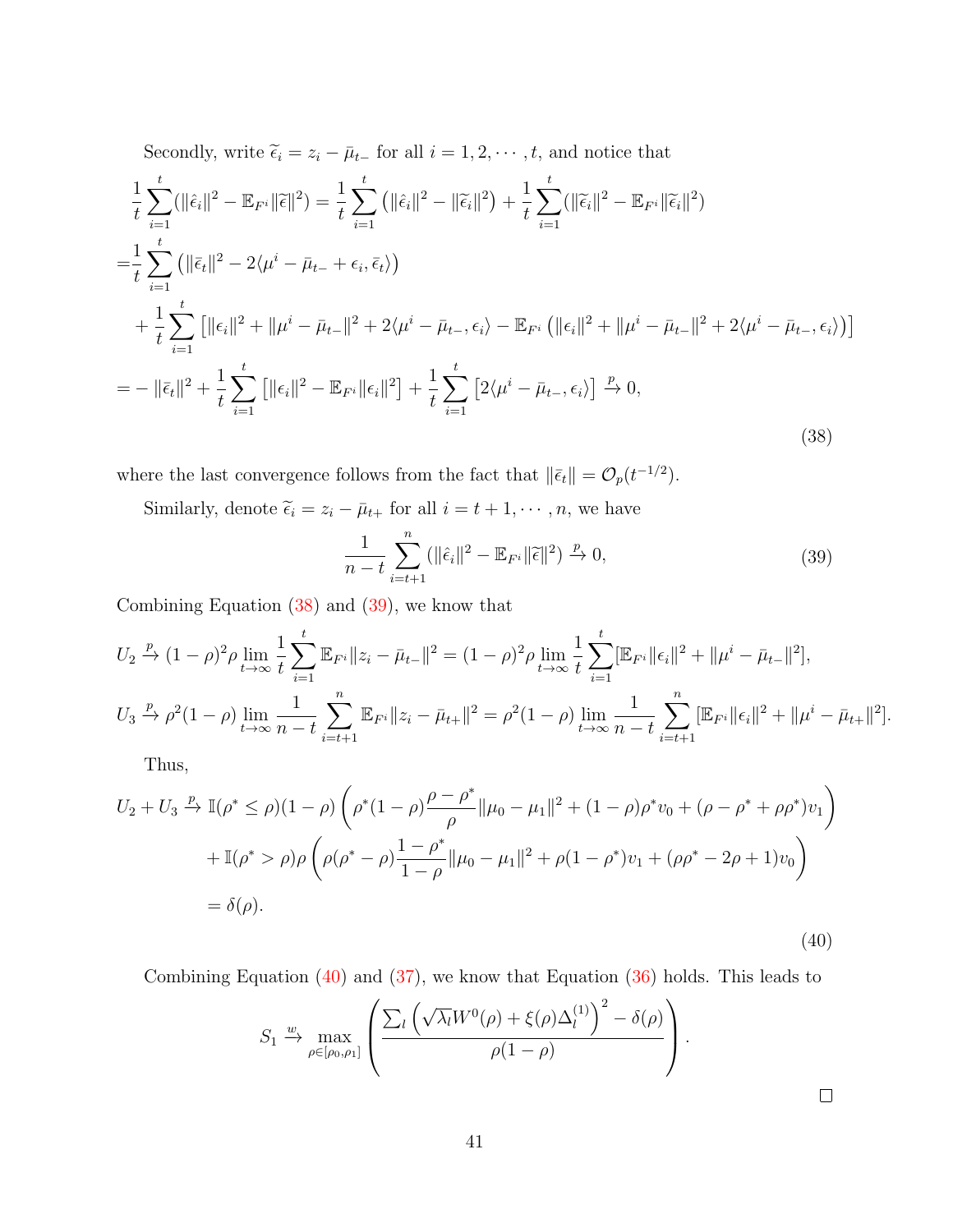#### B.4.2 Proof of Theorem [B.2](#page-38-1)

*Proof.* Define  $\tilde{\epsilon}_i = z_i - \mu_{t-}$  for all  $i = 1, 2, \dots, t$  and  $\tilde{\epsilon}_i = z_i - \mu_{t+}$  for all  $i = t+1, \dots, n$ . Notice that

$$
\frac{1}{\sqrt{n}\hat{s}_n}\frac{t(n-t)}{2n}\left(\bar{d}_{B_1(t)} - \bar{d}_{B_2(t)}\right) = \frac{1}{\sqrt{n}}\frac{s}{\hat{s}_n}\frac{1}{s}\left[\frac{t}{t-1}\frac{n-t}{n}\sum_{i=1}^t \|\tilde{\epsilon}_i\|^2 - \frac{n-t}{n-t-1}\frac{t}{n}\sum_{i=t+1}^n \|\tilde{\epsilon}_i\|^2\right] + \frac{1}{\hat{s}_n}\frac{1}{\sqrt{n}}\frac{t}{t-1}\frac{n-t}{n}\sum_{i=1}^t \left(\|z_i - \bar{z}_t\|^2 - \|\tilde{\epsilon}_i\|^2\right) - \frac{1}{\hat{s}_n}\frac{1}{\sqrt{n}}\frac{n-t}{n-t-1}\frac{t}{n}\sum_{i=t+1}^n \left(\|z_i - \bar{z}_{n-t}\|^2 - \|\tilde{\epsilon}_i\|^2\right) = U_1 + U_2 - U_3,
$$

where

$$
U_1 = \frac{1}{\sqrt{n}} \frac{s}{\hat{s}_n} \frac{1}{s} \left[ \frac{t}{t-1} \frac{n-t}{n} \sum_{i=1}^t ||\tilde{\epsilon}_i||^2 - \frac{n-t}{n-t-1} \frac{t}{n} \sum_{i=t+1}^n ||\tilde{\epsilon}_i||^2 \right],
$$
  
\n
$$
U_2 = \frac{1}{\hat{s}_n} \frac{1}{\sqrt{n}} \frac{t}{t-1} \frac{n-t}{n} \sum_{i=1}^t (||z_i - \bar{z}_i||^2 - ||\tilde{\epsilon}_i||^2), \quad U_3 = \frac{1}{\hat{s}_n} \frac{1}{\sqrt{n}} \frac{n-t}{n-t-1} \frac{t}{n} \sum_{i=t+1}^n (||z_i - \bar{z}_{n-t}||^2 - ||\tilde{\epsilon}_i||^2).
$$

Now we bound  $U_1, U_2, U_3$  separately.

For  $U_1$ , we have

$$
U_{1} = \frac{1}{\sqrt{n}\,\hat{s}_{n}\,s} \frac{s}{s} \left[ \frac{t}{t-1} \frac{n-t}{n} \sum_{i=1}^{t} \left( \| \tilde{\epsilon}_{i} \|^{2} - \mathbb{E} \| \tilde{\epsilon}_{i} \|^{2} \right) - \frac{n-t}{n-t-1} \frac{t}{n} \sum_{i=t+1}^{n} \left( \| \tilde{\epsilon}_{i} \|^{2} - \mathbb{E} \| \tilde{\epsilon}_{i} \|^{2} \right) \right] + \frac{1}{\sqrt{n}\hat{s}_{n}} \tau^{*} (1-\rho) \left( v_{0} - v_{1} + \frac{\rho - \rho^{*}}{\rho} \| \mu_{0} - \mu_{1} \|^{2} \right) \mathbf{1}(\rho \geq \rho^{*}) + \frac{1}{\sqrt{n}\hat{s}_{n}} (n-\tau^{*})\rho \left( v_{0} - v_{1} - \frac{\rho^{*} - \rho}{1-\rho} \| \mu_{0} - \mu_{1} \|^{2} \right) \mathbf{1}(\rho < \rho^{*}).
$$

Since d is bounded, and  $\widehat{s}_n \stackrel{p}{\rightarrow} s$  from Lemma [B.5,](#page-35-0) we know

$$
\frac{1}{\sqrt{n}} \frac{s}{\widehat{s}_n} \frac{1}{s} \left[ \frac{t}{t-1} \frac{n-t}{n} \sum_{i=1}^t \left( ||\widetilde{\epsilon}_i||^2 - \mathbb{E}||\widetilde{\epsilon}_i||^2 \right) - \frac{n-t}{n-t-1} \frac{t}{n} \sum_{i=t+1}^n \left( ||\widetilde{\epsilon}_i||^2 - \mathbb{E}||\widetilde{\epsilon}_i||^2 \right) \right] \xrightarrow{w} G,
$$

where  $G$  is some Gaussian process. Thus,

<span id="page-41-0"></span>
$$
U_2 \xrightarrow{w} G + \Delta^{(2)}.
$$
\n<sup>(41)</sup>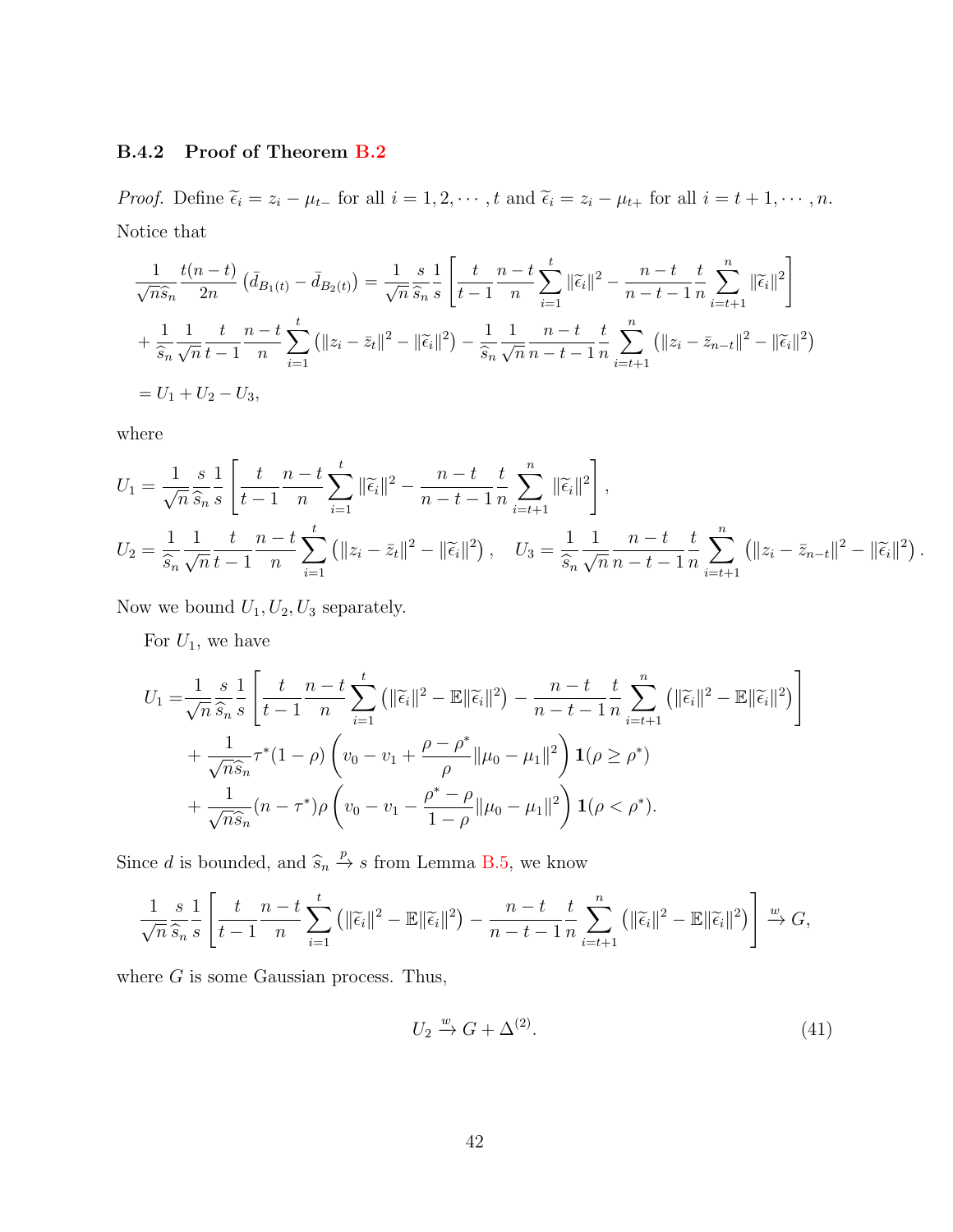<span id="page-42-0"></span>For  $U_2$ , we have

$$
U_2 = \frac{1}{\hat{s}_n} \frac{1}{\sqrt{n}} \frac{t}{t-1} \frac{n-t}{n} \sum_{i=1}^t (||z_i - \bar{z}_t||^2 - ||\tilde{\epsilon}_i||^2)
$$
  
= 
$$
\frac{1}{\hat{s}_n} \frac{1}{\sqrt{n}} \frac{t}{t-1} \frac{n-t}{n} \sum_{i=1}^t (||z_i - \bar{\mu}_t - \bar{\epsilon}_t||^2 - ||z_i - \bar{\mu}_t||^2)
$$
  
= 
$$
\frac{1}{\hat{s}_n} \frac{1}{\sqrt{n}} \frac{t^2}{t-1} \frac{n-t}{n} (-||\bar{\epsilon}_t||^2) \xrightarrow{p} 0,
$$
 (42)

because  $\|\bar{\epsilon}_t\| = \mathcal{O}_p(t^{-1/2})$  from Lemma [B.1.](#page-31-1) Similarly we have

$$
U_3 \xrightarrow{p} 0. \tag{43}
$$

Combining Equation  $(41)$ ,  $(42)$ ,  $(43)$ , we get

$$
S_2 \xrightarrow{\text{w}} \max_{\rho \in [\rho_0, \rho_1]} \left( \frac{|G + \Delta^{(2)}|}{\sqrt{\rho(1 - \rho)}} \right).
$$

<span id="page-42-1"></span>

## B.5 Proof of Theorem [4.3](#page-16-0)

## B.5.1 For  $\mathcal{S}_1$

*Proof.* We will utilize the following equation:  $\forall t \in \{1, 2, \dots, n\},\$ 

$$
T_1(t) = \frac{1}{t} \sum_{i=1}^t \widetilde{k}(y_i, y_i) + \frac{1}{n-t} \sum_{i=t+1}^n \widetilde{k}(y_i, y_i) - 2\langle \overline{\phi}(y)_{t-}, \overline{\phi}(y)_{t+} \rangle
$$
  
 
$$
- \frac{1}{t-1} \left( \| (\boldsymbol{\mu}^*)_{t-} - (\boldsymbol{\mu})_{t-} \|^2 + 2 \langle (\boldsymbol{\mu}^*)_{t-} - (\boldsymbol{\mu})_{t-}, (\boldsymbol{\epsilon})_{t-} \rangle - \| \Pi(\boldsymbol{\epsilon})_{t-} \|^2 + \| (\boldsymbol{\epsilon})_{t-} \|^2 \right)
$$
  
 
$$
- \frac{1}{n-t-1} \left( \| (\boldsymbol{\mu}^*)_{t+} - (\boldsymbol{\mu})_{t+} \|^2 + 2 \langle (\boldsymbol{\mu}^*)_{t+} - (\boldsymbol{\mu})_{t+}, (\boldsymbol{\epsilon})_{t+} \rangle - \| \Pi(\boldsymbol{\epsilon})_{t+} \|^2 + \| (\boldsymbol{\epsilon})_{t+} \|^2 \right).
$$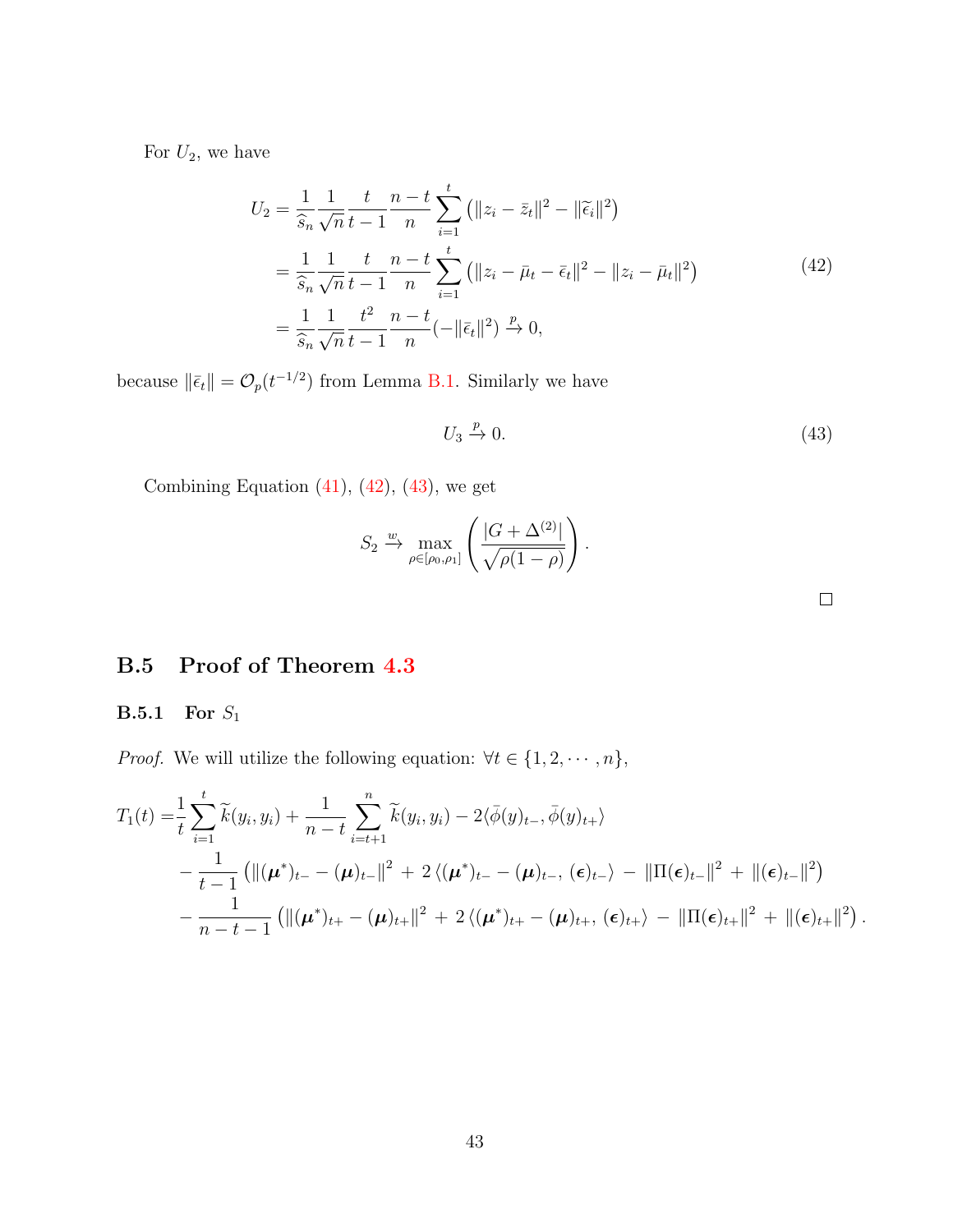Suppose  $\tau^* < \hat{\tau}$ . Plugging the above equation into the basic inequality  $S_1(\hat{\tau}) \geq S_1(\tau^*)$ , we have

$$
0 \leq \frac{\tau^* - \hat{\tau}}{n^2} \sum_{i=1}^{\tau^*} \tilde{k}(y_i, y_i) + \frac{n - \hat{\tau} - \tau^*}{n^2} \sum_{i=\tau^*+1}^{\hat{\tau}} \tilde{k}(y_i, y_i) + \frac{\hat{\tau} - \tau^*}{n^2} \sum_{i=\hat{\tau}+1}^n \tilde{k}(y_i, y_i)
$$
(44)

<span id="page-43-0"></span>
$$
+\frac{\tau^*-\widehat{\tau}}{n^2}\sum_{i=1}^{\tau^*}||\epsilon_i||^2+\frac{n-\widehat{\tau}-\tau^*}{n^2}\sum_{i=\tau^*+1}^{\widehat{\tau}}||\epsilon_i||^2+\frac{\widehat{\tau}-\tau^*}{n^2}\sum_{i=\widehat{\tau}+1}^n||\epsilon_i||^2
$$
\n(45)

<span id="page-43-2"></span><span id="page-43-1"></span>
$$
-\frac{\widehat{\tau}(n-\widehat{\tau})}{n^2(\widehat{\tau}-1)}\left\|(\boldsymbol{\mu}^*)_{\widehat{\tau}-} - (\boldsymbol{\mu})_{\widehat{\tau}-}\right\|^2 - \frac{\widehat{t}(n-\widehat{t})}{n^2(n-\widehat{t}-1)}\left\|(\boldsymbol{\mu}^*)_{\widehat{\tau}+} - (\boldsymbol{\mu})_{\widehat{\tau}+}\right\|^2\tag{46}
$$

<span id="page-43-4"></span><span id="page-43-3"></span>
$$
-\frac{2\widehat{\tau}(n-\widehat{\tau})}{n^2(\widehat{\tau}-1)}\left\langle (\boldsymbol{\mu}^*)_{\widehat{\tau}-} - (\boldsymbol{\mu})_{\widehat{\tau}-}, (\boldsymbol{\epsilon})_{\tau^*-\right\rangle - \frac{2\widehat{\tau}(n-\widehat{\tau})}{n^2(n-\widehat{\tau}-1)}\left\langle (\boldsymbol{\mu}^*)_{\widehat{\tau}+} - (\boldsymbol{\mu})_{\widehat{\tau}+}, (\boldsymbol{\epsilon})_{\tau^*+\right\rangle \tag{47}
$$

$$
+\frac{\widehat{\tau}(n-\widehat{\tau})}{n^2(\widehat{\tau}-1)}\|\Pi(\boldsymbol{\epsilon})_{\widehat{\tau}}\|^{2}+\frac{\widehat{\tau}(n-\widehat{\tau})}{n^2(n-\widehat{\tau}-1)}\|\Pi(\boldsymbol{\epsilon})_{\widehat{\tau}}\|^{2}
$$
\n
$$
(\text{48})
$$

$$
-\frac{\tau^*(n-\tau^*)}{n^2(\tau^*-1)}\left\|\Pi(\epsilon)_{\tau^*-}\right\|^2 - \frac{\tau^*(n-\tau^*)}{n^2(n-\tau^*-1)}\left\|(\epsilon)_{\tau^*+}\right\|^2\tag{49}
$$

<span id="page-43-6"></span><span id="page-43-5"></span>
$$
-\frac{2\widehat{\tau}(n-\widehat{\tau})}{n^2}\left\langle\bar{\phi}(y)\widehat{\tau},\bar{\phi}(y)\widehat{\tau}\right\rangle+\frac{2\tau^*(n-\tau^*)}{n^2}\left\langle\bar{\phi}(y)\widehat{\tau},\bar{\phi}(y)\widehat{\tau}\right\rangle. \tag{50}
$$

Now we will bound each line seperately.

Define  $U_1 = \frac{\tau^* - \hat{\tau}}{n^2} \tau^* ||\mu_0||^2 + \frac{(\hat{\tau} - \tau^*)(2n - 2\hat{\tau} - \tau^*)}{n^2} ||\mu_1||^2$ . Then for line [\(44\)](#page-43-0) and line [\(45\)](#page-43-1), we have for any  $x > 0$ ,

$$
(44) + (45)
$$
\n
$$
= \frac{\tau^* - \hat{\tau}}{n^2} \sum_{i=1}^{\tau^*} \left( ||\mu_0||^2 + 2\langle \mu_0, \epsilon_i \rangle \right) + \frac{n - \hat{\tau} - \tau^*}{n^2} \sum_{i=\tau^*+1}^{\hat{\tau}} \left( ||\mu_1||^2 + 2\langle \mu_1, \epsilon_i \rangle \right) + \frac{\hat{\tau} - \tau^*}{n^2} \left( ||\mu_1||^2 + 2\langle \mu_1, \epsilon_i \rangle \right)
$$
\n
$$
= \frac{\tau^* - \hat{\tau}}{n^2} t^* ||\mu_0||^2 + \frac{(\hat{\tau} - \tau^*)(2n - 2\hat{\tau} - \tau^*)}{n^2} ||\mu_1||^2
$$
\n
$$
+ 2 \frac{\tau^* - \hat{\tau}}{n^2} \sum_{i=1}^{\tau^*} \langle \mu_0, \epsilon_i \rangle + 2 \frac{n - \hat{\tau} - \tau^*}{n^2} \sum_{i=\tau^*+1}^{\hat{\tau}} \langle \mu_1, \epsilon_i \rangle + 2 \frac{\hat{\tau} - \tau^*}{n^2} \sum_{i=\hat{\tau}+1}^n \langle \mu_1, \epsilon_i \rangle,
$$

where from Cauchy-Schwarz Inequality, Lemma [B.1](#page-31-1) and the fact that  $\|\mu^i\|^2 \leq \mathbb{E}_{F^i} \|\phi(y)\|^2 =$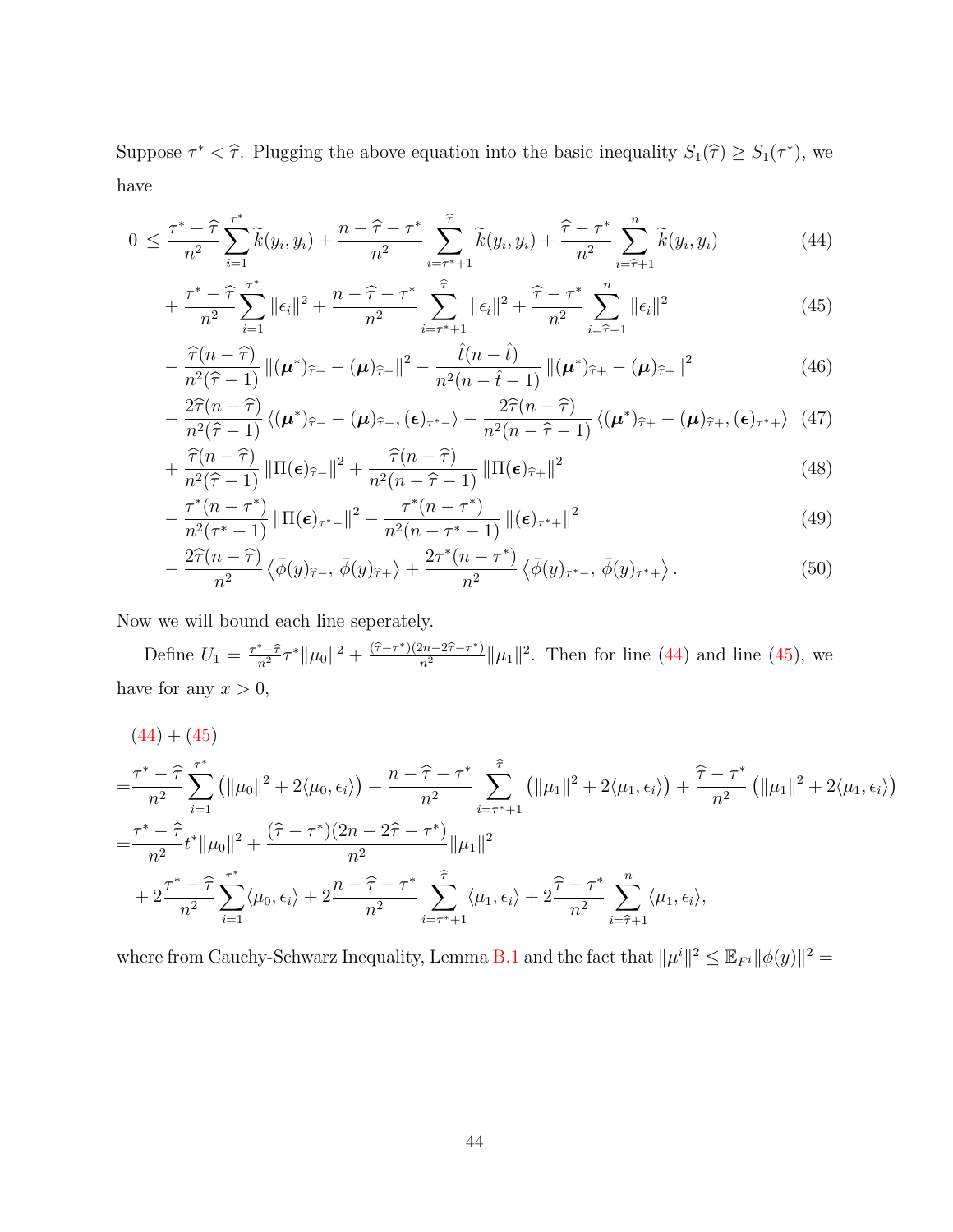$$
\mathbb{E}_{F^i}\widetilde{k}(y,y) \le M^2, \text{ we know}
$$
\n
$$
\frac{\tau^* - \widehat{\tau}}{n^2} \sum_{i=1}^{\tau^*} \langle \mu_0, \epsilon_i \rangle \le \frac{|\tau^* - \widehat{\tau}|}{n^2} ||\mu_0|| \left\| \sum_{i=1}^{\tau^*} \epsilon_i \right\| \le \frac{|\tau^* - \widehat{\tau}|}{n^2} \sqrt{\frac{14\tau^*}{3}} (\sqrt{x} + \sqrt{2})M^2, \text{ w.p. at least } 1 - 2e^{-x}.
$$
\n
$$
\frac{n - \widehat{\tau} - \tau^*}{n^2} \sum_{i=\tau^*+1}^{\widehat{\tau}} \langle \mu_1, \epsilon_i \rangle \le \frac{|n - \tau^* - \widehat{\tau}|}{n^2} \sqrt{\frac{14(\widehat{\tau} - \tau^*)}{3}} (\sqrt{x} + \sqrt{2})M^2, \text{ w.p. at least } 1 - 2e^{-x}.
$$
\n
$$
\frac{\widehat{\tau} - \tau^*}{n^2} \sum_{i=\widehat{\tau}+1}^n \langle \mu_1, \epsilon_i \rangle \le \frac{|\widehat{\tau} - \tau^*|}{n^2} \sqrt{\frac{14(n - \widehat{\tau})}{3}} (\sqrt{x} + \sqrt{2})M^2, \text{ w.p. at least } 1 - 2e^{-x}.
$$

<span id="page-44-0"></span>Thus, with probability at least  $1 - 6e^{-x}$ , we have

$$
(44) + (45) \le U_1 + 6M^2(\sqrt{x} + \sqrt{2})\frac{1}{\sqrt{n}}\sqrt{\frac{\hat{\tau} - \tau^*}{n}}.
$$
\n(51)

For line [\(46\)](#page-43-2) and line [\(47\)](#page-43-3), from Proposition 3 of [Arlot et al.](#page-24-1) [\(2012\)](#page-24-1), we have for any  $\theta > 0$  and  $x > 0$ , with probability at least  $1 - 4e^{-x}$ ,

$$
(47) \leq \frac{2\hat{\tau}(n-\hat{\tau})}{n^2(\hat{\tau}-1)} \left[ \theta \| (\boldsymbol{\mu}^*)_{\hat{\tau}-} - (\boldsymbol{\mu})_{\hat{\tau}-} \|^2 + \left( \frac{3v_0}{2} + \frac{4M^2}{3} \right) x \right] + \frac{2\hat{\tau}(n-\hat{\tau})}{n^2(\hat{\tau}-1)} \left[ \theta \| (\boldsymbol{\mu}^*)_{\hat{\tau}+} - (\boldsymbol{\mu})_{\hat{\tau}+} \|^2 + \left( \frac{3v_1}{2} + \frac{4M^2}{3} \right) x \right].
$$

<span id="page-44-1"></span>Take  $\theta = \frac{1}{3}$  $\frac{1}{3}$ , we have with probability at least  $1 - 4e^{-x}$ ,

$$
(46) + (47) \stackrel{(a)}{\leq} -\frac{1}{3} \frac{\hat{\tau}(n-\hat{\tau})}{n^2(\hat{\tau}-1)} (\hat{\tau}-\tau^*) \|\mu_0 - \mu_1\|^2 + \frac{17}{2n} M^2 x,\tag{52}
$$

where (a) follows from the fact that  $v_0 = \mathbb{E}_{F^i} ||\epsilon||^2 \leq \mathbb{E}_{F^i} ||\mu^i + \epsilon_i||^2 = \mathbb{E}_{F^i} \tilde{k}(y, y) \leq M^2$ .

For line [\(48\)](#page-43-4) and line [\(49\)](#page-43-5), from Lemma [B.1,](#page-31-1) we know that for any  $x > 0$ , with probability at least  $1 - 2e^{-x}$ , we have

<span id="page-44-2"></span>
$$
(48) + (49) \le \left(\frac{\hat{\tau}(n-\hat{\tau})}{n^2(\hat{\tau}-1)} + \frac{\hat{\tau}(n-\hat{\tau})}{n^2(n-\hat{\tau}-1)}\right) \left(M^2 + \frac{14}{3}M^2(x+2\sqrt{2x})\right) \le \frac{1}{n}\frac{28}{3}M^2(\sqrt{x}+\sqrt{2})^2.
$$
\n
$$
(53)
$$

For line [\(50\)](#page-43-6), we have

$$
-\frac{2\hat{\tau}(n-\hat{\tau})}{n^2} \langle \bar{\phi}(y)\hat{\tau}, \bar{\phi}(y)\hat{\tau}\rangle = -\frac{2}{n^2} \left\langle \tau^* \mu_0 + (\hat{\tau} - \tau^*)\mu_1 + \sum_{i=1}^{\hat{\tau}} \epsilon_i, (n-\hat{\tau})\mu_1 + \sum_{i=\hat{\tau}+1}^n \epsilon_i \right\rangle
$$
  
=  $-\frac{2}{n^2} \left[ \tau^*(n-\hat{\tau})\langle \mu_0, \mu_1 \rangle + (\hat{\tau} - \tau^*)\langle (n-\hat{\tau})||\mu_1||^2 + \left\langle \tau^* \mu_0 + (\hat{\tau} - \tau^*)\mu_1, \sum_{i=\hat{\tau}+1}^n \epsilon_i \right\rangle \right]$   
 $-\frac{2}{n^2} \left[ \left\langle \sum_{i=1}^{\hat{\tau}} \epsilon_i, (n-\hat{\tau})\mu_1 \right\rangle + \left\langle \sum_{i=1}^{\hat{\tau}} \epsilon_i, \sum_{i=\hat{\tau}+1}^n \epsilon_i \right\rangle \right],$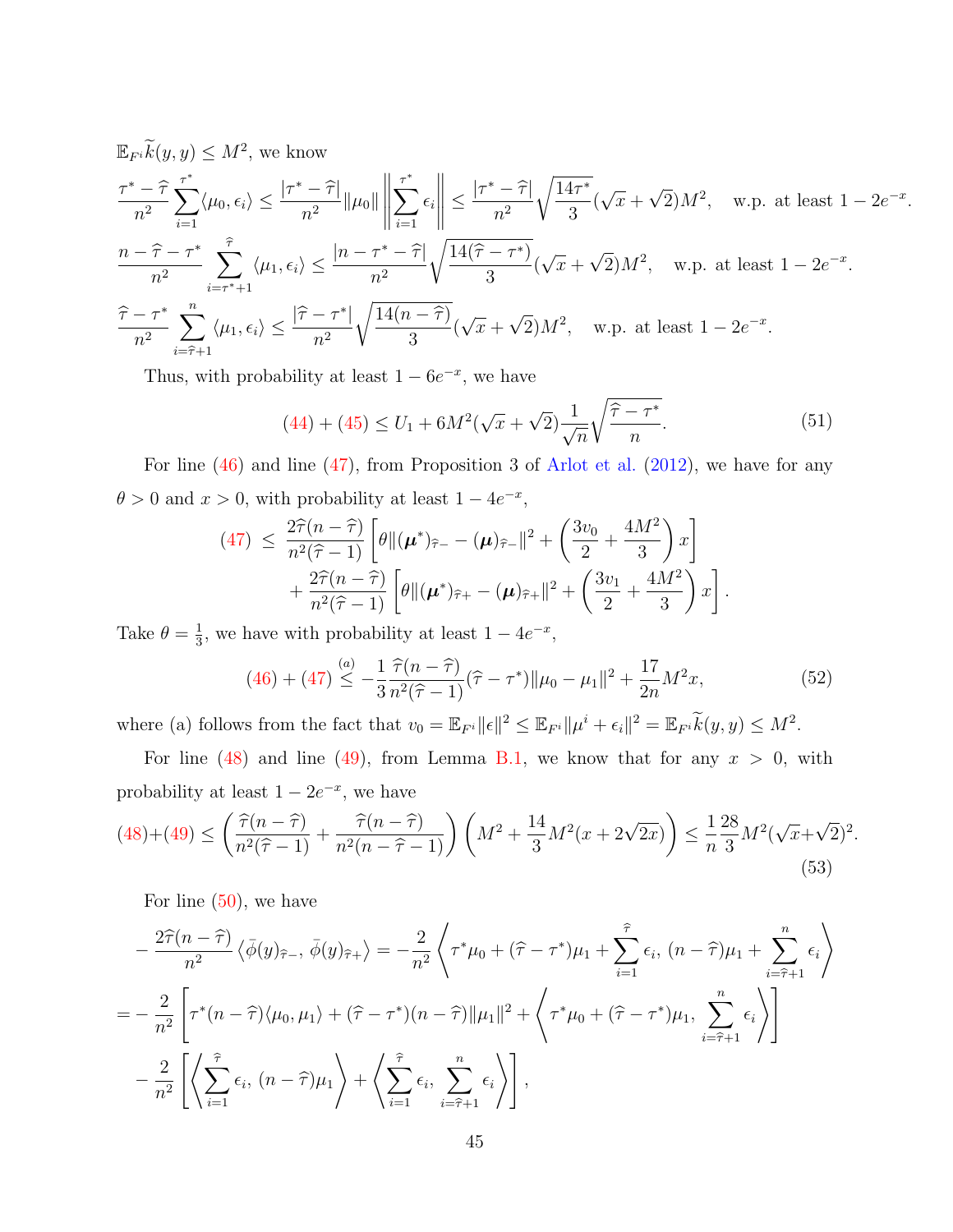and

$$
\frac{2\tau^*(n-\tau^*)}{n^2}\langle\bar{\phi}(y)_{\tau^*-},\bar{\phi}(y)_{\tau^*+}\rangle
$$
\n
$$
=\frac{2}{n^2}\left[\tau^*(n-\tau^*)\langle\mu_0,\mu_1\rangle+\left\langle\tau^*\mu_0,\sum_{i=\tau^*+1}^n\epsilon_i\right\rangle+\left\langle\sum_{i=1}^{\tau^*}\epsilon_i,(n-\tau^*)\mu_1\right\rangle+\left\langle\sum_{i=1}^{\tau^*}\epsilon_i,\sum_{i=\tau^*+1}^n\epsilon_i\right\rangle\right].
$$

Thus,

$$
(50) = \frac{2}{n^2} \left[ \tau^*(\hat{\tau} - \tau^*) \langle \mu_0, \mu_1 \rangle - (\hat{\tau} - \tau^*) (n - \hat{\tau}) ||\mu_1||^2 + \left\langle \sum_{i=1}^{\tau^*} \epsilon_i, (\hat{\tau} - \tau^*) \mu_1 \right\rangle + \left\langle \sum_{i=\tau^*+1}^{\hat{\tau}} \epsilon_i, \tau^* \mu_0 - (n - \hat{\tau}) \mu_1 \right\rangle \right] + \frac{2}{n^2} \left[ \left\langle \sum_{i=\hat{\tau}+1}^n \epsilon_i, -(\hat{\tau} - \tau^*) \mu_1 \right\rangle + \left\langle \sum_{i=1}^{\tau^*} \epsilon_i, \sum_{i=\tau^*+1}^n \epsilon_i \right\rangle - \left\langle \sum_{i=1}^{\hat{\tau}} \epsilon_i, \sum_{i=\hat{\tau}+1}^n \epsilon_i \right\rangle \right],
$$

where from Lemma [B.1,](#page-31-1) the following holds: for any  $x > 0$ ,

$$
\frac{2}{n^2} \left\langle \sum_{i=1}^{\tau^*} \epsilon_i, \, (\widehat{\tau} - \tau^*) \mu_1 \right\rangle \le \frac{2}{n^2} (\widehat{\tau} - \tau^*) \| \mu_1 \| \left\| \sum_{i=1}^{\tau^*} \epsilon_i \right\| \le \frac{2}{n^2} (\widehat{\tau} - \tau^*) M^2 \sqrt{\frac{14\tau^*}{3}} (\sqrt{x} + \sqrt{2}),
$$

w.p. at least  $1 - 2e^{-x}$ .

$$
\frac{2}{n^2} \left\langle \sum_{i=\tau^*+1}^{\widehat{\tau}} \epsilon_i, \, \tau^* \mu_0 - (n-\widehat{\tau})\mu_1 \right\rangle \le \frac{2}{n^2} (\tau^* + n - \widehat{\tau}) M^2 \sqrt{\frac{14(\widehat{\tau} - \tau^*)}{3}} (\sqrt{x} + \sqrt{2}),
$$

w.p. at least  $1 - 2e^{-x}$ .

$$
\frac{2}{n^2} \left\langle \sum_{i=\hat{\tau}+1}^n \epsilon_i, \, -(\hat{\tau} - \tau^*) \mu_1 \right\rangle \le \frac{2}{n^2} (\hat{\tau} - \tau^*) M^2 \sqrt{\frac{14(\hat{\tau} - \tau^*)}{3}} (\sqrt{x} + \sqrt{2}),
$$

w.p. at least  $1 - 2e^{-x}$ .

$$
\frac{2}{n^2} \left\langle \sum_{i=1}^{\tau^*} \epsilon_i, \sum_{i=\tau^*+1}^n \epsilon_i \right\rangle \le \frac{28}{3} \frac{1}{n^2} M^2 \sqrt{(n-\tau^*) \tau^*} (\sqrt{x} + \sqrt{2})^2, \text{ w.p. at least } 1 - 2e^{-x}.
$$
  

$$
\frac{2}{n^2} \left\langle \sum_{i=1}^{\widehat{\tau}} \epsilon_i, \sum_{i=\widehat{\tau}+1}^n \epsilon_i \right\rangle \le \frac{28}{3} \frac{1}{n^2} M^2 \sqrt{(n-\widehat{\tau}) \widehat{\tau}} (\sqrt{x} + \sqrt{2})^2, \text{ w.p. at least } 1 - 2e^{-x}.
$$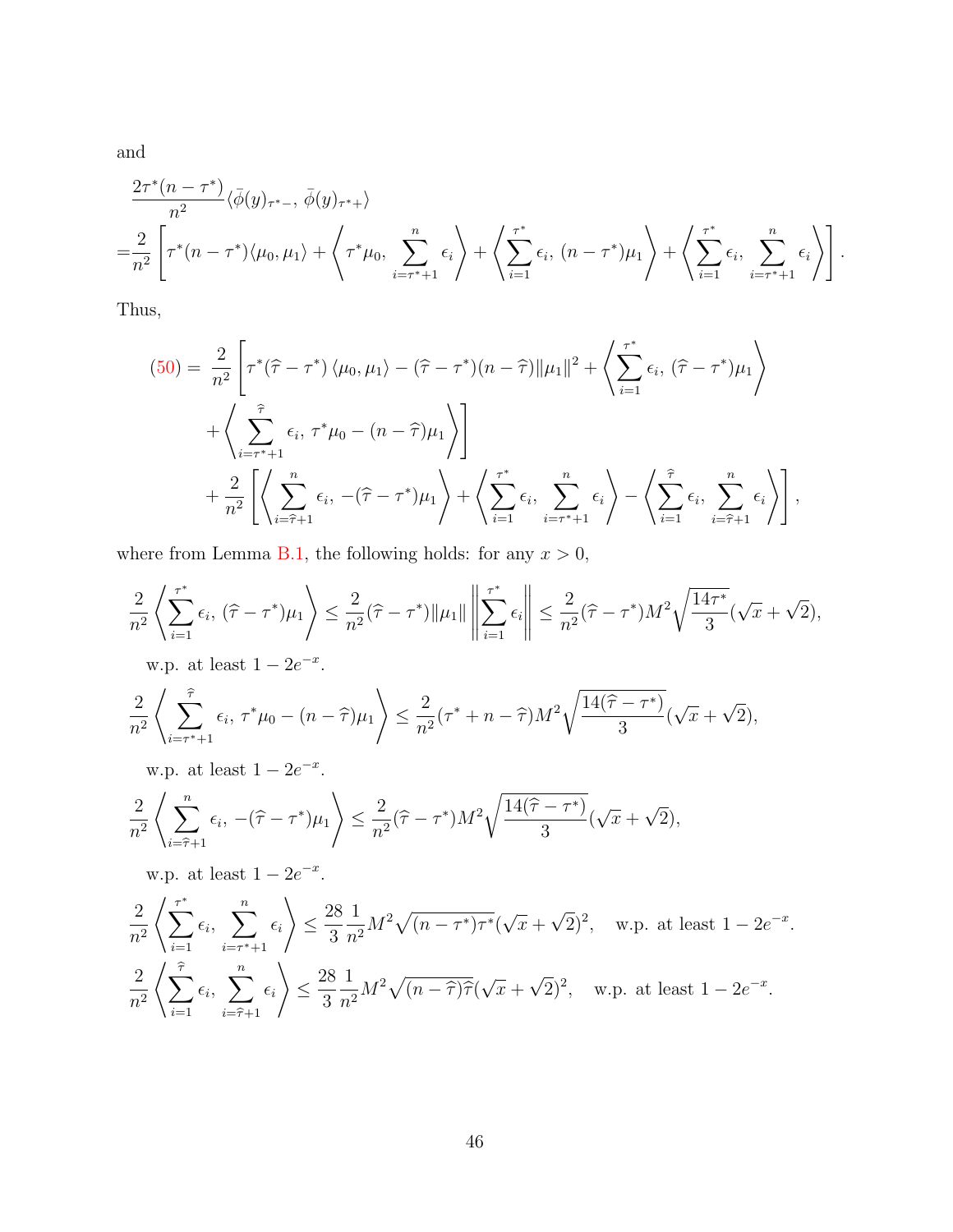Thus, we have with probability at least  $1 - 10e^{-x}$ ,

<span id="page-46-0"></span>
$$
(50) \leq \frac{2}{n^2} \left[ \tau^*(\hat{\tau} - \tau^*) \langle \mu_0, \mu_1 \rangle - (\hat{\tau} - \tau^*) (n - \hat{\tau}) ||\mu_1||^2 + (\hat{\tau} - \tau^*) \sqrt{\frac{14\tau^*}{3}} (\sqrt{x} + \sqrt{2}) M^2 \right] + \frac{2}{n^2} \left[ (\tau^* + n - \hat{\tau}) \sqrt{\frac{14(\hat{\tau} - \tau^*)}{3}} (\sqrt{x} + \sqrt{2}) M^2 + (\hat{\tau} - \tau^*) \sqrt{\frac{14(\hat{\tau} - \tau^*)}{3}} (\sqrt{x} + \sqrt{2}) M^2 \right] + \frac{2}{n^2} \left[ \frac{14}{3} \sqrt{\tau^*(n - \tau^*)} M^2 (\sqrt{x} + \sqrt{2})^2 + \frac{14}{3} \sqrt{\hat{\tau}(n - \hat{\tau})} M^2 (\sqrt{x} + \sqrt{2})^2 \right] \n\leq \frac{(a)}{n^2} \frac{2}{n^2} \tau^*(\hat{\tau} - \tau^*) \langle \mu_0, \mu_1 \rangle - \frac{2}{n^2} (\hat{\tau} - \tau^*) (n - \hat{\tau}) ||\mu_1||^2 + 6 \sqrt{\frac{14}{3}} M^2 (\sqrt{x} + \sqrt{2}) \frac{1}{\sqrt{n}} \sqrt{\frac{\hat{\tau} - \tau^*}{n}} + \frac{56}{3} \frac{M^2 (\sqrt{x} + \sqrt{2})^2}{n}, \tag{54}
$$

where (a) follows from the fact that  $\frac{\hat{\tau}-\tau^*}{n} \leq \sqrt{\frac{\hat{\tau}-\tau^*}{n}}$  $\frac{-\tau^*}{n}$  .

Thus, combining [\(51\)](#page-44-0), [\(52\)](#page-44-1), [\(53\)](#page-44-2) and [\(54\)](#page-46-0), we have: with probability at least  $1 - 22e^{-x}$ ,

$$
0 \leq -\frac{1}{2} \frac{\hat{\tau} - \tau^*}{n} (1 - \rho_1 + \rho_0) \|\mu_0 - \mu_1\|^2 + \frac{1}{n} \left(\frac{17}{2} x + 28(\sqrt{x} + \sqrt{2})^2\right) M^2 + 12\sqrt{\frac{14}{3}M^2(\sqrt{x} + \sqrt{2})} \frac{1}{\sqrt{n}} \sqrt{\frac{\hat{\tau} - \tau^*}{n}}.
$$

The solution to the above inequality is that

$$
\frac{\widehat{\tau}-\tau^*}{n} \leq \frac{1}{n} \left( \frac{12\sqrt{14/3}M^2(\sqrt{x}+\sqrt{2})}{(1-\rho_1+\rho_0)\|\mu_0-\mu_1\|^2} \right)^2 + \frac{2}{n} \frac{17x/2+28(\sqrt{x}+\sqrt{2})^2}{(1-\rho_1+\rho_0)\|\mu_0-\mu_1\|^2} M^2.
$$

When  $\hat{\tau} < \tau^*$ , we can prove a similar inequality. Thus for all  $\hat{\tau}$ , the desired conclusion holds.  $\Box$ 

## $B.5.2$  For  $S_2$

*Proof.* First notice that  $\forall t \in \{1, 2, \dots, n\}$ , under the assumption that  $\mu_0 = \mu_1$ , we have

$$
\bar{d}_{B_1(t)} - \bar{d}_{B_2(t)} = \frac{2}{t-1} \left( -\|\Pi(\boldsymbol{\epsilon})_{t-}\|^2 + \|(\boldsymbol{\epsilon})_{t-}\|^2 \right) - \frac{2}{n-t-1} \left( -\|\Pi(\boldsymbol{\epsilon})_{t+}\|^2 + \|(\boldsymbol{\epsilon})_{t+}\|^2 \right).
$$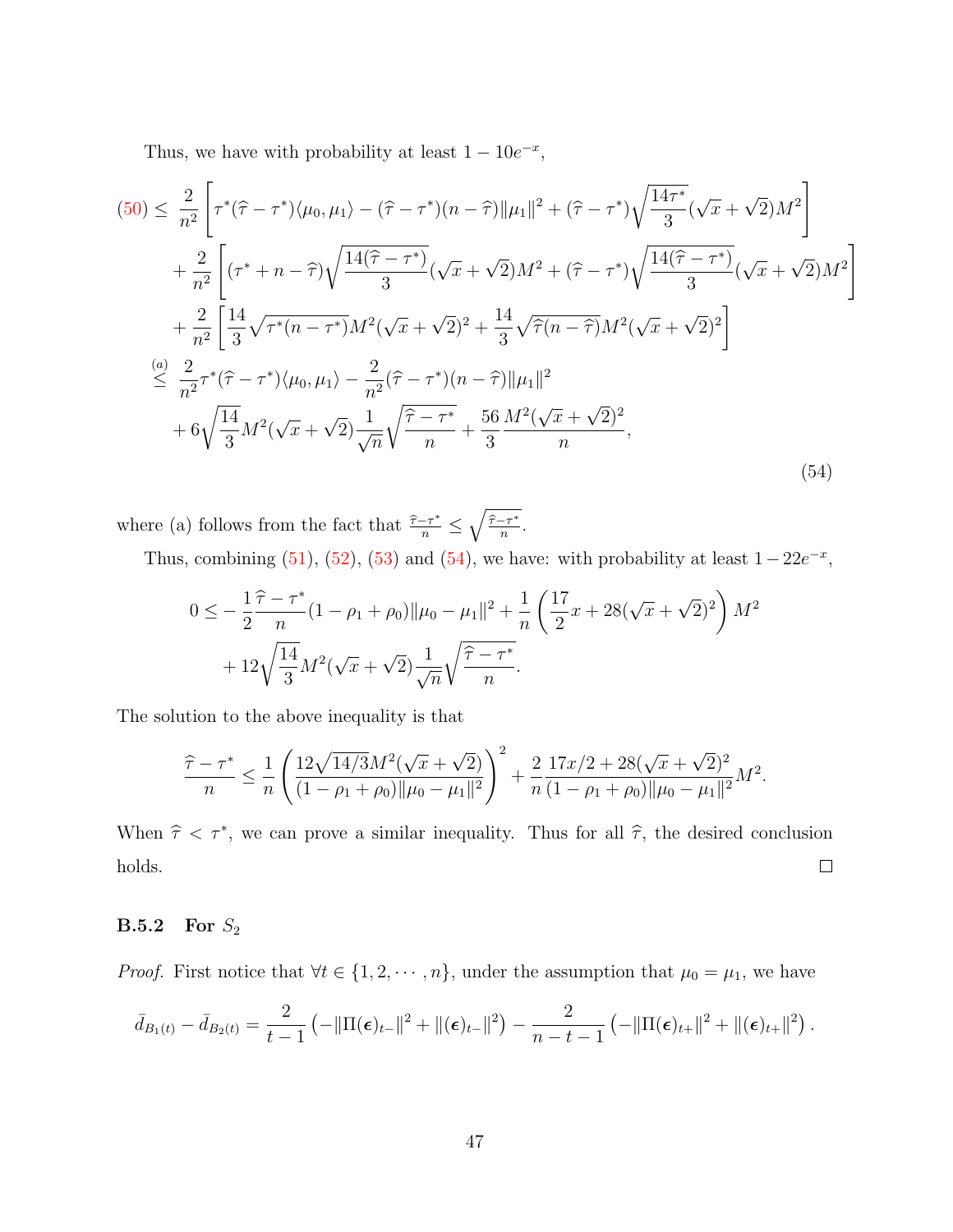Plug this into the basic inequality,  $S_2(\hat{\tau}) \geq S_1(\tau^*)$ , we have

 ${\rm LHS} :=$ 

$$
\sqrt{\frac{(n-\tau^*)\tau^*}{n^2}} \times \left| -\frac{1}{\tau^*(\tau^*-1)} \left\| \sum_{i=1}^{\tau^*} \epsilon_i \right\|^2 + \frac{1}{\tau^*-1} \sum_{i=1}^{\tau^*} \|\epsilon_i\|^2 + \frac{1}{(n-\tau^*)(n-\tau^*-1)} \left\| \sum_{i=\tau^*+1}^n \epsilon_i \right\|^2 - \frac{1}{n-\tau^*-1} \sum_{i=\tau^*+1}^n \|\epsilon_i\|^2 \right|
$$
  

$$
\leq \sqrt{\frac{(n-\widehat{\tau})\widehat{\tau}}{n^2}} \times \left| -\frac{1}{\widehat{\tau}(\widehat{\tau}-1)} \left\| \sum_{i=1}^{\widehat{\tau}} \epsilon_i \right\|^2 + \frac{1}{\widehat{\tau}-1} \sum_{i=1}^{\widehat{\tau}} \|\epsilon_i\|^2 + \frac{1}{(n-\widehat{\tau})(n-\widehat{\tau}-1)} \left\| \sum_{i=\widehat{\tau}+1}^n \epsilon_i \right\|^2 - \frac{1}{n-\widehat{\tau}-1} \sum_{i=\widehat{\tau}+1}^n \|\epsilon_i\|^2 \right| := \text{RHS}.
$$

We will deal with LHS and RHS separately. Now suppose that  $v_0 > v_1$ . When  $\hat{\tau} \leq \tau^*$ , we have, for any  $x > 0$ , when n is sufficiently large, the term inside the absolute value for RHS is positive with probability at least  $1 - e^{-x}$ , i.e., with probability at least  $1 - e^{-x}$ ,

$$
-\frac{1}{\widehat{\tau}(\widehat{\tau}-1)}\left\|\sum_{i=1}^{\widehat{\tau}}\epsilon_i\right\|^2 + \frac{1}{\widehat{\tau}-1}\sum_{i=1}^{\widehat{\tau}}\|\epsilon_i\|^2 + \frac{1}{(n-\widehat{\tau})(n-\widehat{\tau}-1)}\left\|\sum_{i=\widehat{\tau}+1}^n\epsilon_i\right\|^2 - \frac{1}{n-\widehat{\tau}-1}\sum_{i=\widehat{\tau}+1}^n\|\epsilon_i\|^2 \ge 0,
$$

because Lemma [B.1](#page-31-1) implies

$$
-\frac{1}{\hat{\tau}(\hat{\tau}-1)} \left\| \sum_{i=1}^{\hat{\tau}} \epsilon_i \right\|^2 + \frac{1}{\hat{\tau}-1} \sum_{i=1}^{\hat{\tau}} \|\epsilon_i\|^2 + \frac{1}{(n-\hat{\tau})(n-\hat{\tau}-1)} \left\| \sum_{i=\hat{\tau}+1}^n \epsilon_i \right\|^2 - \frac{1}{n-\hat{\tau}-1} \sum_{i=\hat{\tau}+1}^n \|\epsilon_i\|^2
$$
  
=  $-\frac{1}{\hat{\tau}(\hat{\tau}-1)} \left\| \sum_{i=1}^{\hat{\tau}} \epsilon_i \right\|^2 + \frac{1}{(n-\hat{\tau})(n-\hat{\tau}-1)} \left\| \sum_{i=\hat{\tau}+1}^n \epsilon_i \right\|^2$   
+  $\frac{1}{\hat{\tau}-1} \sum_{i=1}^{\hat{\tau}} (\|\epsilon_i\|^2 - v_i) - \frac{1}{n-\hat{\tau}-1} \sum_{i=\hat{\tau}+1}^n (\|\epsilon_i\|^2 - v_i) + \frac{\hat{\tau}}{\hat{\tau}-1} (v_0 - v_1) + \frac{v_1}{n-\hat{\tau}-1}$   
=  $\mathcal{O}_p(n^{-1/2}) + \frac{\hat{\tau}}{\hat{\tau}-1} (v_0 - v_1) + \frac{v_1}{n-\hat{\tau}-1}.$ 

and  $v_0 - v_1, v_1 > 0$ .

Thus, for any  $x > 0$ , when n is sufficiently large, with probability at least  $1 - e^{-x}$ , we have

RHS = 
$$
\sqrt{\frac{(n-\hat{\tau})\hat{\tau}}{n^2}} \times \left( -\frac{1}{\hat{\tau}(\hat{\tau}-1)} \left\| \sum_{i=1}^{\hat{\tau}} \epsilon_i \right\|^2 + \frac{1}{(n-\hat{\tau})(n-\hat{\tau}-1)} \left\| \sum_{i=\hat{\tau}+1}^n \epsilon_i \right\|^2 + \frac{1}{\hat{\tau}-1} \sum_{i=1}^{\hat{\tau}} (\|\epsilon_i\|^2 - v_i) \right)
$$
  
+  $\sqrt{\frac{(n-\hat{\tau})\hat{\tau}}{n^2}} \times \left( -\frac{1}{n-\hat{\tau}-1} \sum_{i=\hat{\tau}+1}^n (\|\epsilon_i\|^2 - v_i) + \frac{t^*}{\hat{\tau}-1} (v_0 - v_1) + \frac{v_1}{n-\hat{\tau}-1} \right)$ ,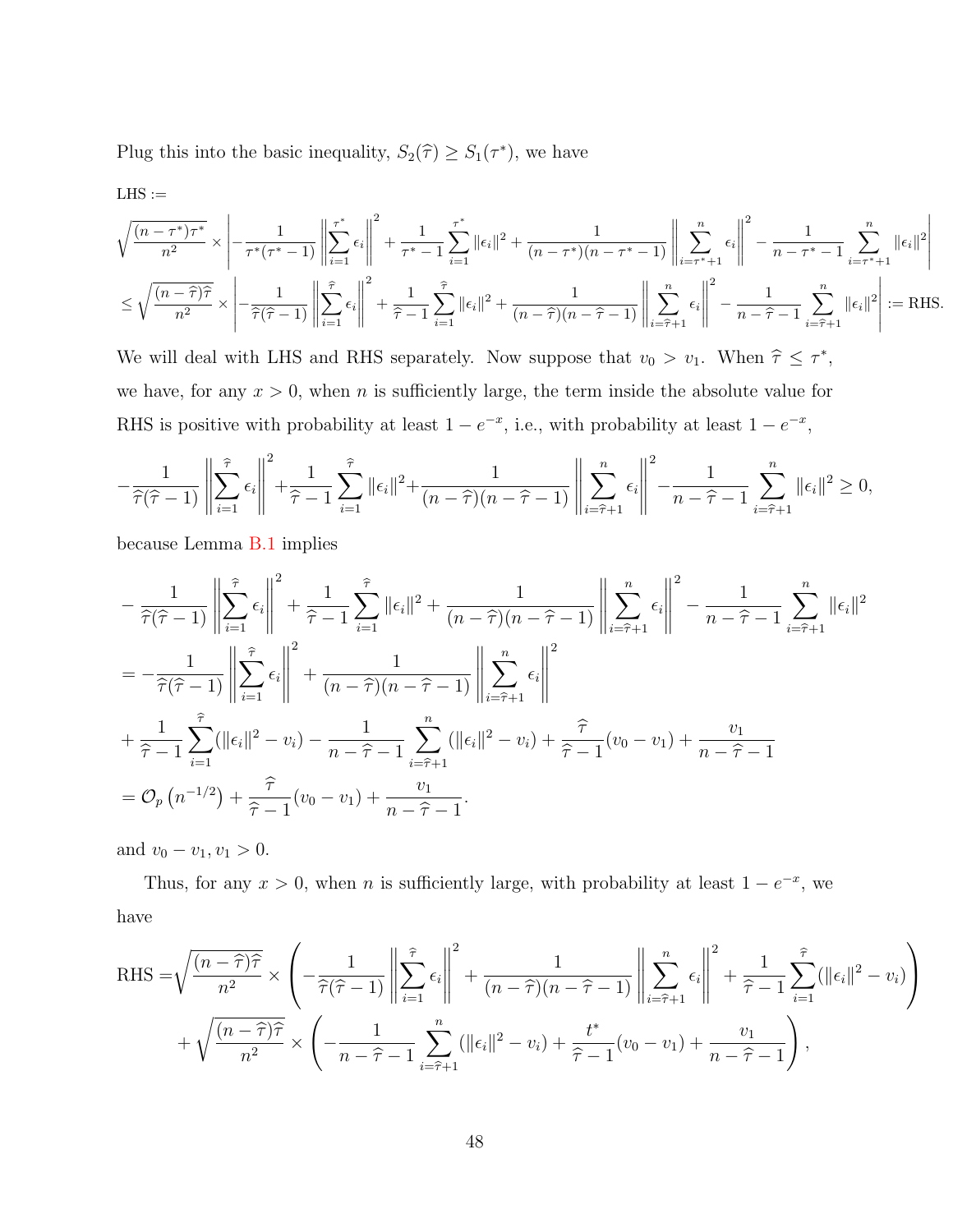and consequently from Lemma [B.1,](#page-31-1) we know that with probability at least  $1 - 5e^{-x}$ ,

<span id="page-48-0"></span>RHS 
$$
\leq \sqrt{\frac{(n-\hat{\tau})\hat{\tau}}{n^2}} \times \left(\frac{1}{(\hat{\tau}-1)}\frac{14}{3}(\sqrt{x}+\sqrt{2})^2M^2 + \frac{1}{(n-\hat{\tau}-1)}\frac{14}{3}(\sqrt{x}+\sqrt{2})^2M^2 + \frac{1}{\hat{\tau}-1}\sum_{i=1}^{\hat{\tau}}(||\epsilon_i||^2-v_i)\right)
$$
  
+  $\sqrt{\frac{(n-\hat{\tau})\hat{\tau}}{n^2}} \times \left(-\frac{1}{n-\hat{\tau}-1}\sum_{i=\hat{\tau}+1}^n(||\epsilon_i||^2-v_i) + \frac{\tau^*}{\hat{\tau}-1}(v_0-v_1) + \frac{v_1}{n-\hat{\tau}-1}\right),$  (55)

Similarly, for any  $x > 0$ , when n is sufficiently large, with probability at least  $1 - 5e^{-x}$ , we have

<span id="page-48-1"></span>LHS = 
$$
\sqrt{\frac{(n-\tau^*)\tau^*}{n^2}} \times \left| -\frac{1}{\tau^*(\tau^*-1)} \right| \left| \sum_{i=1}^{\tau^*} \epsilon_i \right|^2 + \frac{1}{(n-\tau^*)(n-\tau^*-1)} \left| \left| \sum_{i=\tau^*+1}^n \epsilon_i \right|^2 + \frac{1}{\tau^*-1} \sum_{i=1}^{\tau^*} (||\epsilon_i||^2 - v_i) - \frac{1}{n-\tau^*-1} \sum_{i=\tau^*+1}^n (||\epsilon_i||^2 - v_i) + \frac{\tau^*}{\tau^*-1} v_0 - \frac{(n-\tau^*)}{n-\tau^*-1} v_1 \right|
$$
  
\n
$$
\geq \sqrt{\frac{(n-\tau^*)\tau^*}{n^2}} \times \left( -\frac{1}{(\tau^*-1)} \frac{14}{3} (\sqrt{x} + \sqrt{2})^2 M^2 - \frac{1}{(n-\tau^*-1)} \frac{14}{3} (\sqrt{x} + \sqrt{2})^2 M^2 - \frac{1}{\tau^*-1} \sum_{i=1}^{\tau^*} (||\epsilon_i||^2 - v_i) \right)
$$
  
\n
$$
+ \sqrt{\frac{(n-\tau^*)\tau^*}{n^2}} \times \left( -\frac{1}{n-\tau^*-1} \sum_{i=\tau^*+1}^n (||\epsilon_i||^2 - v_i) + (v_0 - v_1) - \frac{v_1}{n-\tau^*-1} - \frac{v_0}{\tau^*-1} \right),
$$
\n(56)

Combing Equation [\(55\)](#page-48-0) and Equation [\(56\)](#page-48-1), for any  $x > 0$ , when n is sufficiently large, with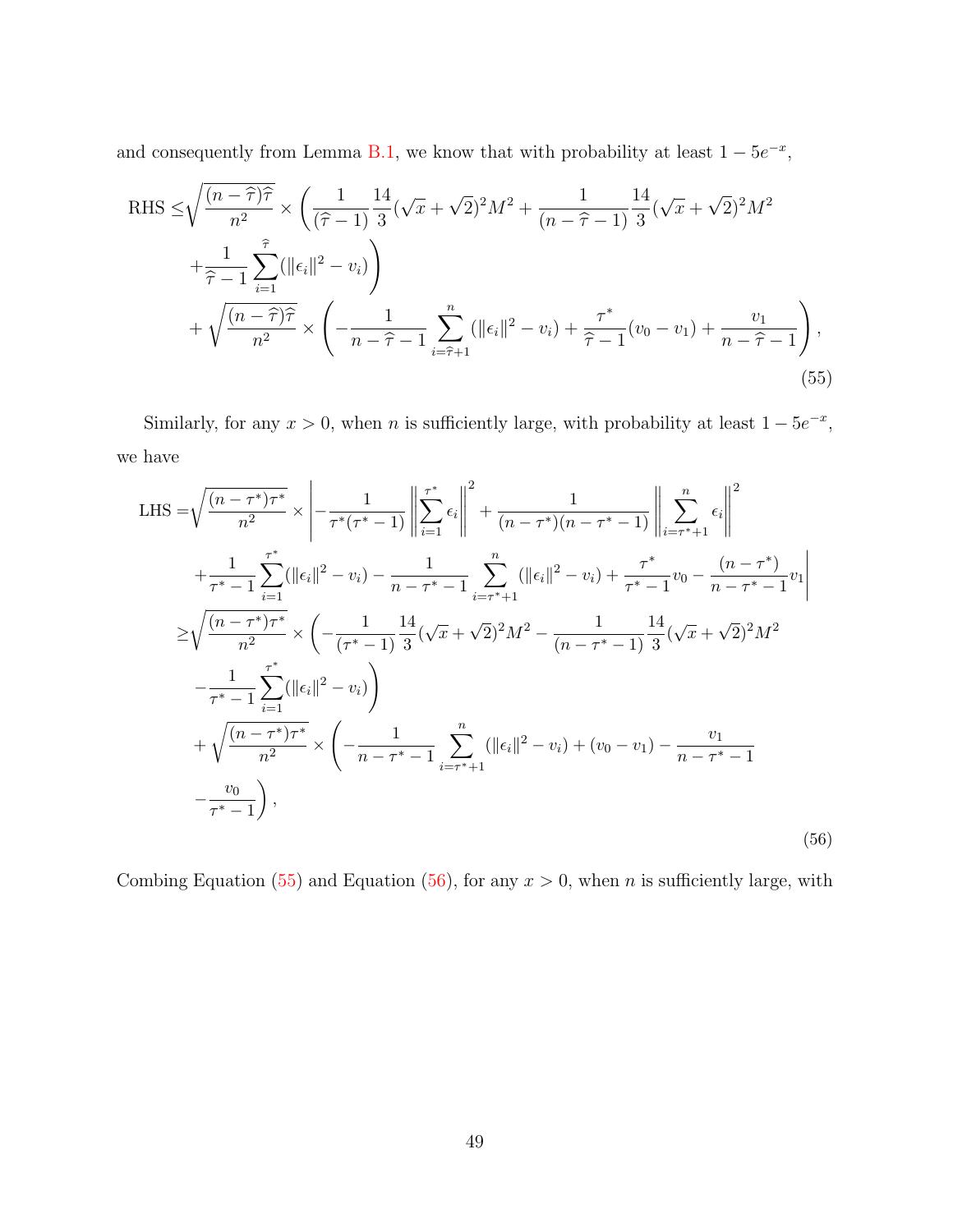probability at least  $1 - 10e^{-x}$ , we have:

$$
\begin{split}\n&\left(\sqrt{\frac{(n-\tau^*)\tau^*}{n^2}} - \sqrt{\frac{(n-\hat{\tau})\hat{\tau}}{n^2}} \frac{\tau^*}{\hat{\tau}}\right) |v_0 - v_1| \\
&\leq \sqrt{\frac{(n-\hat{\tau})\hat{\tau}}{n^2}} \left[\frac{1}{n-\hat{\tau}-1}v_1 + \frac{14}{3}\left(\frac{1}{n_0} + \frac{1}{n-n_1}\right)(\sqrt{x} + \sqrt{2})^2 M^2\right] \\
&+ \sqrt{\frac{(n-\tau^*)\tau^*}{n^2}} \left[\frac{1}{n-\tau^*-1}v_1 + \frac{1}{\tau^*-1}v_0 + \frac{14}{3}\left(\frac{1}{n_0} + \frac{1}{n-n_1}\right)(\sqrt{x} + \sqrt{2})^2 M^2\right] \\
&+ \sqrt{\frac{(n-\hat{\tau})\hat{\tau}}{n^2}} \left[\frac{\tau^*}{\hat{\tau}-1} - \frac{\tau^*}{\hat{\tau}}\right] |v_0 - v_1| + \left(\sqrt{\frac{(n-\hat{\tau})\hat{\tau}}{n^2}} \frac{1}{\hat{\tau}-1} - \sqrt{\frac{(n-\tau^*)\tau^*}{n^2}} \frac{1}{\tau^*-1}\right) \sum_{i=1}^{\tau^*} \left(\|\epsilon_i\|^2 - v_i\right) \\
&+ \left(\sqrt{\frac{(n-\hat{\tau})\hat{\tau}}{n^2}} \frac{1}{\hat{\tau}-1} + \sqrt{\frac{(n-\tau^*)\tau^*}{n^2}} \frac{1}{n-\tau^*-1}\right) \sum_{i=\tau^*+1}^{\hat{\tau}} \left(\|\epsilon_i\|^2 - v_i\right) \\
&- \left(\sqrt{\frac{(n-\hat{\tau})\hat{\tau}}{n^2}} \frac{1}{n-\hat{\tau}-1} - \sqrt{\frac{(n-\tau^*)\tau^*}{n^2}} \frac{1}{n-\tau^*-1}\right) \sum_{i=\hat{\tau}+1}^n \left(\|\epsilon_i\|^2 - v_i\right).\n\end{split}
$$

Utilizing Proposition 4 in [Arlot et al.](#page-24-1) [\(2012\)](#page-24-1) and the fact that  $0 < v_0, v_1 \leq M^2$ , for any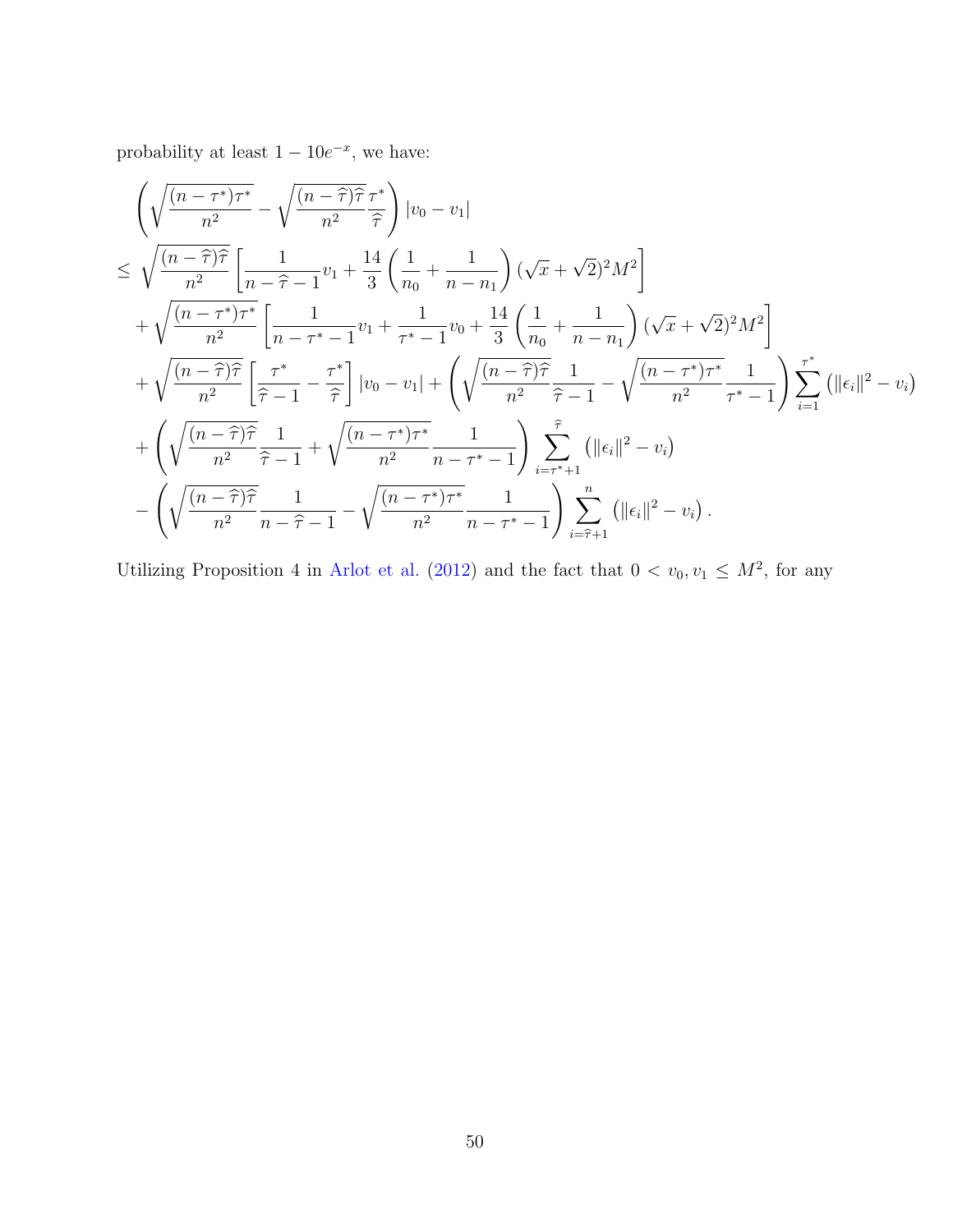$x > 0$ , when *n* is sufficiently large, with probability at least  $1 - 16e^{-x}$ , we have:

$$
\begin{split}\n&\left(\sqrt{\frac{(n-\tau^*)\tau^*}{n^2}} - \sqrt{\frac{(n-\tilde{\tau})\tilde{\tau}}{n^2}} \frac{\tau^*}{\tilde{\tau}}\right) |v_0 - v_1| \\
&\leq \frac{1}{2} \left[\frac{2}{n-n_1} M^2 + \frac{2}{n_0} M^2 + \frac{28}{3} \left(\frac{1}{n_0} + \frac{1}{n-n_1}\right) (\sqrt{x} + \sqrt{2})^2 M^2\right] \\
&+ \frac{2}{n} \left(\sqrt{\frac{n-\tilde{\tau}}{\tilde{\tau}}} - \sqrt{\frac{n-\tau^*}{\tau^*}}\right) \left(\sqrt{2\tau^* M^4 x} + \frac{M^2}{3} x\right) \\
&+ \frac{2}{n} \left(\sqrt{\frac{n-\tilde{\tau}}{\tilde{\tau}}} + \sqrt{\frac{\tau^*}{n-\tau^*}}\right) \left(\sqrt{2(\tilde{\tau}-\tau^*) M^4 x} + \frac{M^2}{3} x\right) \\
&+ \frac{2}{n} \left(\sqrt{\frac{\tilde{\tau}}{n-\tilde{\tau}}} - \sqrt{\frac{\tau^*}{n-\tau^*}}\right) \left(\sqrt{2(n-\tilde{\tau}) M^4 x} + \frac{M^2}{3} x\right) \\
&\leq \frac{1}{2} \left[\frac{2}{n-n_1} M^2 + \frac{2}{n_0} M^2 + \frac{28}{3} \left(\frac{1}{n_0} + \frac{1}{n-n_1}\right) (\sqrt{x} + \sqrt{2})^2 M^2\right] \\
&+ \frac{2}{n} \left(2\sqrt{\frac{n-\tilde{\tau}}{\tilde{\tau}}} - \sqrt{\frac{n-\tau^*}{\tau^*}} + \sqrt{\frac{\tilde{\tau}}{n-\tilde{\tau}}}\right) \frac{M^2}{3} x \\
&+ \frac{2}{n} \left(\sqrt{\frac{n-\tilde{\tau}}{n-\tilde{\tau}}} - \sqrt{\frac{\tau^*}{\tilde{\tau}}}\right) \sqrt{n-\tilde{\tau}} \left(\sqrt{\frac{\tilde{\tau}}{n-\tau^*}} - 1\right) \sqrt{2M^4 x} \\
&+ \frac{2}{n} \left(\sqrt{\frac{n-\tilde{\tau}}{\tilde{\tau}}} + \sqrt{\frac{\tau^*}{n-\tau^*}}\right) \sqrt{\frac{\tilde{\tau}-\tau^*}{n-\tau^*}} \sqrt{2M^4 x}.\n\end{split}
$$

Let

$$
c_{1} = \frac{1}{2} \left[ \frac{2}{n - n_{1}} M^{2} + \frac{2}{n_{0}} M^{2} + \frac{28}{3} \left( \frac{1}{n_{0}} + \frac{1}{n - n_{1}} \right) (\sqrt{x} + \sqrt{2})^{2} M^{2} \right] + \frac{2}{n} \left( 2 \sqrt{\frac{n - \hat{\tau}}{\hat{\tau}}} - \sqrt{\frac{n - \tau^{*}}{\tau^{*}}} + \sqrt{\frac{\hat{\tau}}{n - \hat{\tau}}} \right) \frac{M^{2}}{3} x,
$$
  
\n
$$
c_{2} = \sqrt{\frac{\tau^{*}(n - \hat{\tau})}{n^{2}}} (v_{0} - v_{1}) - \frac{2}{n} \sqrt{n - \hat{\tau}} \left( \sqrt{\frac{\hat{\tau}}{n - \tau^{*}}} - 1 \right) \sqrt{2M^{4}x},
$$
  
\n
$$
w = \frac{\hat{\tau} - \tau^{*}}{n}, \quad c_{3} = \frac{2}{\sqrt{n}} \left( \sqrt{\frac{n - \hat{\tau}}{\hat{\tau}}} + \sqrt{\frac{\tau^{*}}{n - \tau^{*}}} \right) \sqrt{2M^{4}x}.
$$

Then, we have: for any  $x > 0$ , when n is sufficiently large, with probability at least  $1 - 16e^{-x}$ ,

$$
c_2\left(\sqrt{1+\frac{w}{1-w-\rho^*}} - \sqrt{1-\frac{w}{w+\rho^*}}\right) \le c_1 + c_3\sqrt{w}.
$$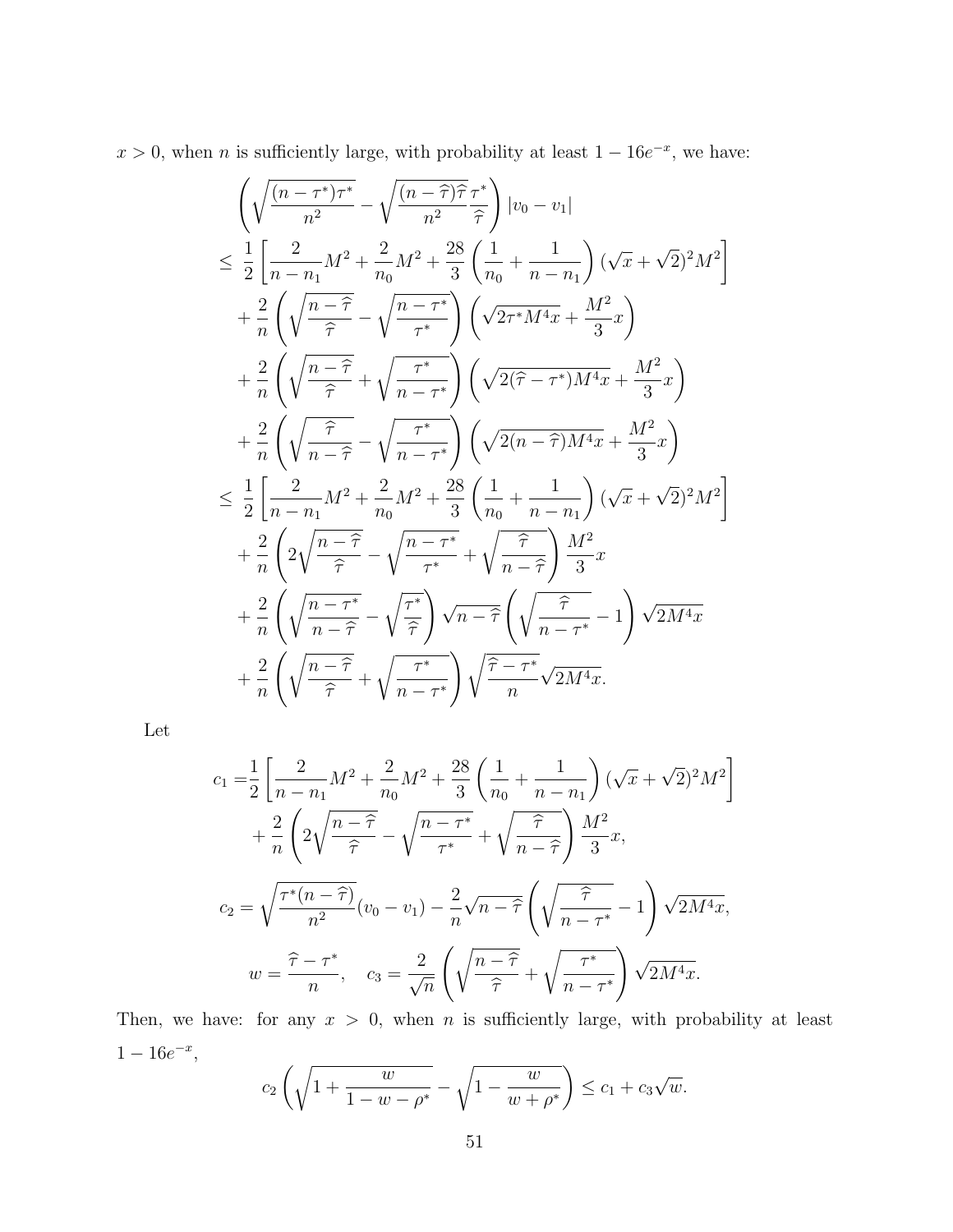Using the fact that

$$
c_2\left(\sqrt{1+\frac{w}{1-w-\rho^*}} - \sqrt{1-\frac{w}{w+\rho^*}}\right) \ge c_2\left(\sqrt{1+w} - 1\right) \stackrel{(a)}{\ge} c_2(\sqrt{2}-1)w,
$$

where (a) follows from the fact that  $\sqrt{1+w} \ge 1 + (\sqrt{2}-1)w$  for any  $w > 0$ . We have for any  $x > 0$ , when n is sufficiently large, with probability at least  $1 - 16e^{-x}$ ,

<span id="page-51-0"></span>
$$
c_2(\sqrt{2}-1)w \le c_1 + c_3\sqrt{w}.\tag{57}
$$

 $\Box$ 

Notice that

$$
c_1 \leq \frac{1}{n} \left[ \frac{1}{1 - \rho_1} M^2 + \frac{1}{\rho_0} M^2 + \frac{14}{3} \left( \frac{1}{\rho_0} + \frac{1}{1 - \rho_1} \right) (\sqrt{x} + \sqrt{2})^2 M^2 \right] + \frac{2}{n} \left( 2\sqrt{\frac{1 - \rho_0}{\rho_0}} + \sqrt{\frac{\rho_1}{1 - \rho_1}} \right) \frac{M^2}{3} x,
$$
  

$$
c_2 \geq \sqrt{\rho^*(1 - \rho_1)} (v_0 - v_1) - \frac{2}{\sqrt{n}} \sqrt{1 - \rho_0} \left( \sqrt{\frac{\rho_1}{1 - \rho^*}} - 1 \right) \sqrt{2M^4 x},
$$
  

$$
c_3 \leq \frac{2}{\sqrt{n}} \left( \sqrt{\frac{1 - \rho_0}{\rho_0}} + \sqrt{\frac{\rho^*}{1 - \rho^*}} \right) \sqrt{2M^4 x}.
$$

Thus,  $c_2 > c_3 \sqrt{\rho^*(1-\rho_1)}(v_0-v_1)$  when *n* is sufficiently large.

So Equation [\(57\)](#page-51-0) yields: for any  $x > 0$ , when n is sufficiently large, with probability at least  $1 - 16e^{-x}$ ,

$$
w \leq \left(\frac{c_3}{2c_2(\sqrt{2}-1)} + \sqrt{\frac{c_1}{c_2(\sqrt{2}-1)} + \frac{c_3^2}{4c_2^2(\sqrt{2}-1)^2}}\right)^2 \stackrel{(b)}{\leq} \frac{c_3^2}{c_2^2(\sqrt{2}-1)^2} + \frac{2c_1}{c_2(\sqrt{2}-1)} \n\leq \widetilde{C}_0 \frac{1}{n} \left(\frac{M^4x}{(v_0 - v_1)^2} + \frac{M^2x}{|v_0 - v_1|}\right),
$$

where (b) utilizes the fact that  $(x+y)^2 \leq 2(x^2+y^2)$  for all x, y.

# B.6 Derivation for Higher Order Correction for  $S_2$  (Equation  $(20), (22)$  $(20), (22)$  $(20), (22)$

First we derive Equation [\(20\)](#page-14-1): From Proof of Lemma [B.4,](#page-34-0) we know that

$$
\frac{\sqrt{n}\rho(1-\rho)}{2\widehat{s}_n}T_2 = U_1 + U_2 + U_3,
$$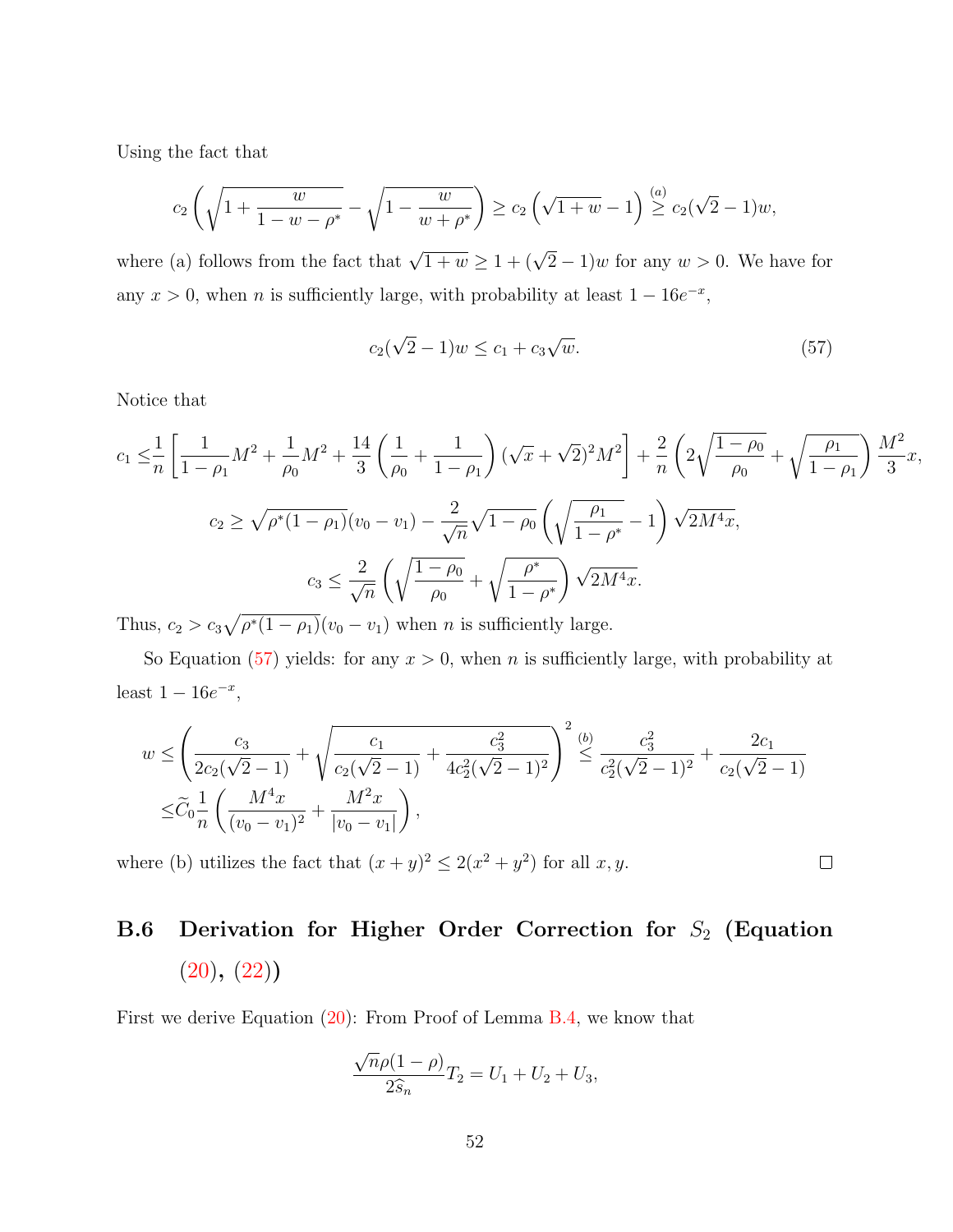where

$$
U_1 = \frac{1}{\sqrt{n}s_n} \left[ \frac{t}{t-1} \frac{n-t}{n} \sum_{i=1}^t ||\epsilon_i||^2 - \frac{n-t}{n-t-1} \frac{t}{n} \sum_{i=t+1}^n ||\epsilon_i||^2 \right] \xrightarrow{w} W^0(\rho),
$$
  

$$
U_2 = -\frac{1}{\sqrt{n}\hat{s}_n} \frac{t}{t-1} \left(1 - \frac{t}{n}\right) \frac{1}{t} \sum_{i=1}^t ||\epsilon_i||^2 \approx -\frac{1}{\sqrt{n}\hat{s}_n} \frac{t}{t-1} \left(1 - \frac{t}{n}\right) \mathbb{E}||\epsilon||^2,
$$
  

$$
U_3 = -\frac{1}{\sqrt{n}\hat{s}_n} \frac{n-t}{n-t-1} \frac{t}{n} \frac{1}{n-t} \sum_{i=t+1}^n ||\epsilon_i||^2 \approx -\frac{1}{\sqrt{n}\hat{s}_n} \frac{n-t}{n-t-1} \frac{t}{n} \mathbb{E}||\epsilon||^2.
$$

Thus,  $U_2 = \mathcal{O}_p(n^{-1/2})$  and  $U_3 = \mathcal{O}_p(n^{-1/2})$ . By replacing the true mean with the estimated sample version, we can get Equation [\(20\)](#page-14-1), which cancels the  $\mathcal{O}_p(n^{-1/2})$  term from  $U_2$  and  $U_3$ .

Equation [\(22\)](#page-14-0) corrects for the  $\mathcal{O}_p(n^{-1/2})$  coming from  $U_1$ : Write  $Z\left(\frac{t}{n}\right)$  $\frac{t}{n}$  =  $\frac{U_1}{\sqrt{a(1)}}$  $\frac{U_1}{\rho(1-\rho)}$ . Following [Chen et al.](#page-25-7) [\(2015\)](#page-25-7), we have

$$
\mathbb{P}\left(\max_{n_0\leq t\leq n_1} Z\left(\frac{t}{n}\right) > b\right)
$$
\n
$$
= \frac{1}{b} \sum_{n_0\leq t\leq n_1} \int_{x=0}^{\infty} p\left(Z\left(\frac{t}{n}\right) = b + \frac{1}{b}x\right) \mathbb{P}\left(\max_{n_0\leq s\leq n_1} Z\left(\frac{s}{n}\right) < b \mid Z\left(\frac{t}{n}\right) = b + \frac{1}{b}x\right) dx.
$$

We approximate  $p(Z_i)$  $(\frac{t}{n}) = b + \frac{1}{b}$  $\frac{1}{b}x$ ) using  $3^{rd}$  order Edgeworth Expansion and approximate  $\mathbb{P}\left(\max_{n_0\leq s\leq n_1}Z\left(\frac{s}{n}\right)\right)$  $\left(\frac{s}{n}\right) < b \mid Z\left(\frac{t}{n}\right)$  $(\frac{t}{n})$  using a random walk.

Notice that  $Z\left(\frac{t}{n}\right)$  $\frac{t}{n}$ ) is a sum of independent, non-identical distributed random variables, so we can apply Edgeworth Expansion and get when  $b \to \infty$ ,  $x^2/(2b^2)$  is negligible to x and  $x/b$  is neglibible to b, so let V be the skewness of  $Z\left(\frac{t}{n}\right)$  $(\frac{t}{n})$ , then

$$
p\left(Z\left(\frac{t}{n}\right) = b + \frac{1}{b}x\right) \approx \phi\left(b + \frac{1}{b}x\right) + \frac{1}{\sqrt{n}}\frac{1}{6}V\left[\left(b + \frac{x}{b}\right)^3 - 3\left(b + \frac{x}{b}\right)\right]\phi\left(b + \frac{x}{b}\right)
$$
  
=  $\phi(b)e^{-x^2/(2b^2)-x}\left[1 + \frac{1}{6\sqrt{n}}V\left(b + \frac{x}{b}\right)\left(\left(b + \frac{x}{b}\right)^2 - 3\right)\right]$   
 $\approx \phi(b)e^{-x}\left[1 + \frac{1}{6\sqrt{n}}Vb\left(b^2 - 3\right)\right].$ 

To approximate  $\mathbb{P}\left(\max_{n_0\leq s\leq n_1} Z\left(\frac{s}{n}\right)\right)$  $\left(\frac{s}{n}\right) < b \mid Z\left(\frac{t}{n}\right)$  $(\frac{t}{n})$ , notice that

$$
b\left(Z\left(\frac{s}{n}\right)-Z\left(\frac{t}{n}\right)\right)|Z\left(\frac{t}{n}\right)=b+\frac{x}{b}\sim N\left(-f'_{t/n,-}(0)|\frac{s-t}{n}|b^2,2f'_{t/n,-}(0)|\frac{s-t}{n}|b^2\right),
$$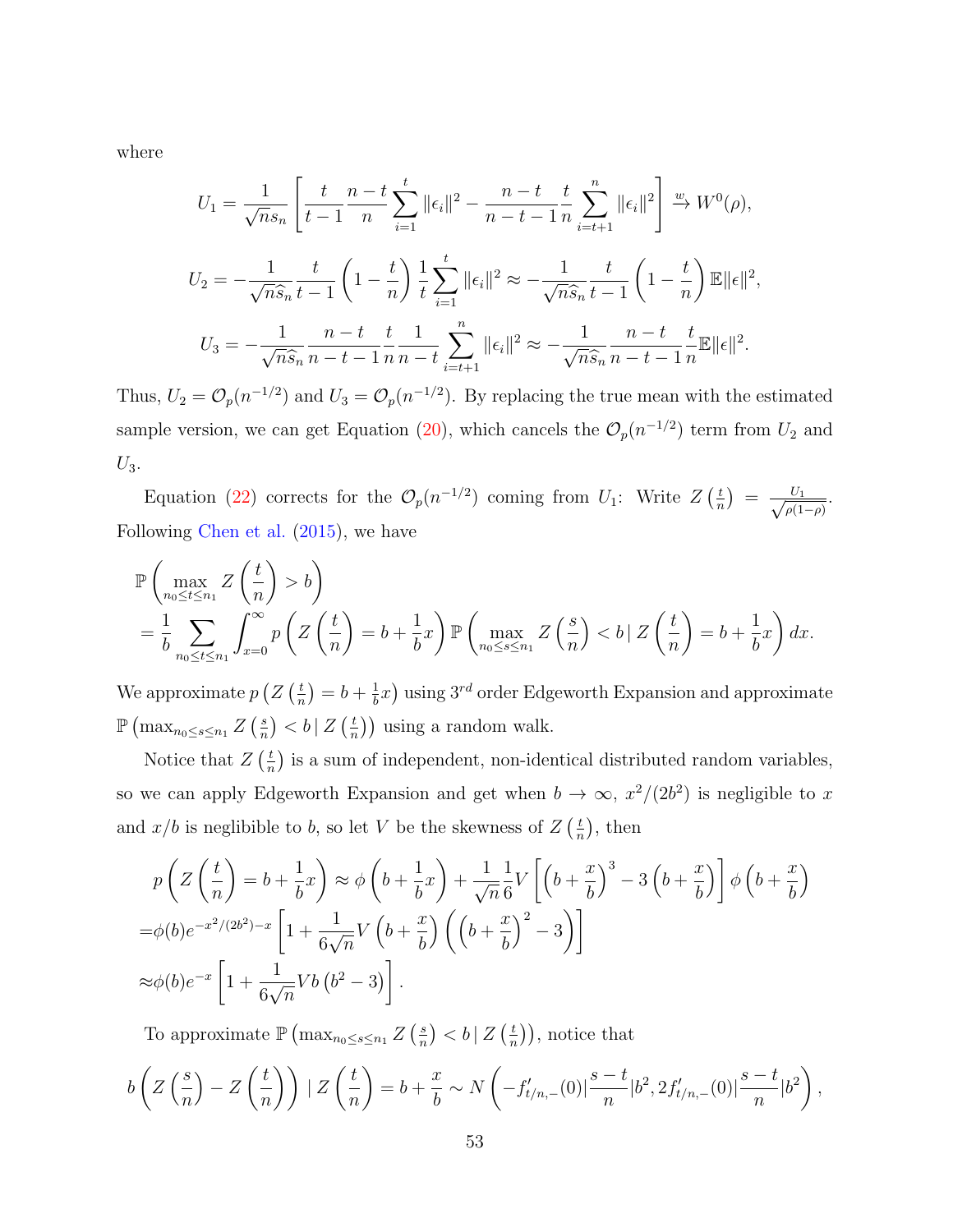where

$$
f'_{x,-}(0) = \frac{\partial}{\partial \delta} \text{corr}(Z(0), Z(\delta)) |_{\delta=0} = \frac{1}{2x(1-x)}.
$$

So let  $W_m^{(t)}$  be a random walk with  $W_1^{(t)} \sim N(\mu^{(t)}, (\sigma^2)^{(t)})$  where  $\mu^{(t)} = \frac{1}{n}$  $\frac{1}{n} f_{t/n,-}(0) b^2$  and  $(\sigma^2)^{(t)} = 2\mu^{(t)}$ . We have

$$
\mathbb{P}\left(\max_{n_0\leq s\leq n_1} Z\left(\frac{s}{n}\right) < b \mid Z\left(\frac{t}{n}\right)\right) \approx \mathbb{P}\left(\max_{n_0\leq s="" <="" -w_{t-s}^{(t)}="" -x\right)="" 1}="" \approx="" \mathbb{p}\left(\min_{m\geq="" math="" w_m^{(t)}="" x\right).<="">
$$

Combining the above, we have

$$
\mathbb{P}\left(\max_{n_0 \le t \le n_1} Z\left(\frac{t}{n}\right) > b\right) \approx \frac{\phi(b)}{b} \left[1 + \frac{1}{6\sqrt{n}} Vb\left(b^2 - 3\right)\right] \sum_{n_0 \le t \le n_1} \int_{x=0}^{\infty} e^{-x} \mathbb{P}\left(\min_{m \ge 1} W_m^{(t)} > x\right) dx
$$
  
\n
$$
= \frac{\phi(b)}{b} \left[1 + \frac{1}{6\sqrt{n}} Vb\left(b^2 - 3\right)\right] \sum_{n_0 \le t \le n_1} (-f_{t/n,-}(0)) b^2 \nu \left(b\sqrt{-\frac{2}{n}} f_{t/n,-}(0)\right)
$$
  
\n
$$
= b\phi(b) \int_{\rho_1}^{\rho_1} \left[1 + \frac{1}{6\sqrt{n}} Vb\left(b^2 - 3\right)\right] (-f_{x,-}(0)) \nu \left(b\sqrt{-2f_{x,-}(0)}\right) dx.
$$

And calculation shows (recall that  $v = \mathbb{E} ||\epsilon||^2$ )

$$
V = \frac{n - 2t}{\sqrt{t(n - t)}} \times \text{Skewness of } ||\epsilon||^2 = \frac{n - 2t}{\sqrt{t(n - t)}} \times \frac{\mathbb{E}[\|\epsilon\|^6 - 3\|\epsilon\|^4 v + 3\|\epsilon\|^2 v^2 - v^3]}{\left[\mathbb{E}(\|\epsilon\|^4 - 2\|\epsilon\|^2 v + v^2)\right]^{1.5}}.
$$

From symmetry of  $Z\left(\frac{t}{n}\right)$  $(\frac{t}{n})$ , we know  $\mathbb{P}(\max_{n_0\leq t\leq n_1}|Z|(\frac{t}{n}))$  $\left(\frac{t}{n}\right)$  | > b) =  $2\mathbb{P}\left(\max_{n_0\leq t\leq n_1} Z\left(\frac{t}{n}\right)\right)$  $(\frac{t}{n}) > b$ . By replacing the corresponding true moments by the sample version in  $K$ , we get Equation [\(22\)](#page-14-0).

## <span id="page-53-0"></span>B.7 Proof of Proposition [2](#page-30-1)

Proof. First notice that

$$
\lim_{n \to \infty} nT_1(t) = \lim_{n \to \infty} n ||\bar{\phi}(y)_{t-} - \bar{\phi}(y)_{t+}||^2 + o_p(1).
$$

And

$$
\lim_{n \to \infty} \sqrt{n} T_2(t) = \lim_{n \to \infty} \sqrt{n} \left[ \frac{1}{t} \sum_{i=1}^t (||\phi(y_i) - \bar{\phi}(y)_{t-}||^2 - \mathbb{E}||\phi(y_i) - \bar{\phi}(y)_{t-}||^2) \right] - \sqrt{n} \left[ \frac{1}{n-t} \sum_{i=t+1}^n (||\phi(y_i) - \bar{\phi}(y)_{t-}||^2 - \mathbb{E}||\phi(y_i) - \bar{\phi}(y)_{t-}||^2) \right] + o_p(1).
$$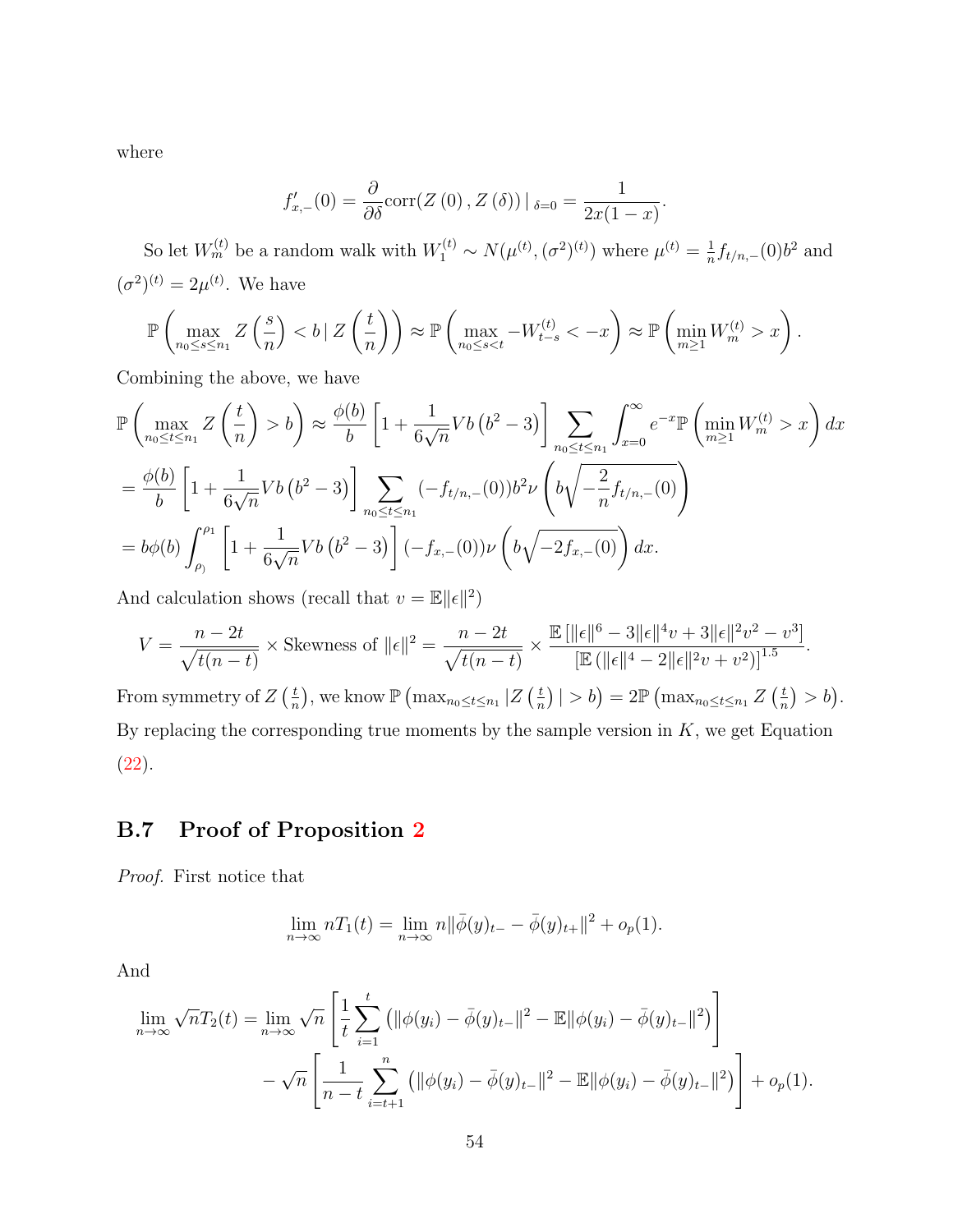Notice that

$$
\sqrt{n} \left( \bar{\phi}_l(y)_{t-} - \mathbb{E} \bar{\phi}_l(y)_{t-} \right),
$$
  

$$
\sqrt{n} \left( \bar{\phi}_l(y)_{t+} - \mathbb{E} \bar{\phi}_l(y)_{t+} \right),
$$
  

$$
\frac{1}{\sqrt{n}} \sum_{i=1}^t \left[ \| \phi(y_i) - \bar{\phi}(y)_{t-} \|^2 - \mathbb{E} \| \phi(y_i) - \bar{\phi}(y)_{t-} \|^2 \right],
$$
  

$$
\frac{1}{\sqrt{n}} \sum_{i=t+1}^n \left[ \| \phi(y_i) - \bar{\phi}(y)_{t+} \|^2 - \mathbb{E} \| \phi(y_i) - \bar{\phi}(y)_{t+} \|^2 \right],
$$

are all asymptotically Gaussian with mean 0. Thus, we only need to check that their covariance converges to 0. Since our data are i.i.d, we only need to check that the pairs:

$$
\sqrt{n} \left( \bar{\phi}_l(y)_{t-} - \mathbb{E}\bar{\phi}_l(y)_{t-} \right) \quad \text{and} \quad \frac{1}{\sqrt{n}} \sum_{i=1}^t \|\phi(y_i) - \bar{\phi}(y)_{t-}\|^2 - \mathbb{E} \|\phi(y_i) - \bar{\phi}(y)_{t-}\|^2,
$$
  

$$
\sqrt{n} \left( \bar{\phi}_l(y)_{t+} - \mathbb{E}\bar{\phi}_l(y)_{t+} \right) \quad \text{and} \quad \frac{1}{\sqrt{n}} \sum_{i=t+1}^n \|\phi(y_i) - \bar{\phi}(y)_{t+}\|^2 - \mathbb{E} \|\phi(y_i) - \bar{\phi}(y)_{t+}\|^2,
$$

are asymptotically uncorrelated for any l. Since under the null,

$$
\text{Cov}\left(\sqrt{n}\left(\bar{\phi}_{l}(y)_{t-} - \mathbb{E}\bar{\phi}_{l}(y)_{t-}\right), \frac{1}{\sqrt{n}}\sum_{i=1}^{t} ||\phi(y_{i}) - \bar{\phi}(y)_{t-}||^{2} - \mathbb{E}||\phi(y_{i}) - \bar{\phi}(y)_{t-}||^{2}\right) \n= \sum_{i=1}^{t} \mathbb{E}||\phi(y_{i}) - \bar{\phi}(y)_{t-}||^{2}\left(\bar{\phi}_{l}(y)_{t-} - \mathbb{E}\bar{\phi}_{l}(y)_{t-}\right) = \left(1 - \frac{1}{t}\right)\mathbb{E}||\phi(y_{i})||^{2}\phi_{l}(y_{i}) = 0.
$$

Similarly we have

$$
Cov \left( \sqrt{n} \left( \bar{\phi}_l(y)_{t+} - \mathbb{E} \bar{\phi}_l(y)_{t+} \right), \frac{1}{\sqrt{n}} \sum_{i=t+1}^n \|\phi(y_i) - \bar{\phi}(y)_{t+}\|^2 - \mathbb{E} \|\phi(y_i) - \bar{\phi}(y)_{t+}\|^2 \right) = 0.
$$

 $\Box$ 

Thus, we get the desired conclusion.

## <span id="page-54-0"></span>**B.8** Theoretical Guarantees for  $S_3$

<span id="page-54-1"></span>Corollary B.1 (Asymptotic null distribution for  $S_3$ ). Under  $H_0$ , if distance d satisfies

 $(1)$  d is a semi-metric of negative type,  $(2)$   $\mathbb{E}_y|\widetilde{k}(y,y)|^{2+\delta} + \mathbb{E}_{y,y'}|\widetilde{k}(y,y')|^2 < +\infty$  for some  $\delta > 0$ ,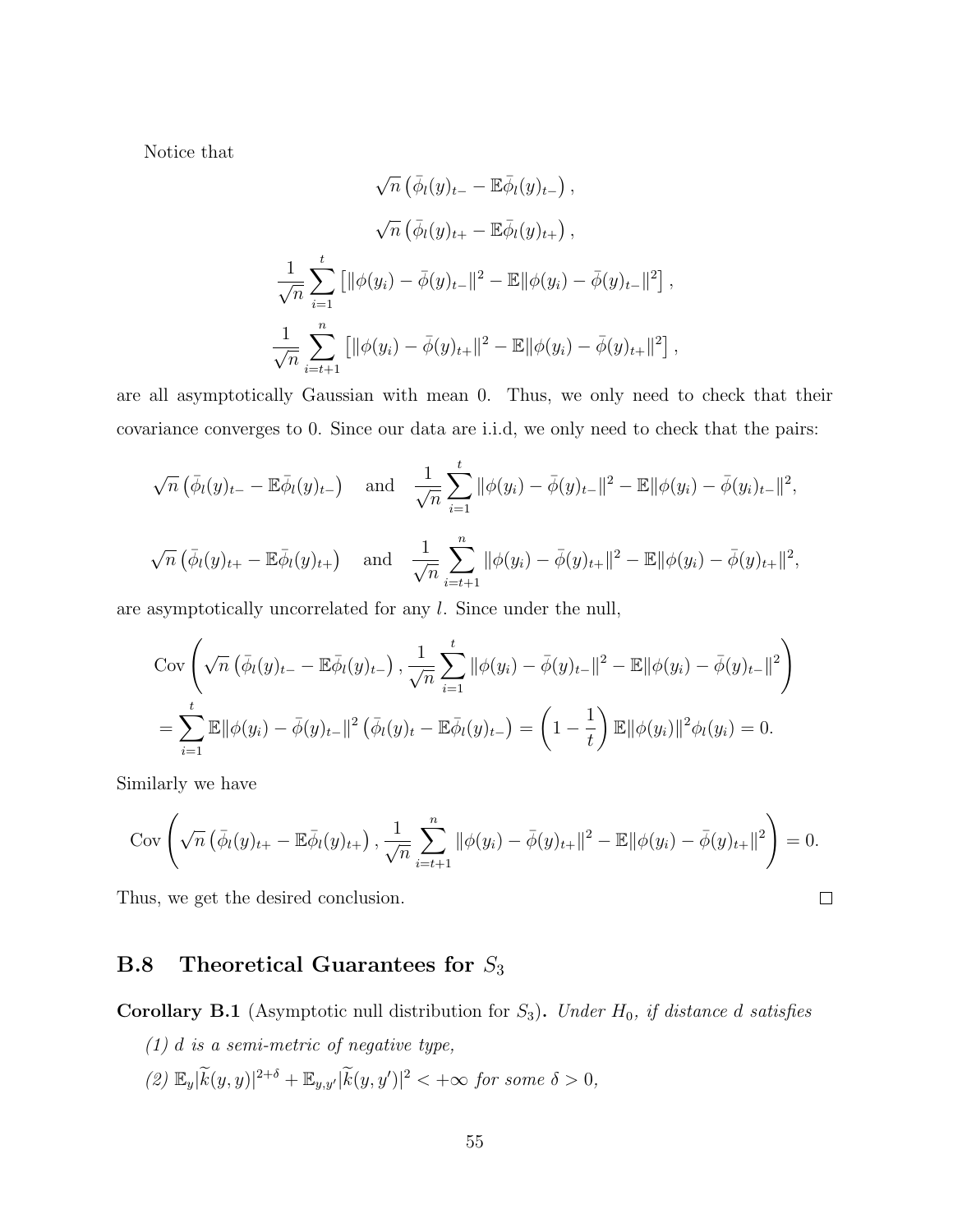$$
(3) \mathbb{E}_y|\widetilde{k}(y,y) - \mathbb{E}\widetilde{k}(y,y)|^{2+\delta} < +\infty \text{ for some } \delta' > 0,
$$

then as  $n \to \infty$ ,

$$
S_3 \xrightarrow{\omega} \max_{\rho_0 \le \rho \le \rho_1} \frac{1}{\rho(1-\rho)} \left( W^0(\rho) \right)^2. \tag{58}
$$

 $\Box$ 

*Proof.* Corollary [B.1](#page-54-1) is a direct consequence of Theorem [4.1.](#page-12-2)

<span id="page-55-1"></span>**Corollary B.2** (Localization Consistency for  $S_3$ ). In AMOC setting, under  $H_A$ , suppose d is a semi-metric of negative type, and there exists some positive constant M such that for all  $i \in \{1, \dots, n\}$ ,  $k(y_i, y_i) \leq M^2$ , a.s., then

$$
\left|\frac{\widehat{\tau}-\tau^*}{n}\right|=o_p(1),
$$

where  $\hat{\tau}$  is the estimated change point using statistics  $S_3$ .

Proof. From the proof of Theorem [4.2](#page-15-1) (Section [B.4\)](#page-38-2), we know that

$$
T_1 \xrightarrow{w} \frac{\|\mathbf{W}^0(\rho) + \xi(\rho)\mathbf{\Delta}^{(1)}\|^2 - \delta(\rho)}{n\rho^2(1-\rho)^2} = \left(\frac{\xi(\rho)}{\rho(1-\rho)}\right)^2 \|\mu_0 - \mu_1\|^2.
$$

 $\frac{\xi(\rho)}{\rho(1-\rho)}$  is obtained at  $\rho = \rho^*$ . From the Argmax It is obvious that the maximum of  $\left(\frac{\xi(\rho)}{a(1-\rho)}\right)$ Theorem, we know that  $\frac{\hat{\tau}}{n} - \frac{\tau^*}{n} = o_p(1)$ .  $\Box$ 

<span id="page-55-0"></span>**Corollary B.3** (Power for  $S_3$ ). In AMOC setting, if (1) d is a semi-metric of negative type, (2) there exists some positive constant M such that for all  $i \in \{1, \dots, n\}$ ,  $k(y_i, y_i) \leq M^2$ , a.s., then

$$
\mathbb{P}_{H_A}\left(S_3 > q_\alpha^{(2)}\right) \to 1, \quad n \to \infty,
$$

if either  $\sqrt{n} \|\mu_0 - \mu_1\|^2 \to \infty$  or  $\sqrt{n}|v_0 - v_1| \to \infty$ .

 $\Box$ *Proof.* Corollary [B.2](#page-55-1) is a direct consequence of Theorem [B.1](#page-38-0) and Theorem [B.2.](#page-38-1)

## B.9 Proof of Theorem [4.4](#page-18-2)

*Proof.* For  $S_1$ , using exactly the same techniques as in Theorem [4.1,](#page-12-2) it is easy to show that under the alternative, for all  $t \in [l', r']$  where  $l' = l + [(r - l)\rho_0], r' = l + [(r - l)\rho_1],$  we have

$$
T_1^{l,r}(t) \xrightarrow{p} \lim_{l,r \to \infty} \left\| \frac{1}{t-l} \sum_{i=l}^t \mathbb{E}_{F^i} \phi(y) \frac{1}{u-t} \sum_{i=t+1}^r \mathbb{E}_{F^i} \phi(y) \right\|^2 \quad \text{uniformly.}
$$